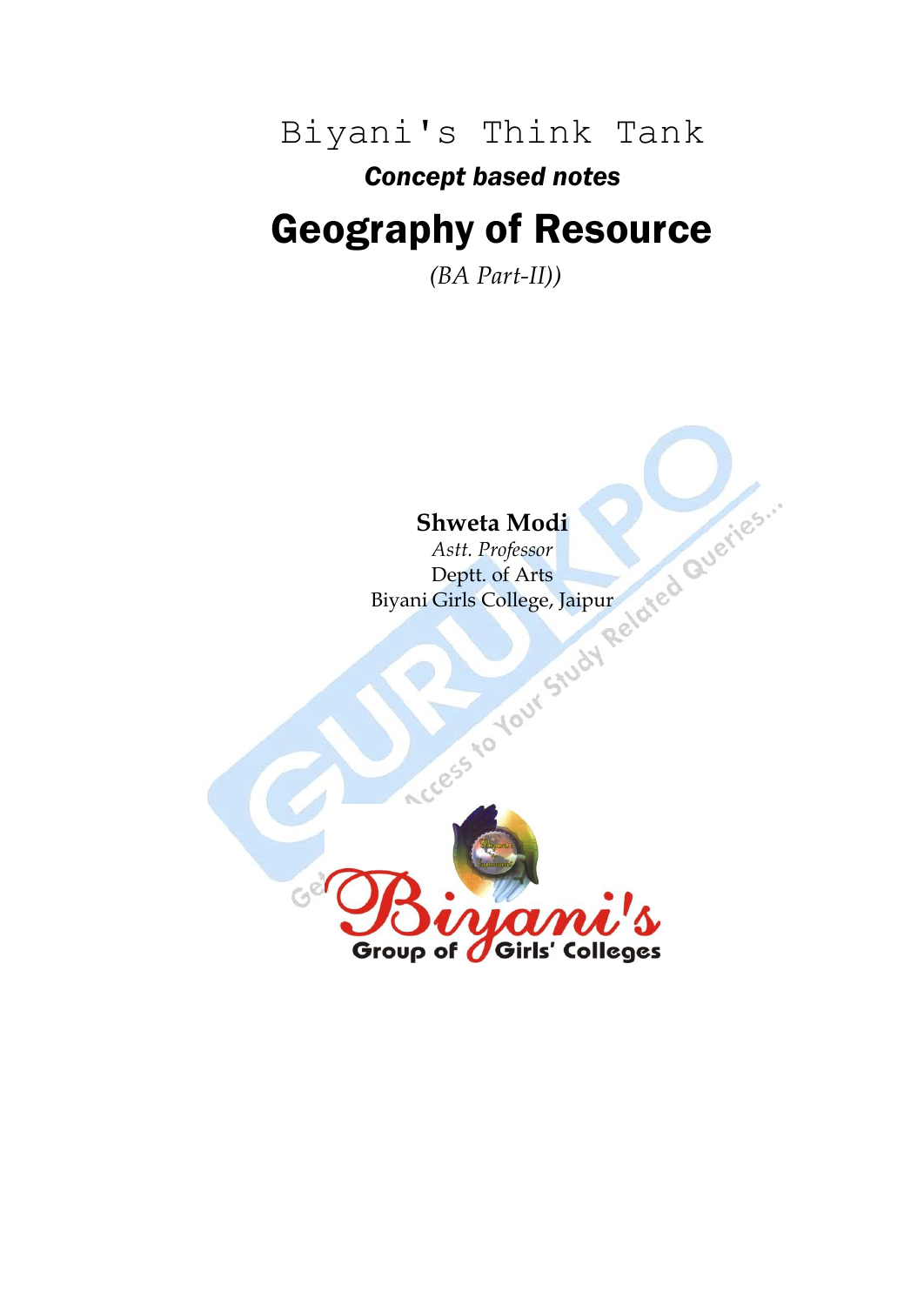*Published by :* **Think Tanks Biyani Group of Colleges**

*Concept & Copyright :* **Biyani Shikshan Samiti** Sector-3, Vidhyadhar Nagar, Jaipur-302 023 (Rajasthan) Ph : 0141-2338371, 2338591-95 • Fax : 0141-2338007<br>
E-mail : acad@biyanicolleges.org<br>
Website :www.gurukpo.com; www.biyanicolleges.org<br>
Website :www.gurukpo.com; www.biyanicolleges.org<br>
First Edition : 2011 E-mail : acad@biyanicolleges.org Website :www.gurukpo.com; www.biyanicolleges.org

**First Edition : 2011**

While every effort is taken to avoid errors or omissions in this Publication, any mistake or omission that may have crept in is not intentional. It may be taken note of that neither the publisher nor the author will be responsible for any damage or loss of any kind arising to anyone in any manner on account of such errors and omissions.

*Laser Type Set by :* **Biyani College Printing Department**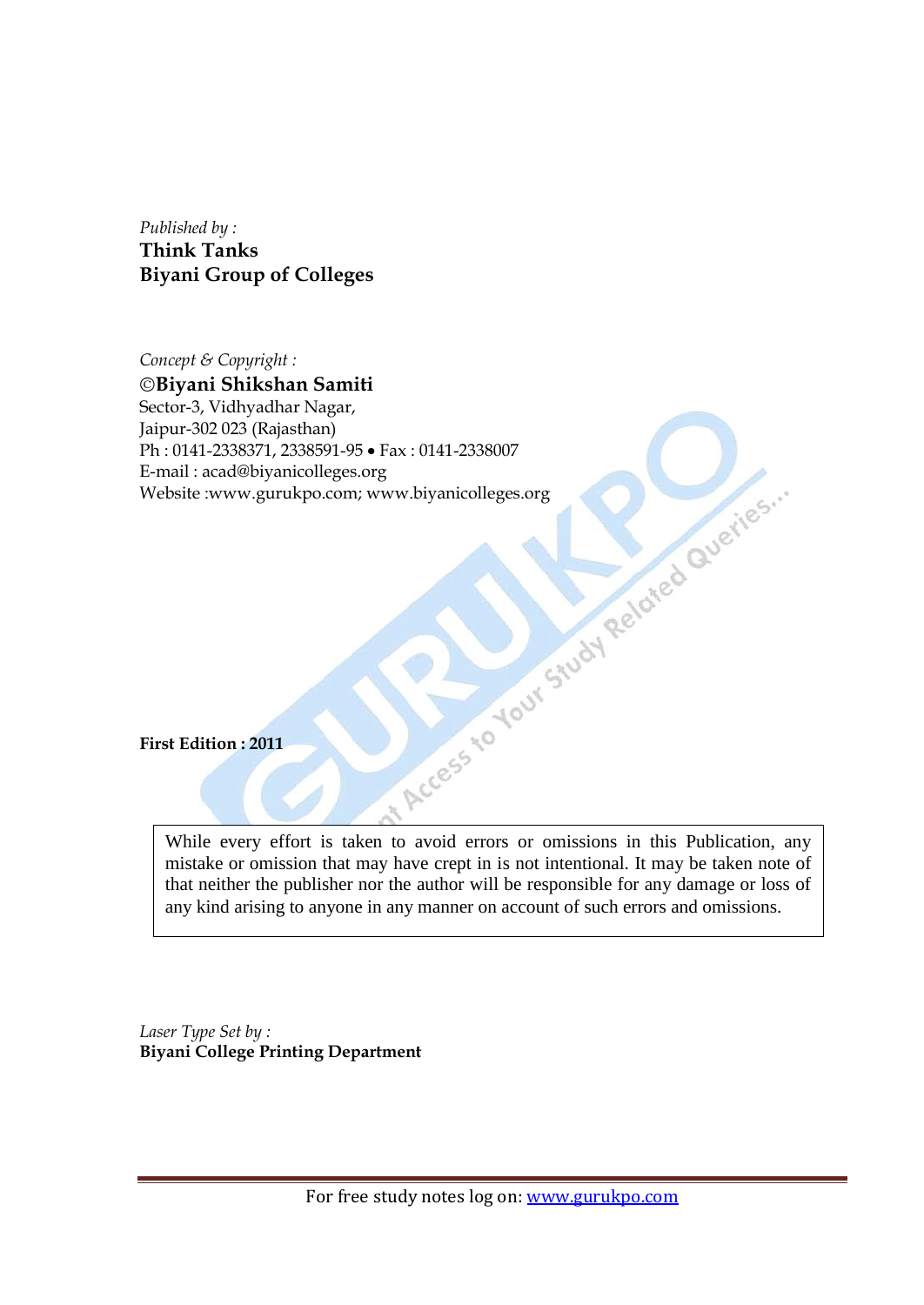### Preface

am glad to present this book, especially designed to serve the needs of the students. The book has been written keeping in mind the general weakness in understanding the fundamental concept of the topic. The book is self-explanatory and adopts the "Teach Yourself" style. It is based on question-answer pattern. The language of book is quite easy and understandable based on scientific approach. I

Any further improvement in the contents of the book by making corrections, omission and inclusion is keen to be achieved based on suggestions from the reader for which the author shall be obliged.

I acknowledge special thanks to Mr. Rajeev Biyani, *Chairman* & Dr. Sanjay Biyani, *Director (Acad.)* Biyani Group of Colleges, who is the backbone and main concept provider and also have been constant source of motivation throughout this endeavour. We also extend our thanks to M/Biyani Sikhshan Samiti, Jaipur, who played an active role in co-ordinating the various stages of this endeavour and spearheaded the publishing work.

I look forward to receiving valuable suggestions from professors of various educational<br>ons, other faculty members and the students for improvement of the quality of the book.<br>der may feel free to send in their comments a institutions, other faculty members and the students for improvement of the quality of the book. The reader may feel free to send in their comments and suggestions to the under mentioned address.

### Author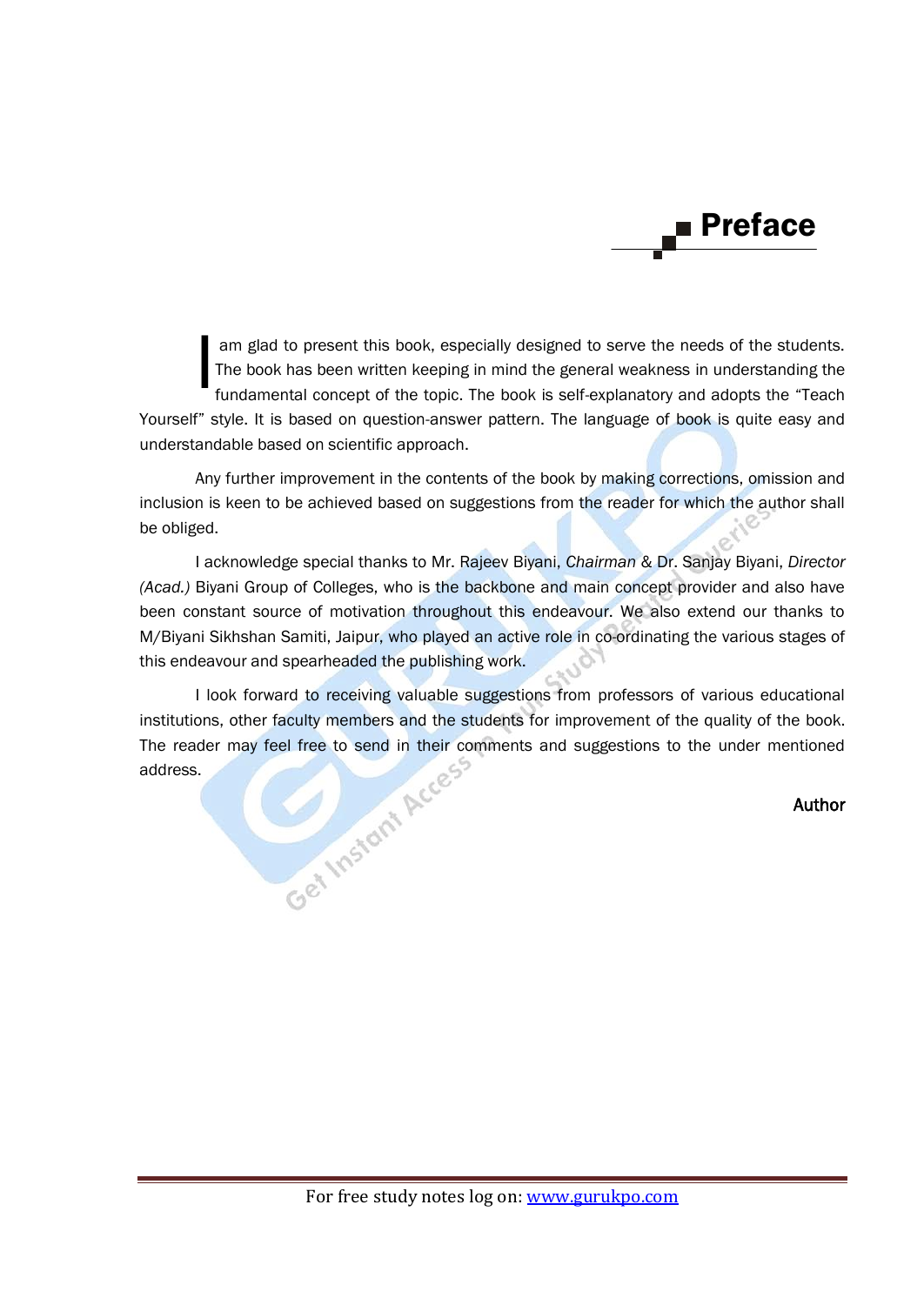### **Syllabus**

### **Section-A**

Natural ,scope and sginifance of resource geography. Definition and classification of resources , resources evaluation.

Natural Resources : Distribution, exploitation , uses and conservation-

forest,water,soil,fisheries, mineral: Energy resources-coal, petroleum, non –petroleum energy resources.

### **Section –B**

Human Resources: Quantitative and Qualitative aspects, population growth, distribution and density pattern, causes of inequalities. Population and resources relationship-carrying capacity o land under different enviourment.

Population explosion: Causes consequences and control. Human resources development: problem and prospects.

### **Section-C**

Concept and objective of resources utilization and their conservation. Enviourment and cultural constraints in resources utilization typical example of agriculture, water , forest, nimeral and soil. Objective of land survey, land use classes, land capability classes and re land use.<br>
land use.<br>
and use of th mineral and soil. Objective of land survey, land use classes, land capability classes and related land use.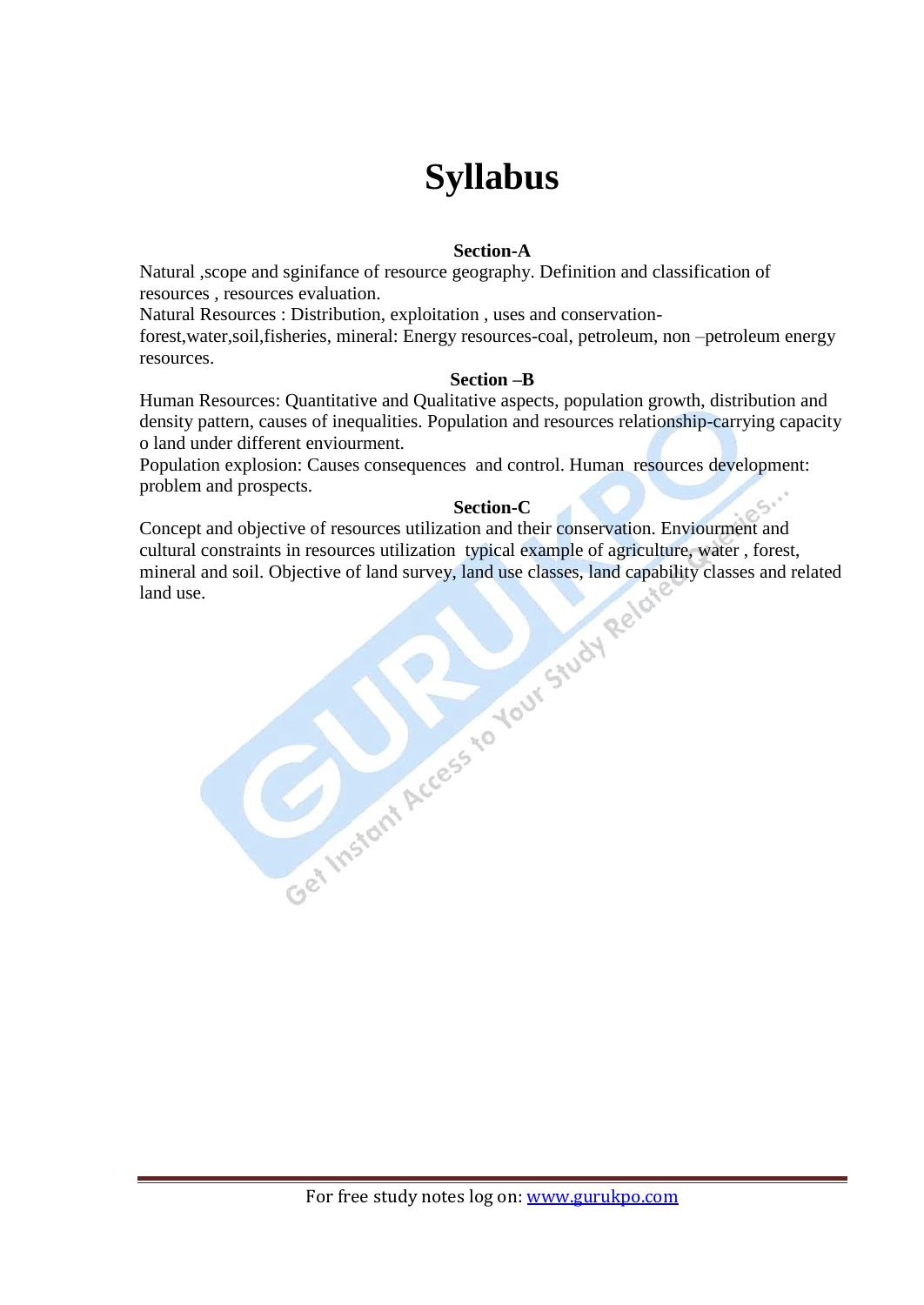### **Chapter 1**

### **Natural scope and significance of Resources Geography**

### **Q1. What are Natural Resources? and nature of natural resources.**

**Ans:** Natural Resources are the resources which we find in nature, they are God gift on earth this are the material ,which living organism can take from nature for sustaining their life or any components of the natural enviourment that can be utilizes by man to promote his welfare .

Scope of natural resources are differ from physical geography in that it has a greater focus on studying intangible or abstrac surrounding human activity and its more receptive to qualitative research methodologies. Development nations are those which are less dependent on natural resources for wealth, due to their greater reliance on infrastructure capital for production.Politacal corruption can negatively impact the national economy because time is spent giving bribes or other economically unproductive acts instead of the generation of ownership over specific plots of land that have proven to yield natural resources.

### **Q2. What is scope of resources geography?**



### **Origin and distribution of Natural Resources:**

- Water Resources: distribution of water resources is found in the resources of ocean, river, lakes, surface water, ice caps etc.
- Land and soil resources : upper layer is called land on which soil is formed, soil is type of resources on all of vegetation is grown.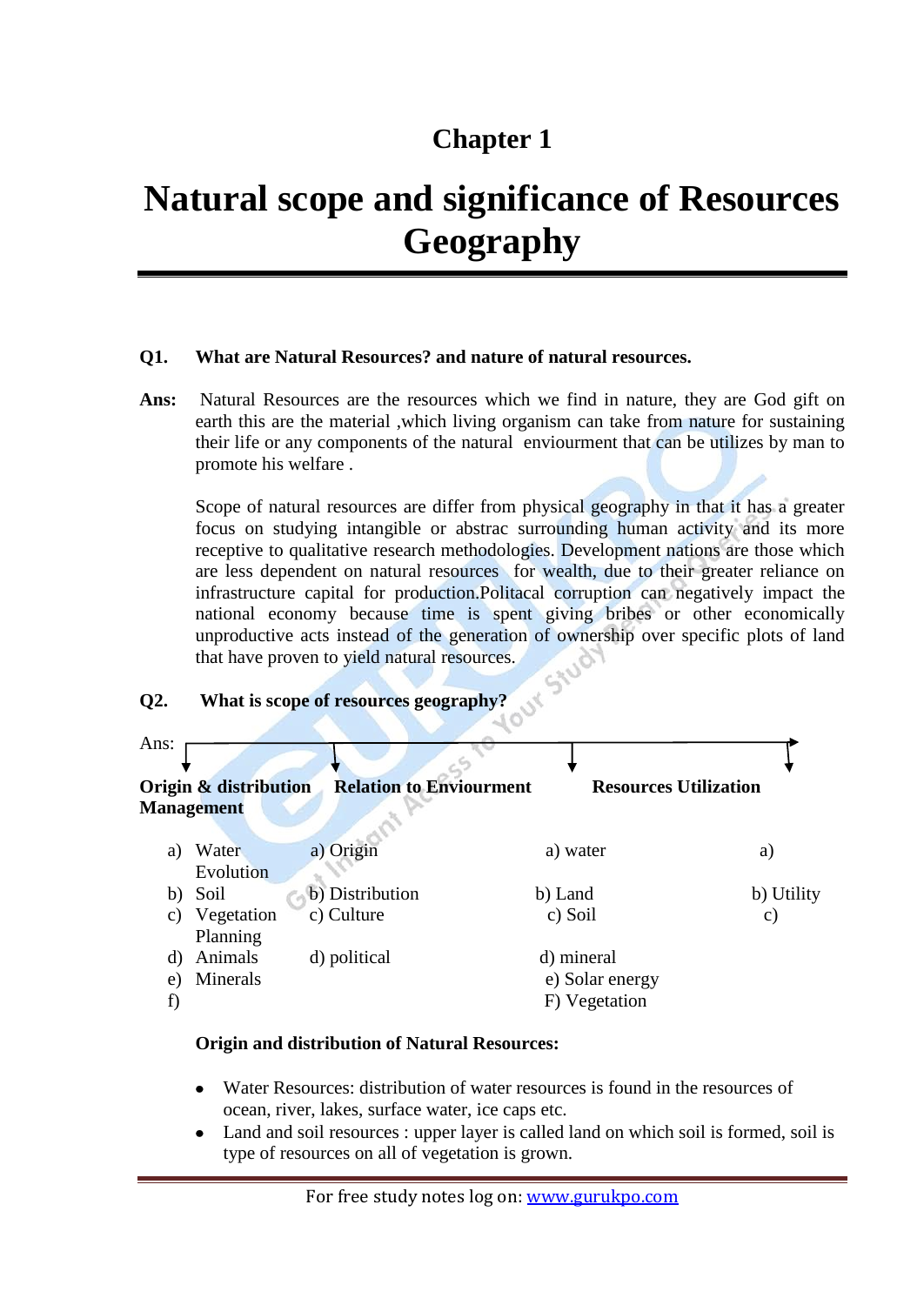- Mineral resources:
- Energy resources: Iron , Petroleum, natural gases, uranium, thorium
- Coal, metal, sesame, magnees, silver , gold, platinum etc.
- Gypsums,Sodium etc.
- Vegetationm resources:forest , shurbs, grassland etc.
- Animal resources: milk,meat providing animal, fish etc.

### **Relation and Enviourment :**

Population of particular region depends upon the avability of the resources in that region. Indian cultural is also known as natural resources, teconology of any region which increasss the economic of the paticular region, some of the example are America,Germany Japan, France etc, instead of cultural socity is also most important because on this basis only utilization of resources depends. Socialisum responsibility for the development of the economic.

### **Resources Utilization:**

- **Water:**water is the most important resources on the earth , only 20% of water of water is useful for human being , rest water salted , water is used for demostic purpose for irrigation.livestork,sea traspotation etc.
- **Land and soil**:land and soil resources fulfill the basic requirment of human being because for vegetation, livestork, irrigation for human being depends upon the soil resources only.
- **Vegetation**:This includes forest ,graaland,herbs, liching etc from ihuman geets  $\bullet$ food, raw material, wood from trees, whhcich is usful for himan being and for animals hearing so this beneficial for both the resources.
- **Animal**: man and animal had always shared good relatiopn ship human being is dependend upon the animals for milk products for that human being keep the animals at there place which also help thm in irrigation, fishing bussiness, on this thios is very commercial and also help in incerrasing of economic.

### **Management**:

As th population is incerrasing vaery rapidly it is necessary to pereserve our naural resources for coming generation to do . human being must use natural resources in a proper way so that it can remain for long perion. For this management is very important.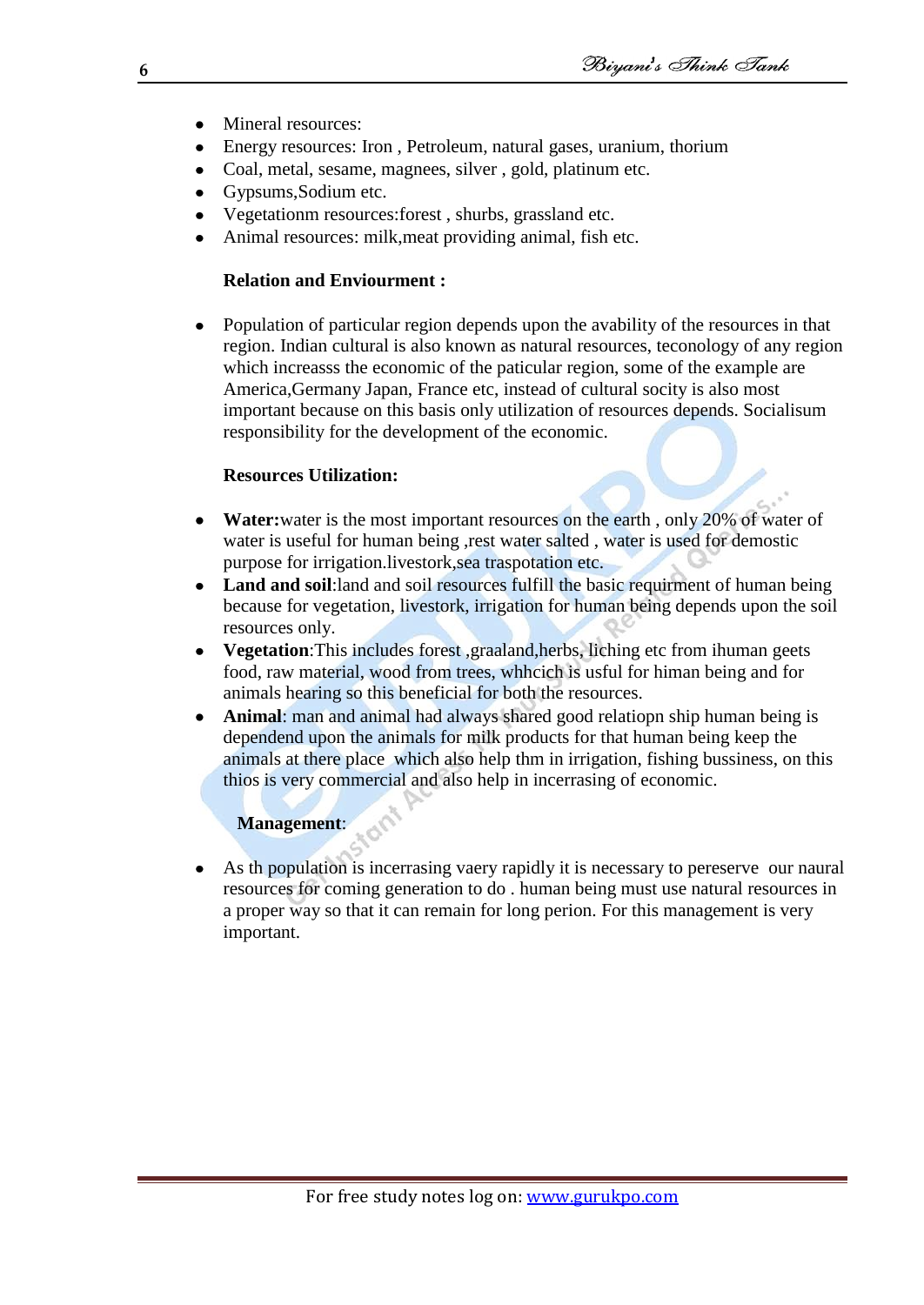### **Multiple Choice Question**

- 1. Largest island in the world is
	- a. Australia
	- b. Greenland
	- c. New Guinea
	- d. None of these
- **Ans. b. Greenland**
- 2. A cataract is a
- a. Huge waterfall
- b. Marshy creek
- c. Mountain pass
- d. Currency

### **Ans. a. Huge waterfall**

- 3. 'Gate of Tears' is
- a. Aberdeen (Scotland)
- b. Bab-el-mandab (Jerusalem)
- c. Prairies (Australia)
- d. Pamirs (Central Asia)
- **Ans. b. Bab-el-mandab (Jerusalem)**
- 4. The earth completes one rotation on its axis in
- a. 23h 30 min
- b. 23h 56 min. 4.9s
- c. 24h
- d. 23h 10min 2s
- **Ans. 23h 56 min. 4.9s**
- 5. Mount Everest is located in
- a. India
- b. China
- c. Nepal
- d. Bhutan
- **Ans. c. Nepal**

6. Rhodesia's new name is

- a. Zaire
- b. Zimbabwe
- c. Tanzania
- d. Swaziland

### **Ans. b. Zimbabwe**

7. Seychelles is located in the a. Pacific Ocean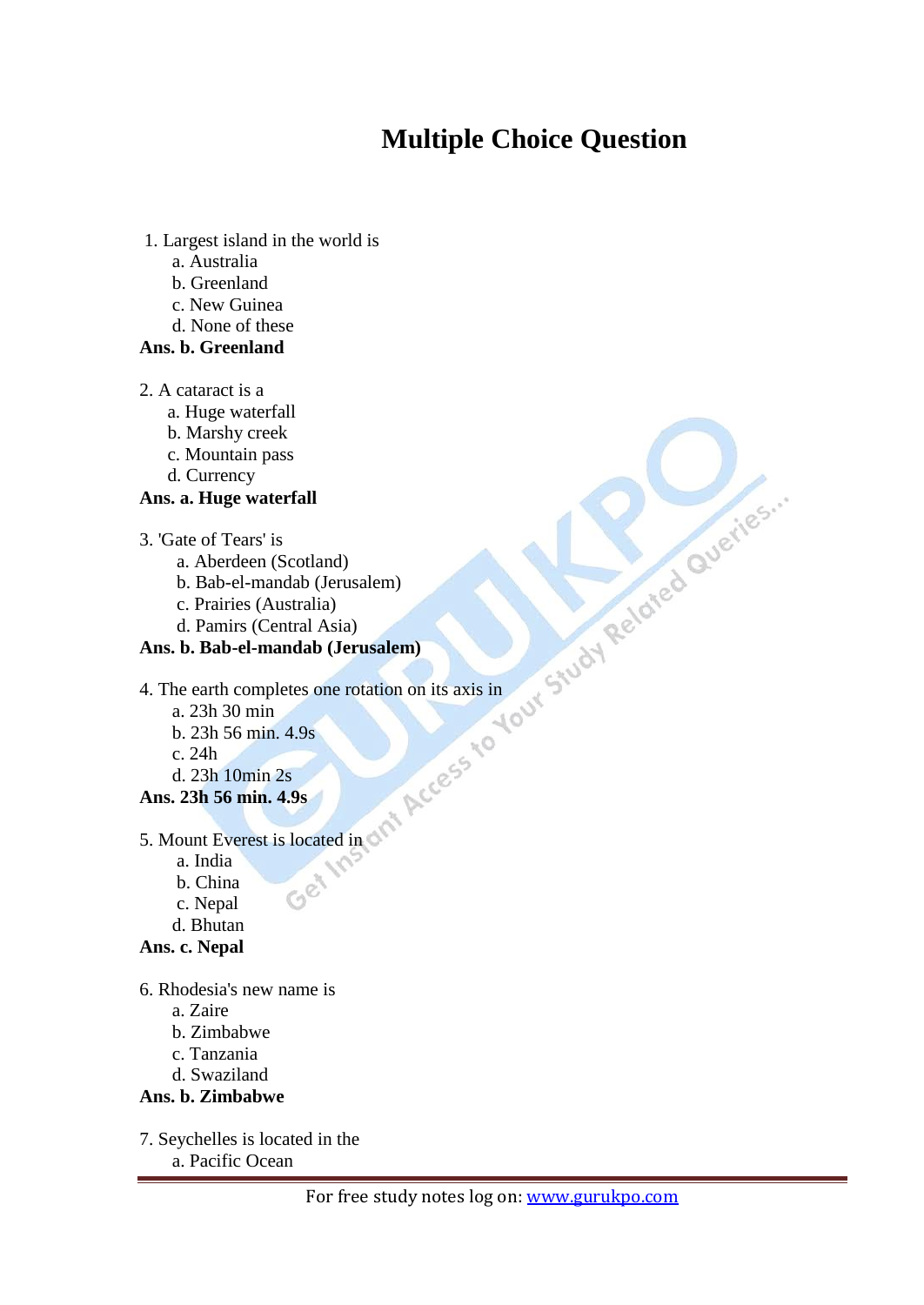- b. Indian Ocean
- c. Atlantic Ocean
- d. Mediterranean Sea

### **Ans. b. Indian Ocean**

8. The equatorial radius of the earth is approximately

- a. 12,700 km
- b. 6,900 km
- c. 6,400 km
- d. 11,600 km

### **Ans. c. 6,400 km**

- 9. The latitude AA' on the map represents
	-
	- b. Tropic at Capricorn
	- c. Equator
	- d. None of these

### **Ans. c. Equator**

a. Tropic at cancer<br>
b. Tropic at Capricorn<br>
c. Equator<br>
d. None of these<br>
s. c. Equator<br>
The layer of atmosphere close to the earth's surface is called<br>
b. Ionosphere<br>
c. Stratosphere<br>
a. d. Troposphere<br>
a. d. Troposphere 10. The layer of atmosphere close to the earth's surface is called

- a. Exosphere
- b. Ionosphere
- c. Stratosphere
- d. Troposphere

### **Ans. d. Troposphere**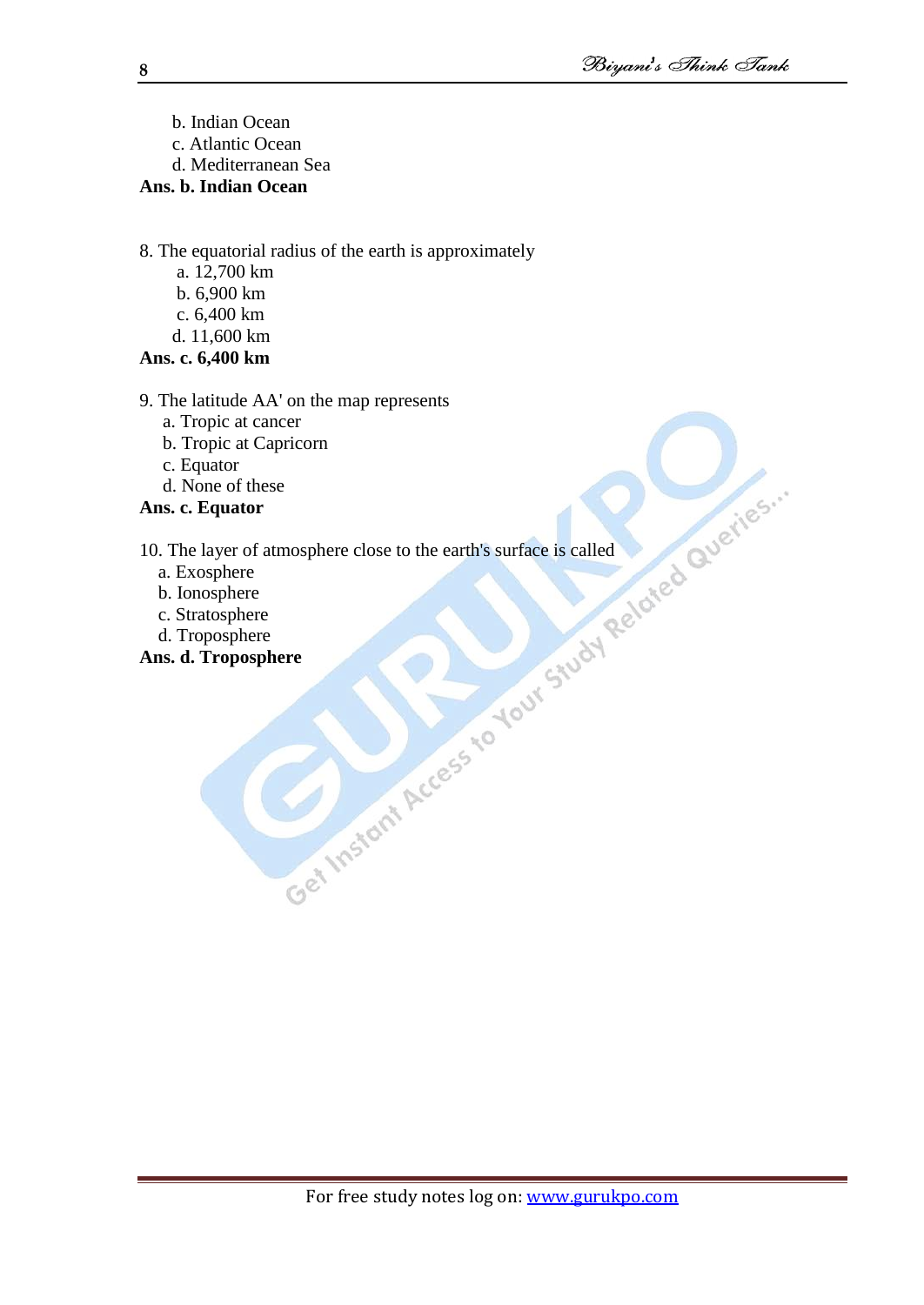### **Chapter 2**

### **Definition and Classification of Resources**

### **Q1. Define the natural resources make flow chat of classification of resources?**

### **Ans Definition**:

**By Smith & Phillips**: Resources are those aspects of man's enviourment which render possible or facilitate the satisfaction of human wants and the attainment of social objective.

**By Jhonsten**: A concept used to denote sources of human satisfaction wealth of strength. Lab our, entrepreneurial skills, investment funds, fixed capital assets, attribute may be referred to as the resources of the county.

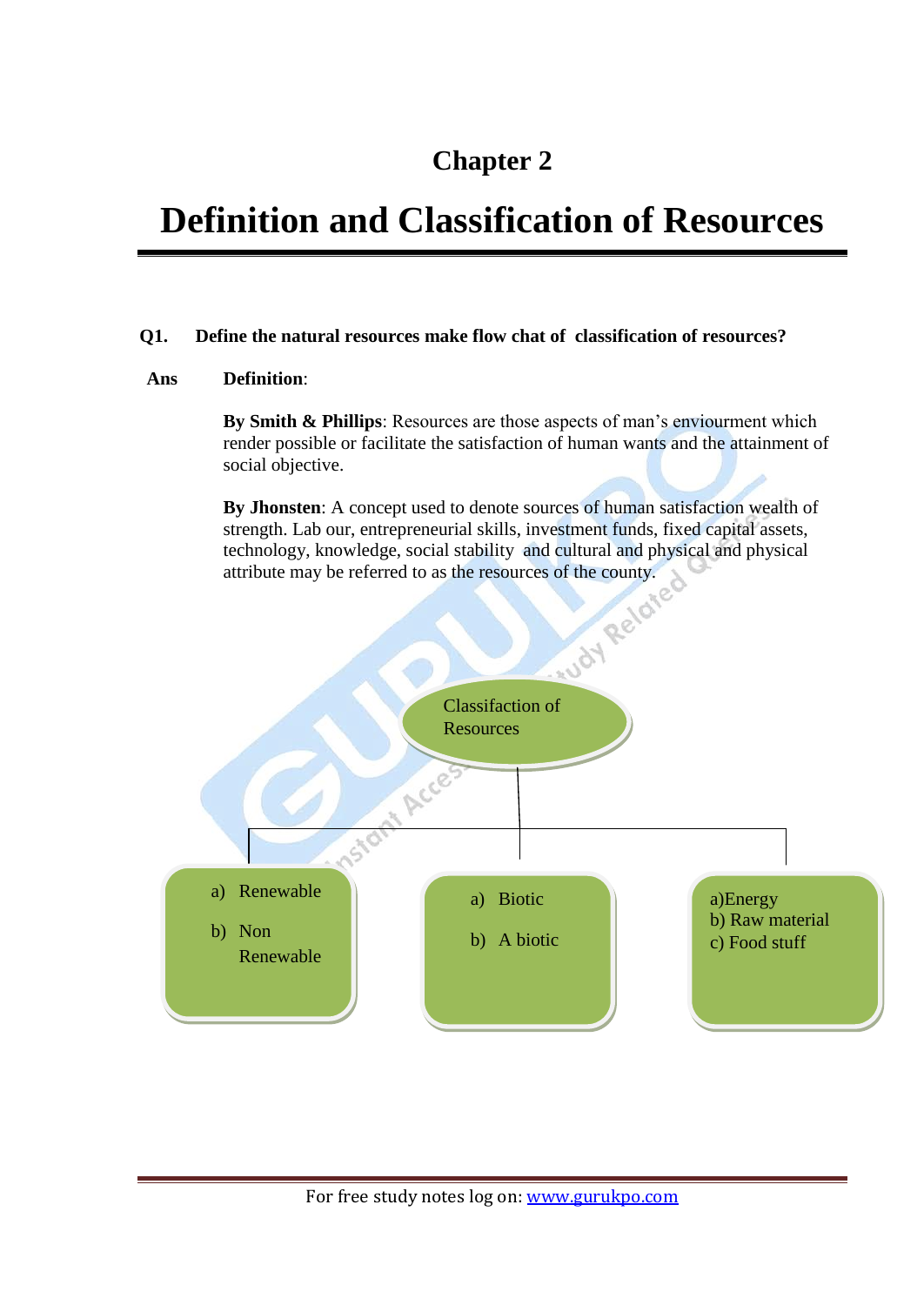### **Multiple Choice Question**

- 1. The second highest mountain peak in the world is
	- a. Nanga Par vat
	- b. Nanda Devi
	- c. Andes
	- d. Godwin Austin

### **Ans. d. Godwin Austin**

### 2. Which country is called the 'Sugar Bowl of the World'?

- a. Cuba
- b. India
- c. Burma
- d. Norway

### **Ans. b. India**

### 3. Which is the world's largest mountain range?

- a. Alps
- b. Himalaya Karakoram
- c. Andes
- d. Tibet

### **Ans. b. Himalaya - Karakoram**

- 4. Which of the following is an agricultural produce of Taiwan?
- a. Coffee
- b. Maize
- c. Rice
- d. Millets
- **Ans. c. Rice**
- 5. Which pair is incorrect?
- a. Gift of the Nile: Egypt
- b. Holy Land: Palestine
- c. Hermit Kingdom: Japan
- d. Land of Lilies: Canada SBI/PO

### **Ans. c. Hermit Kingdom: Japan**

- 6. Sun rises in the east and sets in the west due to the
	- a. Shape of the Earth
	- b. Revolution of the Earth around the Sun
	- c. Rotation of the Earth on its axis
	- d. Movement of the Sun

### **Ans. c. Rotation of the Earth on its axis**

- 7. 'Sick Man of Europe' is the nick name for
	- a. Rome
	- b. Turkey
	- c. Italy

### **Ans. b. Turkey**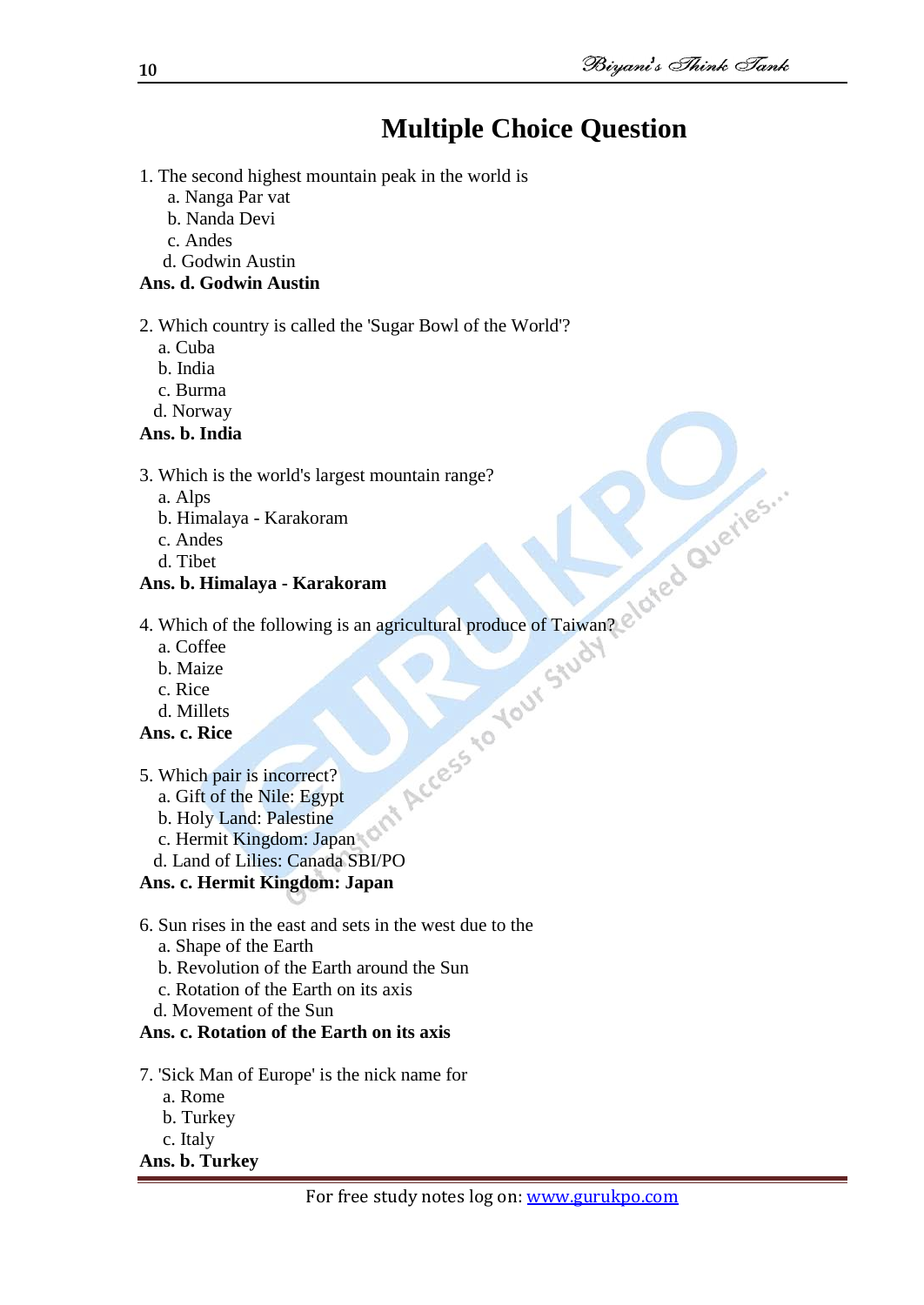- 8. 'Old Faithful' is a
- a. Geyser in the US
- b. Volcano in Hawaii
- c. Waterfall in Venezuela

### **Ans. a. Geyser in the US**

- 9. 'Yurts' are
	- a. A nomadic tribe of the Middle East
	- b. A type of milk preparation
	- c. A tent of animal skins of the monadic tribes of Central Asia
	- d. A type of land form found in deserts

### **Ans. c. A tent of animal skins of the monadic tribes of Central Asia**

- 10.Which country produces the maximum sugar in the world<br>
b. India<br>
c. Cuba<br>
d. S. Ludia<br>
Ans. b. Ludia<br>
Ans. b. Ludia<br>
Ans. b. Ludia<br>
Ans. b. Ludia<br>
Ans. b. Ludia<br>
Ans. b. Ludia<br>
Ans. b. Ludia<br>
Ans. b. Ludia<br>
Ans. b. Ludi
- a. USA
- b. India
- c. Cuba
- d. Brazil

**Ans. b. India**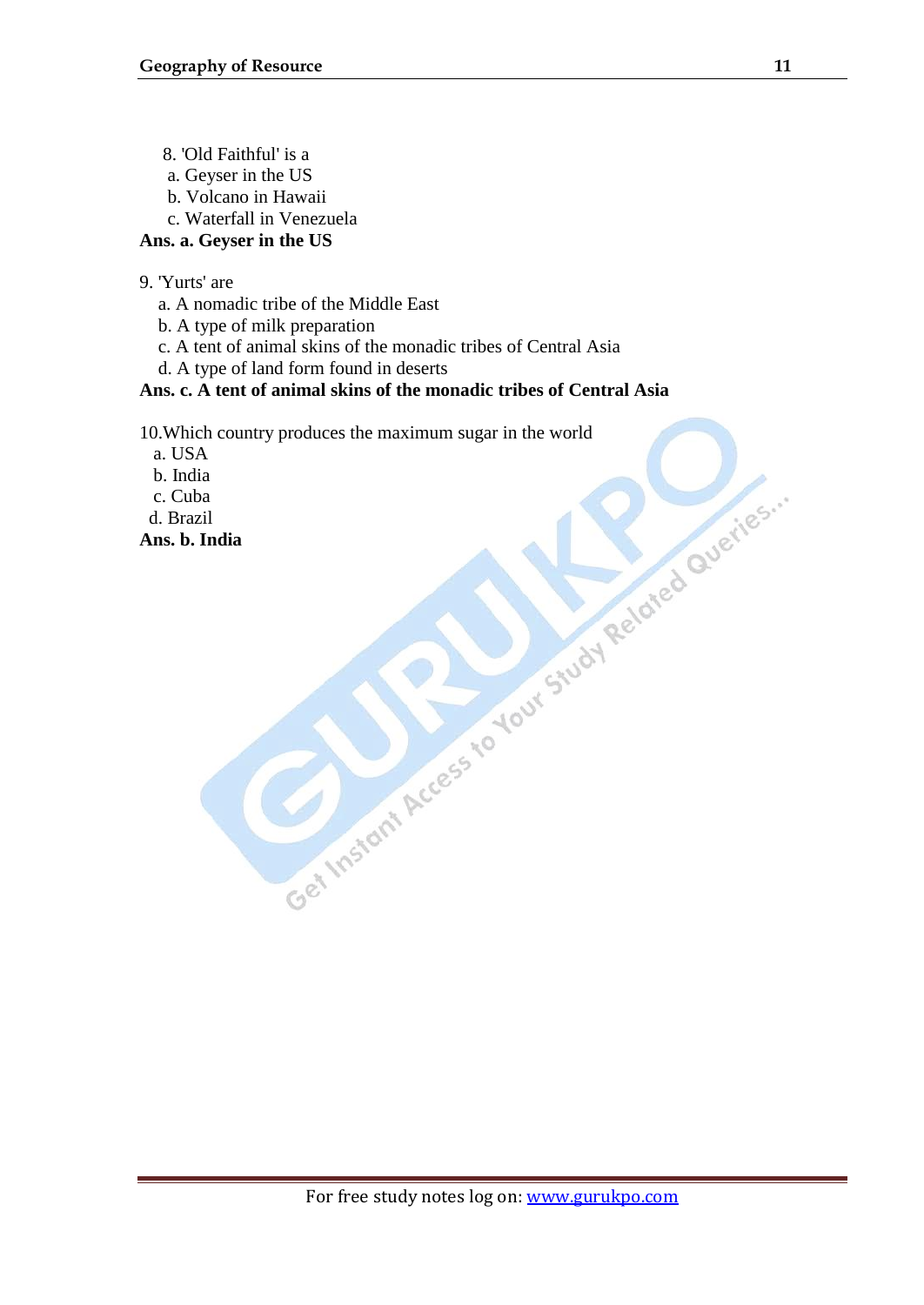### **Chapter 3 Forest Resources**

### **Q 1. Explain the type of forest.**

- Ans There are various type of forest in world according to climate, features of forest depends upon the climate because different type climate is found in different region. Further there are types of forest:
	- **Tropical evergreen rain forests:** These forests grow in areas where rainfall is more than 200 cm. They are mainly found on the slopes of the Western Ghats and the Northeastern regions of Arunachal Pradesh, Meghalaya, Assam, Nagaland, the Tarai areas of the Himalayas and the Andaman groups of Islands. The trees in these belts have dense growth. Important varieties of trees are sishu, chap lash, rosewood, mahogany, bamboos, garjan and sandalwood.
	- **Deciduous or Monsoon types of forest:** These forest are found in area wher the  $\bullet$ rainfall is between 100 and 200 cm. These forest grow on the lower slope of the Himalays , Assam, West Bengal, Jharkhand, Orissa,MP, Chhattisgarh etc and the adjoining region. The trees of these region. The trees of these forest shed their leves during dry winter and dry summer. The main trees are teak, sal, sandalwood, deodar, blue gumand bamboo.
	- **Dry deciduous forest and scrubs**: These forest grow in area where the rainfall is between 50 cm and 100 cms. These are found in area of central Deccan plateaus, south east of Rajasthan, Punjab, harayana and part of UP and MP. Dwarf Deciduous trees and long –grasses grow in these region. Most of the area are used for agriculture.
	- **Desert Vegetation:** These type of vegetation grow in area where rainfall is less than 50 cm. Mostly thorny bushes, babul and sand bundling grasses are found in this vegetation zone. The Indian wild date, known as "khejurs" common in these desert. These plants grow far a part from each other. They have long root and thick fleshy stems in which they store water is survive during the long drought, These vegetations are found in Rajasthan and part of Gujrat"s Punjab and Karnataka.
	- **Mountain Forest:** Mountain forest vary considerably along the slopes of mountain.  $\bullet$ On higher slope between 1,500 m to 3,500 m. temperature conifer trees, (pine ,fir, oak, maple,deodar ,laurel spruce, ceder) grow. At the higher altitude of the Himalayas,rhododendrons and junipers are found. Beyond these vegetation belt, alpine grassland appear up to snowfield.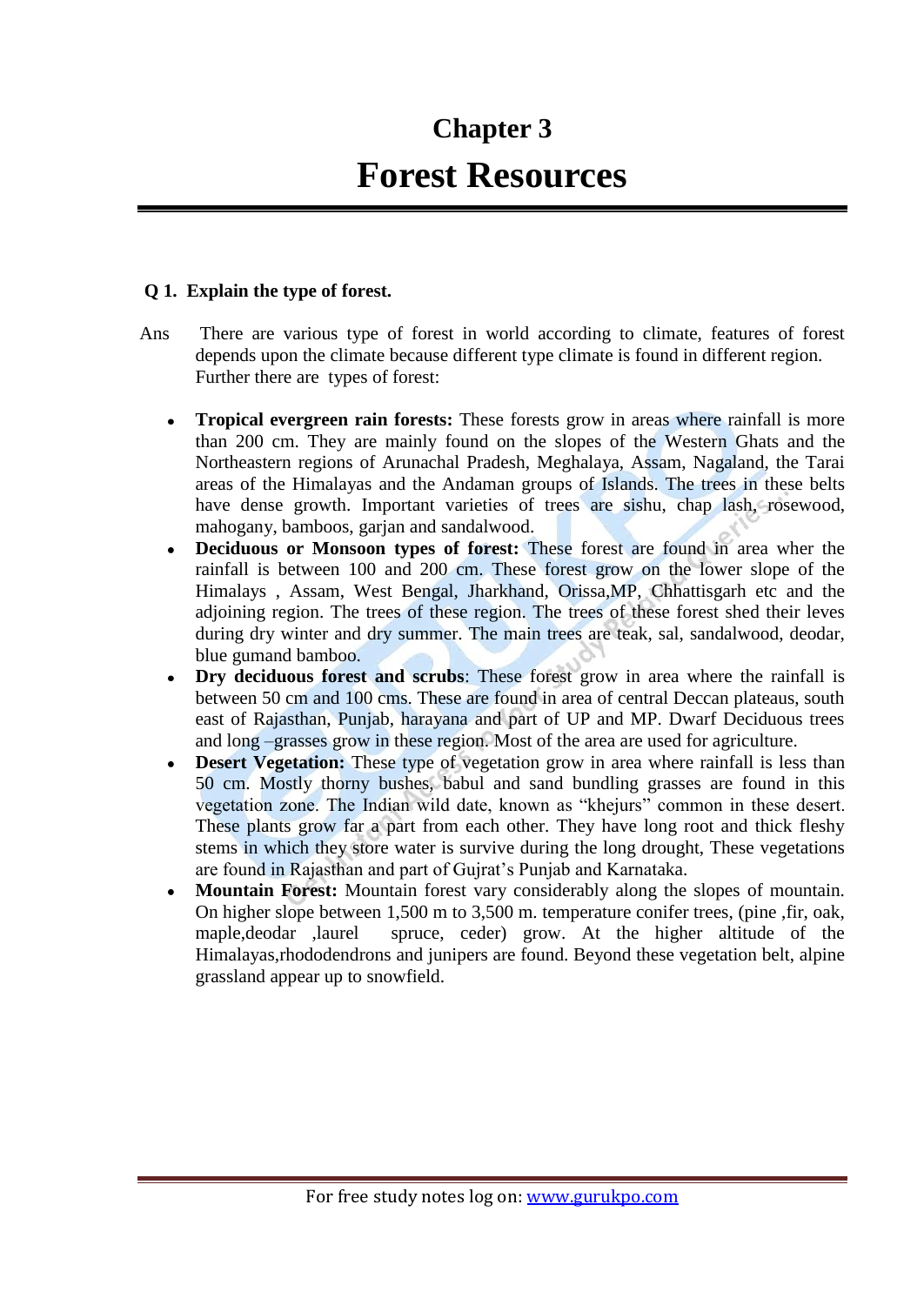### **Multiple Choice Question**

1. \_\_\_\_\_\_\_ and \_\_\_\_ are the combition of agroforestrt

- a) Fodder crop ,fiber crop
- b) Food crop, fiber crop
- c) Trees, grasses
- d) Food crop ,tree crop

### **Ans :D. Food crop, tree crop**

- 2. A plant endemic to India is
- a) Banyan
- b) Ginkgo
- c) Sequoia
- d) Tritium

### **Ans: A. Banyan**

- 3. A non renewable sources of energy is
- a) Wild life
- b) Fossils fuels
- c) Water
- d) Forest

### **Ans: B. Fossils fuels**

- 4. A recent technique for the study of vegetation is
- a) Ground photography<br>b) Remote sensing<br>c) Field work<br>d) Ob
- b) Remote sensing
- c) Field work
- d) Observation

### **Ans:B. Remote sensing**

- 5. A renewable exhaustible natural resources is
- a) Forest
- b) Coal
- c) Petroleum
- d) Minerals

### **Ans: A. Forest**

- 6. According to IUCN red list, what is the status of red panda
- a) Critically endangered
- b) Endangered species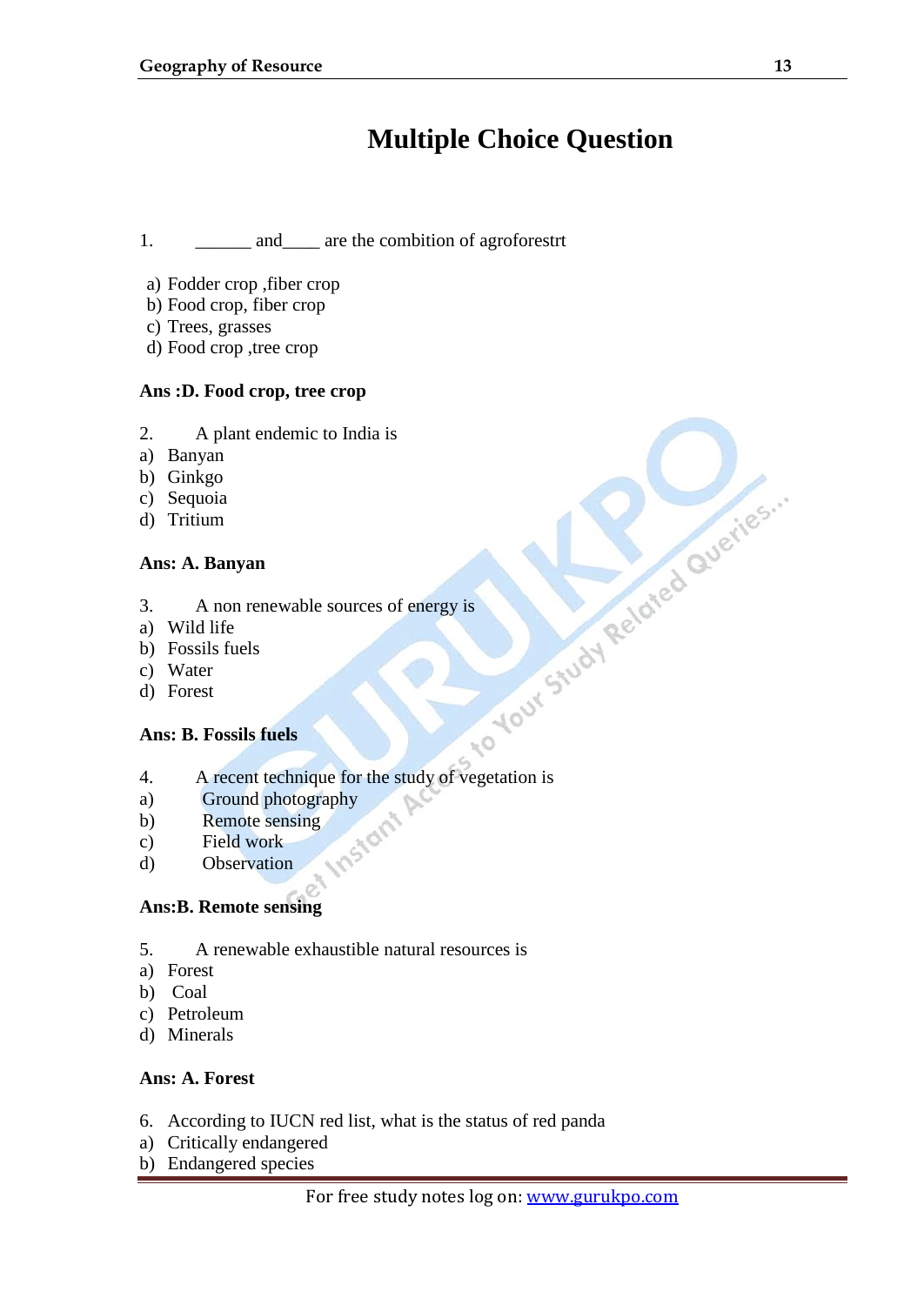- c) Vulnerable species
- d) Extinct species

### **Ans: B. Endangered species**

- 7. A species restricted to a given area is
- a) Endemic species
- b) Allopathic species
- c) Sympatric species
- d) Sibling species

### **Ans: A. endemic species**

- 
- a) Production forestry
- b) Commercial forestry
- c) A forestation
- d) Plantation of trees

### **Ans: D. plantation of trees**

- 8. An endangered birds is<br>
a) Production forestry<br>
b) Commercial forestry<br>
c) A forestation<br>
d) Plantation of trees<br>
Ans: D. plantation of trees<br>
9. Bio gas is which type of natural resources.<br>
a) Renewable<br>
b) Inexhausti 9. Bio gas is which type of natural resources.
- a) Renewable
- b) Inexhaustible
- c) Non-convectional
- d) both (a) and (c)

### **Ans:D. Both (a) and (c)**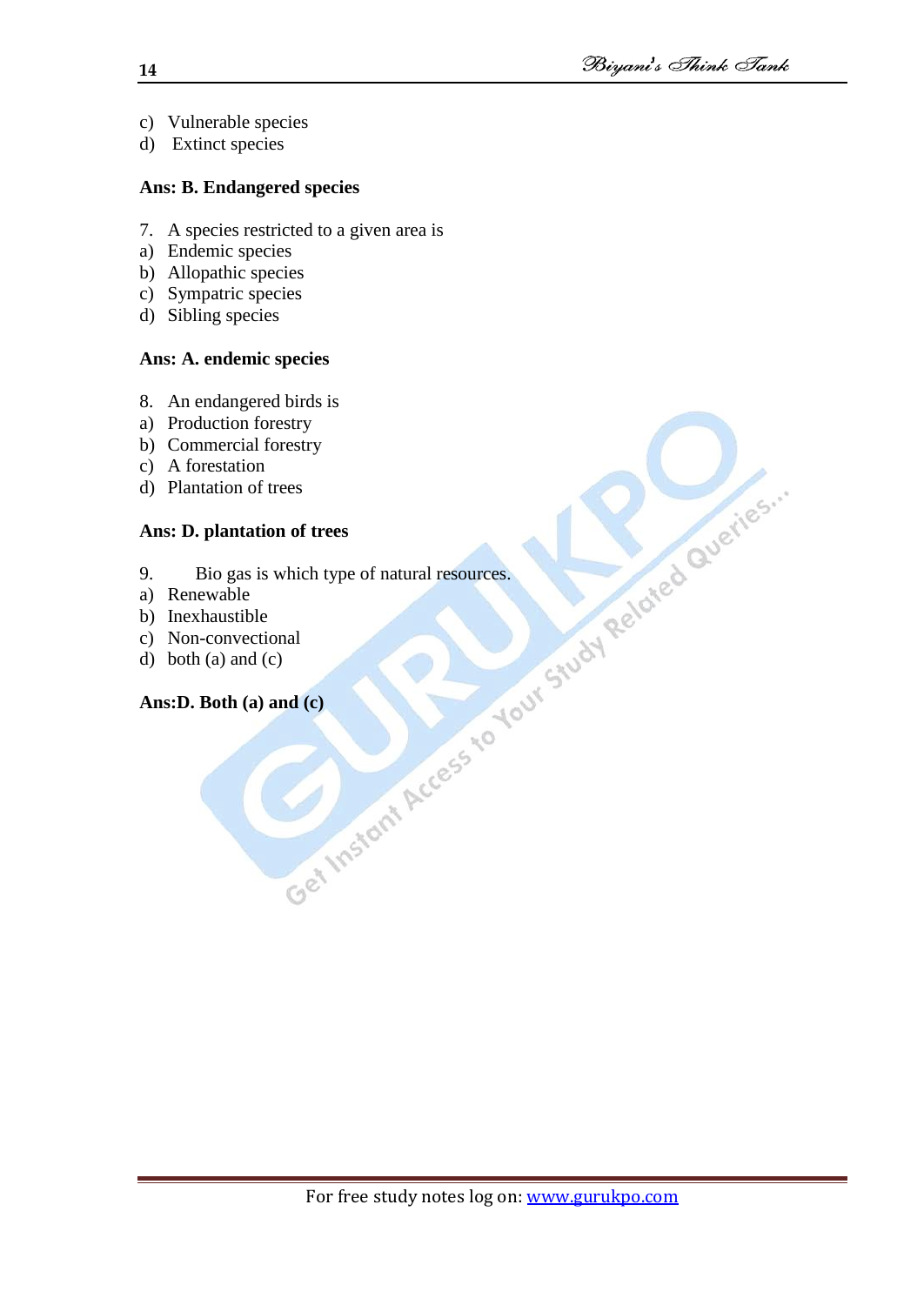### **Chapter 4**

### **Water Resources**

### **Q1. What is underground water? Explain the structure;**

Ans: When the water move to underground from surface is known as surface water and it moves through cavities, fissures, bedding planes, and the water depends upon the structure of the rock, water which flow under the ground and collected in rocks are known as saturation of rocks. When it submitted under it is known as saturated Zone, and water which is collected on saturated zone is known as water table, underground water is found in three ways that are.



### **Q2. Origin of underground water:**

**Ans** Water at underground level is collected in different zones water which is present between two rocks are known as Aquifire where water is not able move in one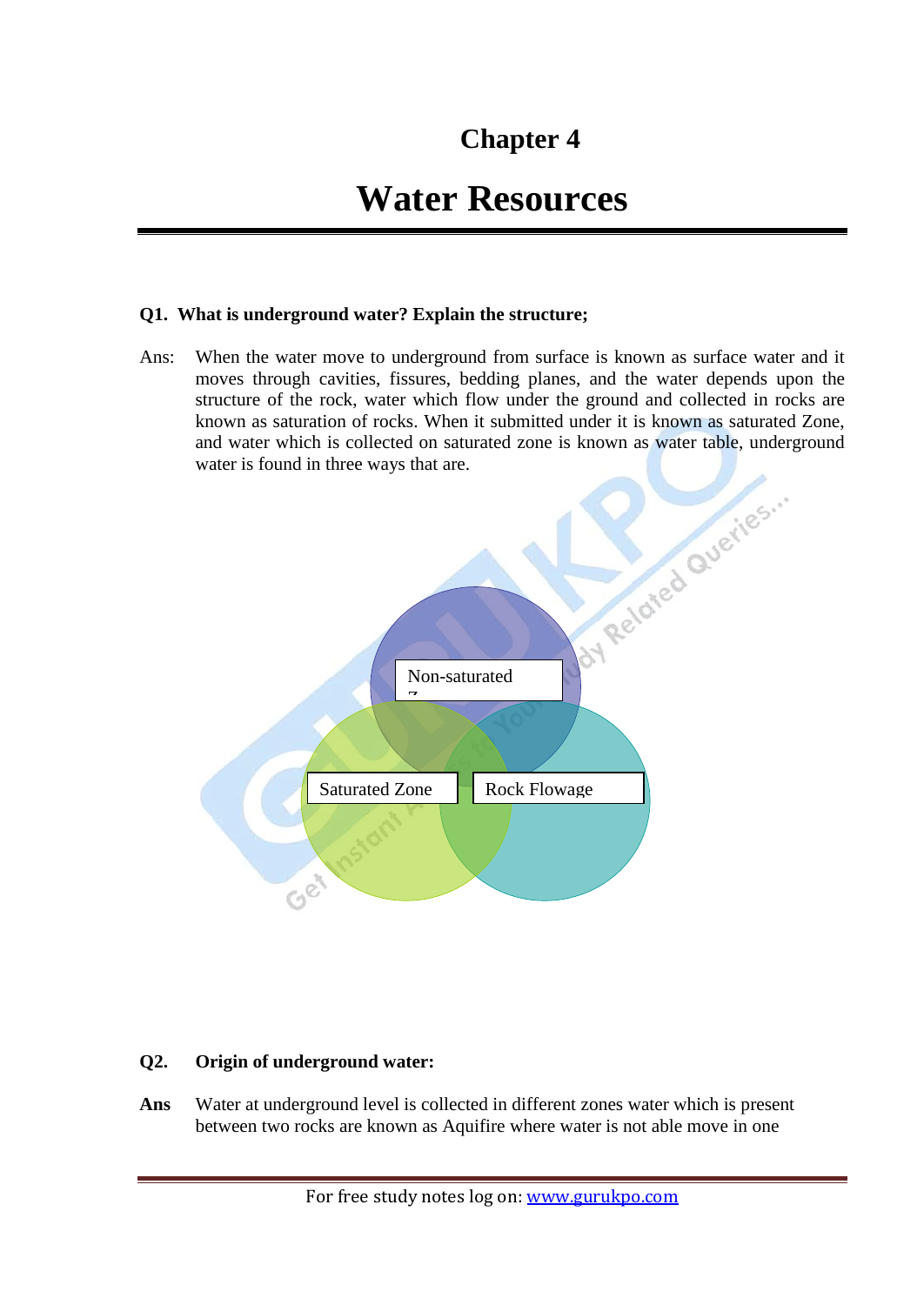direction, underground is found in different quantity at different places, underground sometime come to surface in different forms as follows:



1. Wells:

of water at underground. Wells which depends upon the rain are of less depth, they use to remain dry at summer seasons, wells which are more in depth remain for long time.

### 2. Artesian Wells:

These are natural wells, because of them only water come on surface for its formation of these types of wells special type of structure is required one is Synclinal and other is Monoclonal Structure..

**10UT** 

3. Geysir:

Geyser is the natural source or crack in ground where water comes out which is also know as spotter According to Houms geyser is of hot water and temperature of water is 75-90 degree C In USA there are 100 geyser in Old faithful. In India it is in Orissa, Maharashtra, Gujarat Haryana Kashmir.

### **Temporary Spring**

**1) Common spring:**

### .**Thermal spring**

A thermal spring is simply a point of ground water discharge whose water temperature exceeds the regional average air temperature. Traditionally, if the water is warmer than 5oC above the average annual temperature in an area, then it was called a thermal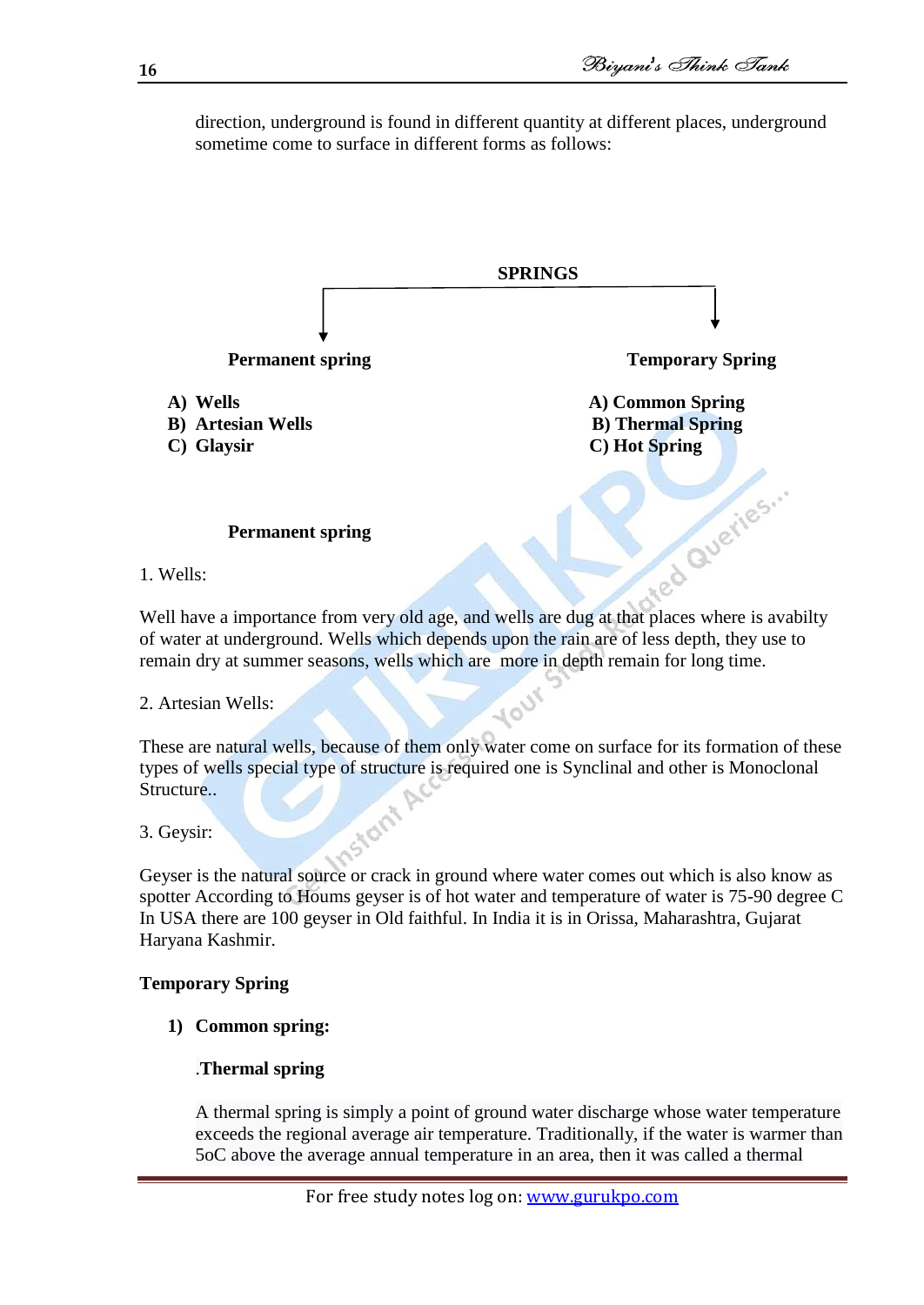spring. In the Banff area, where the average annual temperature is -0.4oC, any ground water that comes to the surface and doesn't freeze could then be called a thermal spring

- **2) Hot Spring:** Hot springs are ponds, portions of a lake, or pools in which water has been naturally heated underground. The body of water housing the water can vary in size. Geologists think a particular combination of rocks and minerals found underground work together to create hot springs. It is believed these rocks and minerals trap the springs and allow them to become fermented, which heats the water up. The heated water becomes sterilized and cause bubbles to rise to the surface.
- **3) Mineral Spring:**

Mineral springs are naturally occurring springs that produce water containing minerals, or other dissolved substances, that alter its taste or give it a purported therapeutic value. Salts, sulfur compounds, and gases are among the substances that can be dissolved in the spring water during its passage underground.

### **Multiple Choice Question**

- 1. What is the name given to the diversion channels of the western himalays?<br>
a) Guls or Kuls<br>
c) Johads<br>
d) Phalodi<br> **Ans:A. Guls or Kuls**
- a) Guls or Kuls
- b) Khadins
- c) Johads
- d) Phalodi

### **Ans:A. Guls or Kuls**

- 2. Which one of the following multi purpose river valley project ic constructed on river<br>Mahanadi?<br>a) Tehri<br>b) Hirakud<br>c) Rana pratap sagar<br>d) Thunga bhadra Mahanadi?
- a) Tehri
- b) Hirakud
- c) Rana pratap sagar
- d) Thunga bhadra

### **Ans:B. Hirakund**

- 3. What is the name given to the agriculture field,which were converted in to rainfed structure,in the semi-arid regions of rajasthan?
- a) Khandis
- b) Tankas
- c) Kuls
- d) Guls

### **Ans:A. Khandis**

- 4. What is palar pani as referred by the people of rajasthan?
- a) Milk river

aueries...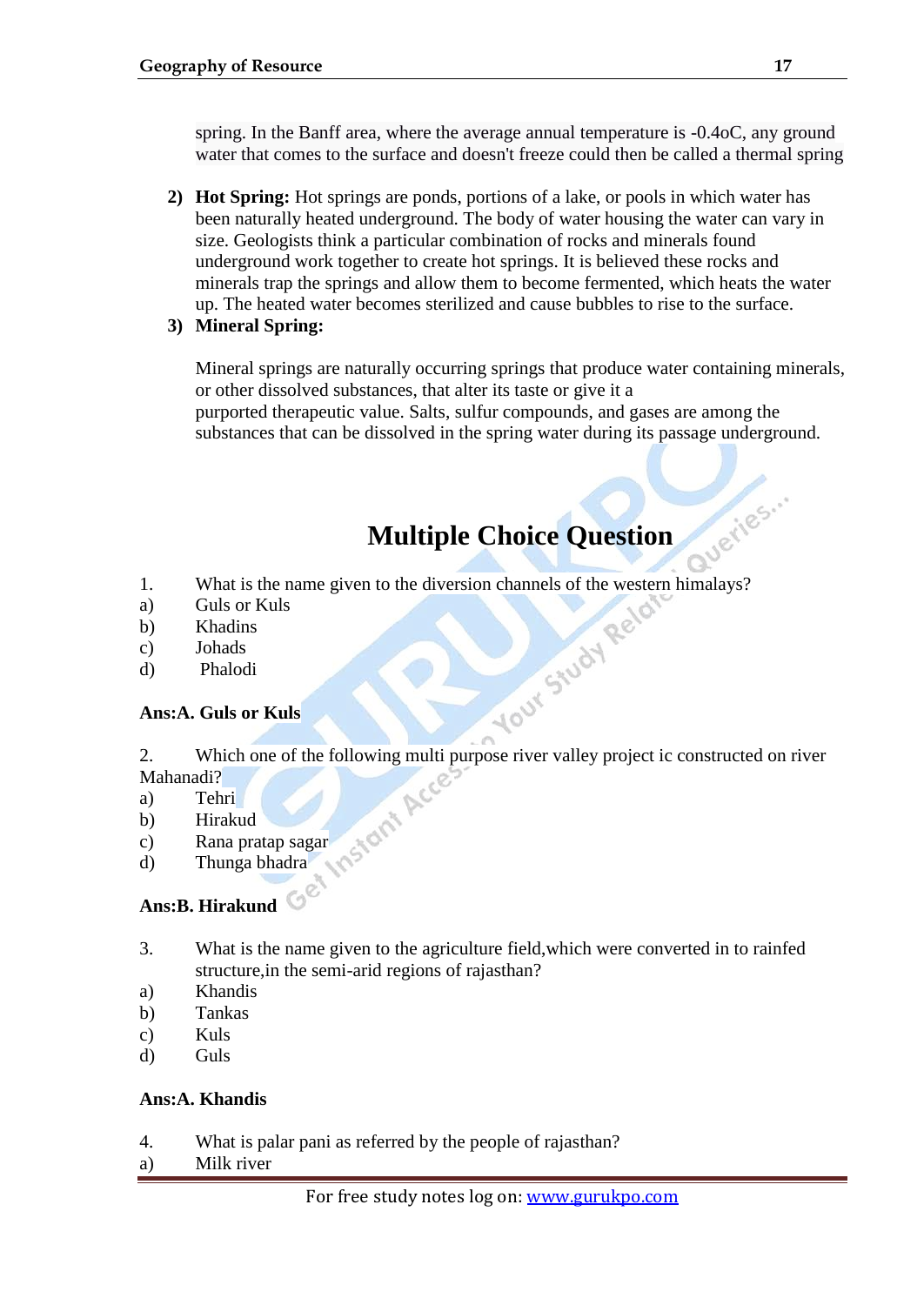- b) water
- c) spring water
- d) rain water

### **Ans:D. rain water**

5. Which one of the following state has made roof rain water harvesting compulosay for all the houses across the state?

- a) Kerala
- b) Rajasthan
- c) Tamil Nadu
- d) Harayana

### **Ans: C. Tamil Nadu**

- 6. Which one of the river valley project has been constructed on river satluj?
- a) Tehri
- b) salal
- c) Rana pratao sagar
- d) Bhakra nangal

### **Ans: D. Bhakra nangal**

7. Which dam is built on river Krishna?<br>
a) Periyar<br>
b) mettur<br>
c) Nagarjuna Sagar<br>
d) Hirakund<br>
Ans.

54

- a) Periyar
- b) mettur
- c) Nagarjuna Sagar
- d) Hirakund

### **Ans:C. Nagarjuna Sagar**

- 8. Which one of the following is also as the temple of modern India?
- a) Tankas
- b) Johads
- c) Dams
- d) Khadins

### **Ans:C.Dams**

9. Which one of the following place has eaned te rare distinction of being rich inn harvested rain water?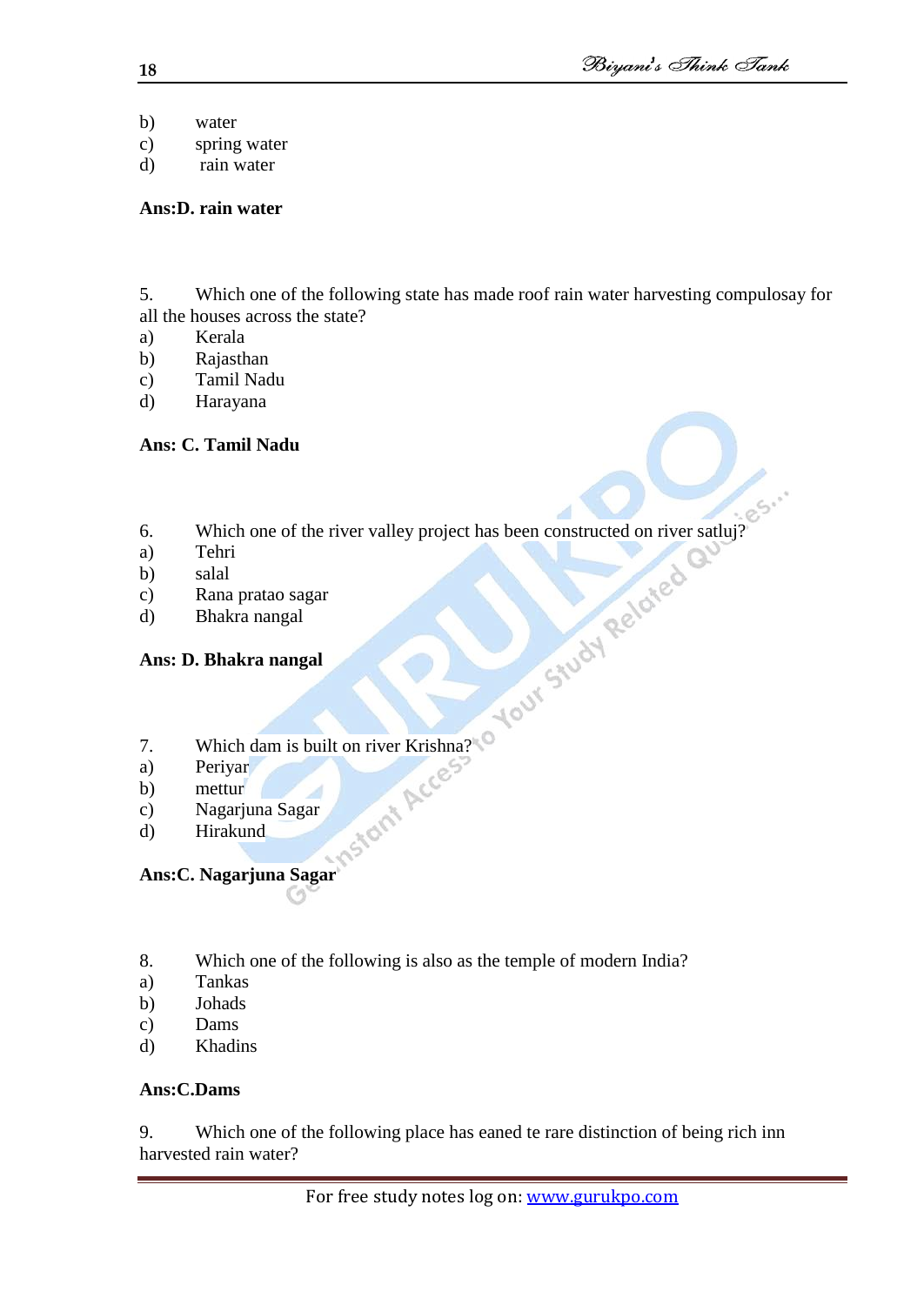- a) Gendathur
- b) Phalodi
- c) Bikaner
- d) barmer

### **Ans: A. Gendathur**

- 10. which one of the following statement is true for a multipurpose river valley project?
- a) It can store the entire rain water received in a region
- b) It fragment river, which makes it difficult for aquatic fauna to migrate
- c) It will not affect the roping pattern of a region
- d) It will not affect the natural flow of a river

# Ans: B. It fragment river, which makes it difficult for aquatic fauna to migrate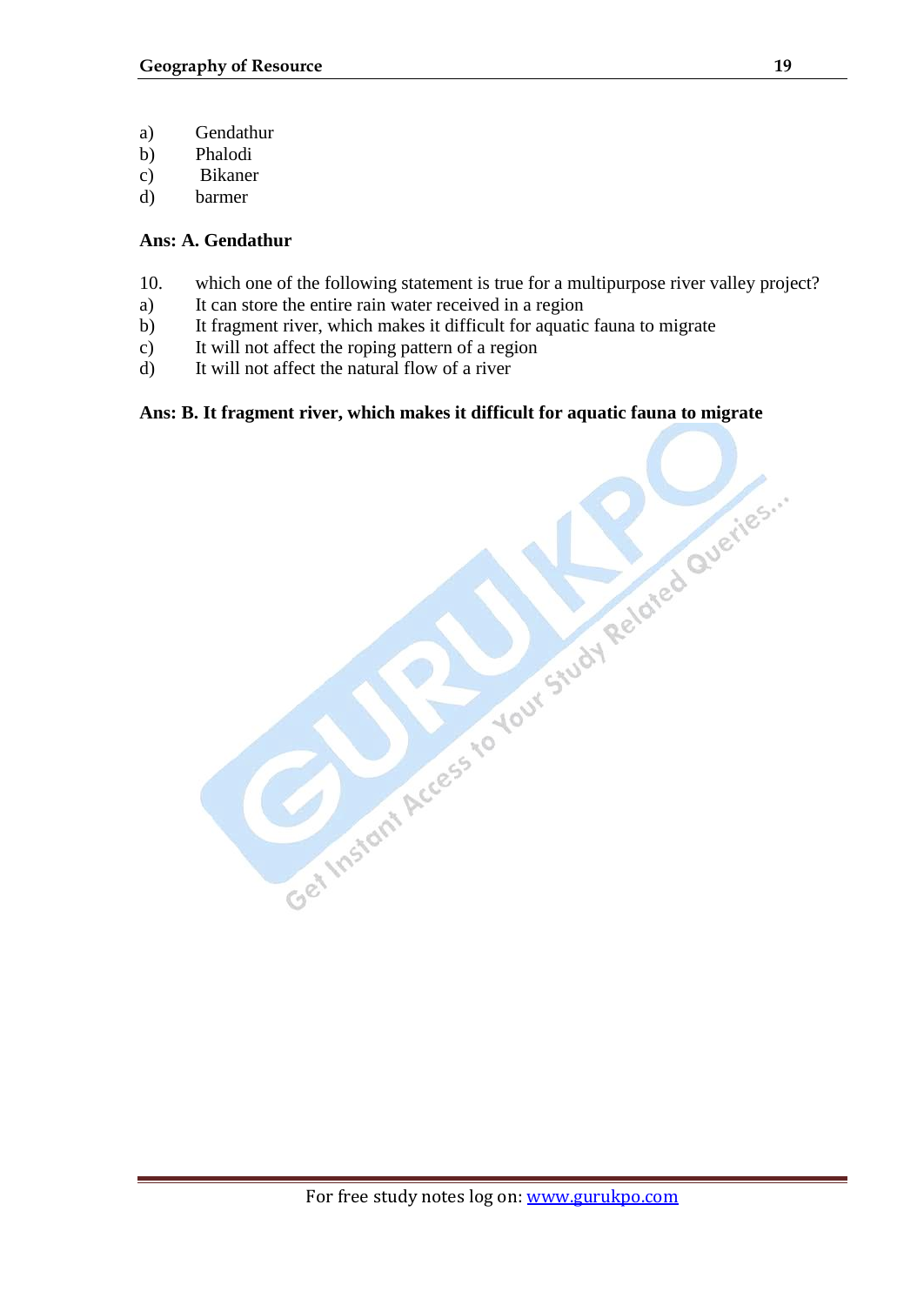### **Chapter 5**

### **Soil Resources**

### **Q1 Explain the order of soil?**

### **Ans THE SOIL ORDERS**

Soil is one of the natural resources on which all human being depends, because all the farmers depends on soil for economic and all the vegetation depends upon soil and top layer of soil is very fertile, which keep on changing through erosion. Soil also have an order and each order have different characteristics in each type .

**ORDERS**. The orders are based on soil properties as they present in soil - degree of horizonization, presence and ordering of diagnostic horizons, play a critical role in deteriming the order into which a given soil falls. The actual classification is done on the basis of the appearance of the soil in the field.

Presented here is a collection of images and descriptions of examples of each of the soil orders. Each order has at least one example. Additionally, some of the order descriptions also include images of the landscape containing the soil. Along with each image is a brief description. The order in which the examples are presented and described is the same as that presented in the lecture. the least developed soils described first and proceeds toward the most weathered soils. several orders which do not fit the pedogenic sequence logically are included. through the orders in sequence, examining soil profiles and order descriptions on which you wish to spend extra time.



There are Ten Soil Orders as follows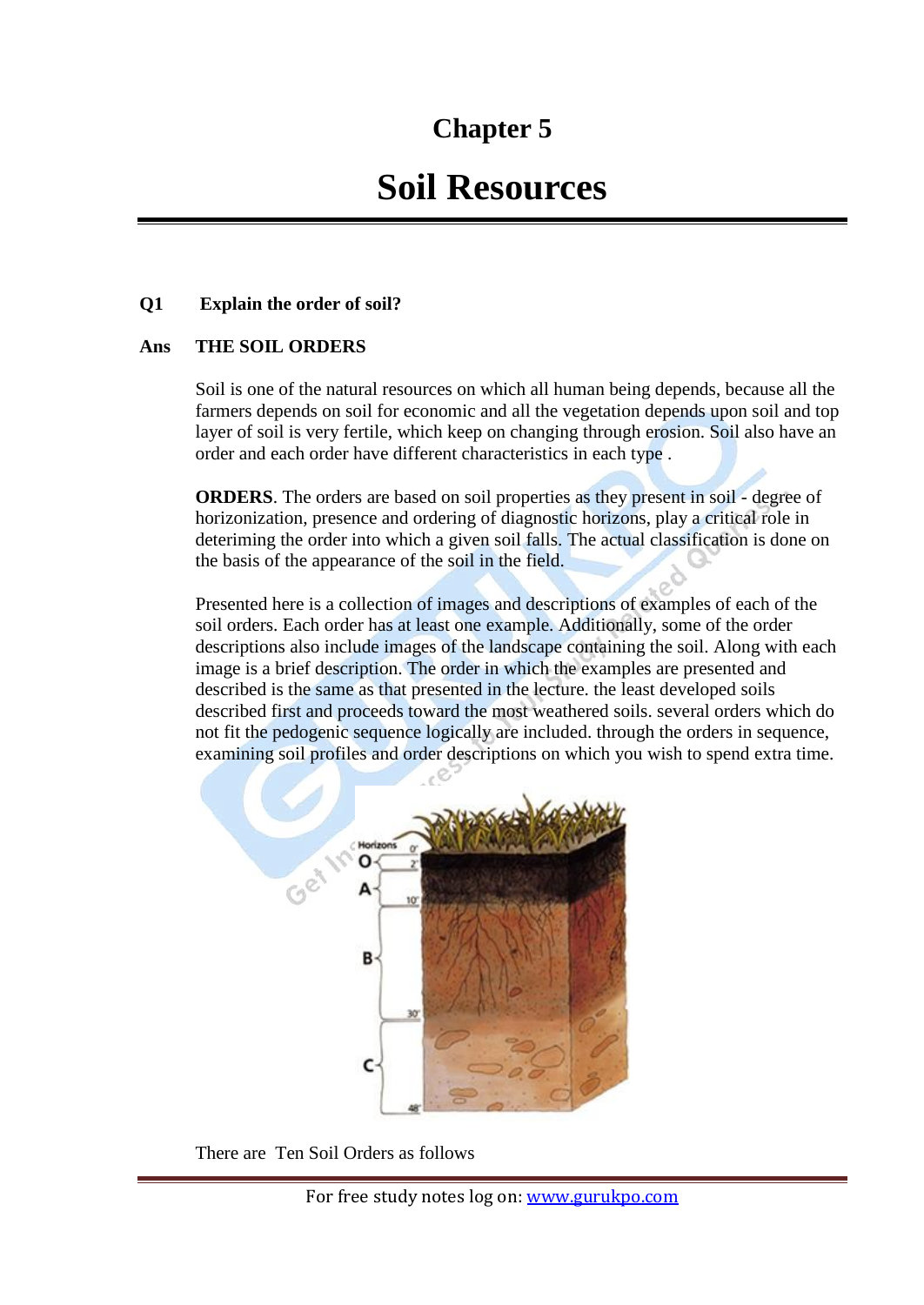### **Inceptisols**

Inceptisols represent the earliest horizon development. Small amounts of organic matter that darken the topmost horizon may be all that characterizes the inceptisol. Weathering is minimal, and amounts of weather minerals in the profile are high.

**Mollisols** (oll - soft, refers to the high amount of organic material)

It contain high amount of organic material typically form under grassland vegetation, especially in ustic or udic moisture regimes. These soils dominate the parries of the central U.S. The order is characterized by the presence of a mollic epipedon, a dark, organic rich layer at the surface. The mollic epipedon is usually thick.

### **Alfisols**

Alfisols are intermediate in maturity between mollisols or spodosols and ultisols. Often, alfisols are found in co-ocurrence with mollisols. These soils are more highly weather than mollisols, and generally have less weatherable material remaining. The % Base Saturation is lower than a mollisol, and the soils are often acidic. Horizons are usually seen, but are not as distinct as in the less-weathered counterparts.<br>Ultisols distinct as in the less-weathered counterparts.

### **Ultisols**

The Ultisols are the most highly weathered of the temperate zone soils. They are characterized by a thin or absent A horizon, with a thick, strongly expressed B. The soils are deep and productive if well-managed. The soils are often very red or yellow-red and are the dominant soil of the southeastern U.S. **10UY** 

### **Oxisols**

The oxisols are the highly weathered soils of the tropics. The appear very much like the ultisols, but they have lost most of the weatherable materials. Silicates are usually present as quartz, and the dominant colloids are Fe,Al oxides and hydroxides. The latter material is called laterite and the soils have been classically known as lateritic soils.

 $\mathbb{R}^{\bullet}$ 

### **Spodosols** (spodos - wood ash)

Spodosols are the product of a high degree of podsolization. These soils are typical of both coniferous and deciduous forests in cooler climates. (In warm humid areas, the leaching removal of soil materials is too rapid to allow strong profile development). The profile is characterized by a thin A overlying a well-developed E horizon, which is the most visible feature of the spodosol. The diagnostic spodic horizon is what defines the spodosol, however. The spodic horizon is a zone of accumulation that contains high levels of Fe (and often Al) sesquioxide. Formerly referred to as the B2ir,or B2hir when organic matter also accumulates, the newer designation is Bs and Bhs, respectively. In the pedogenic chronsequence, soils forming under forests would have a spodosol instead of a mollisol in the sequence, with the other orders being similar.

**Vertisols** (invert)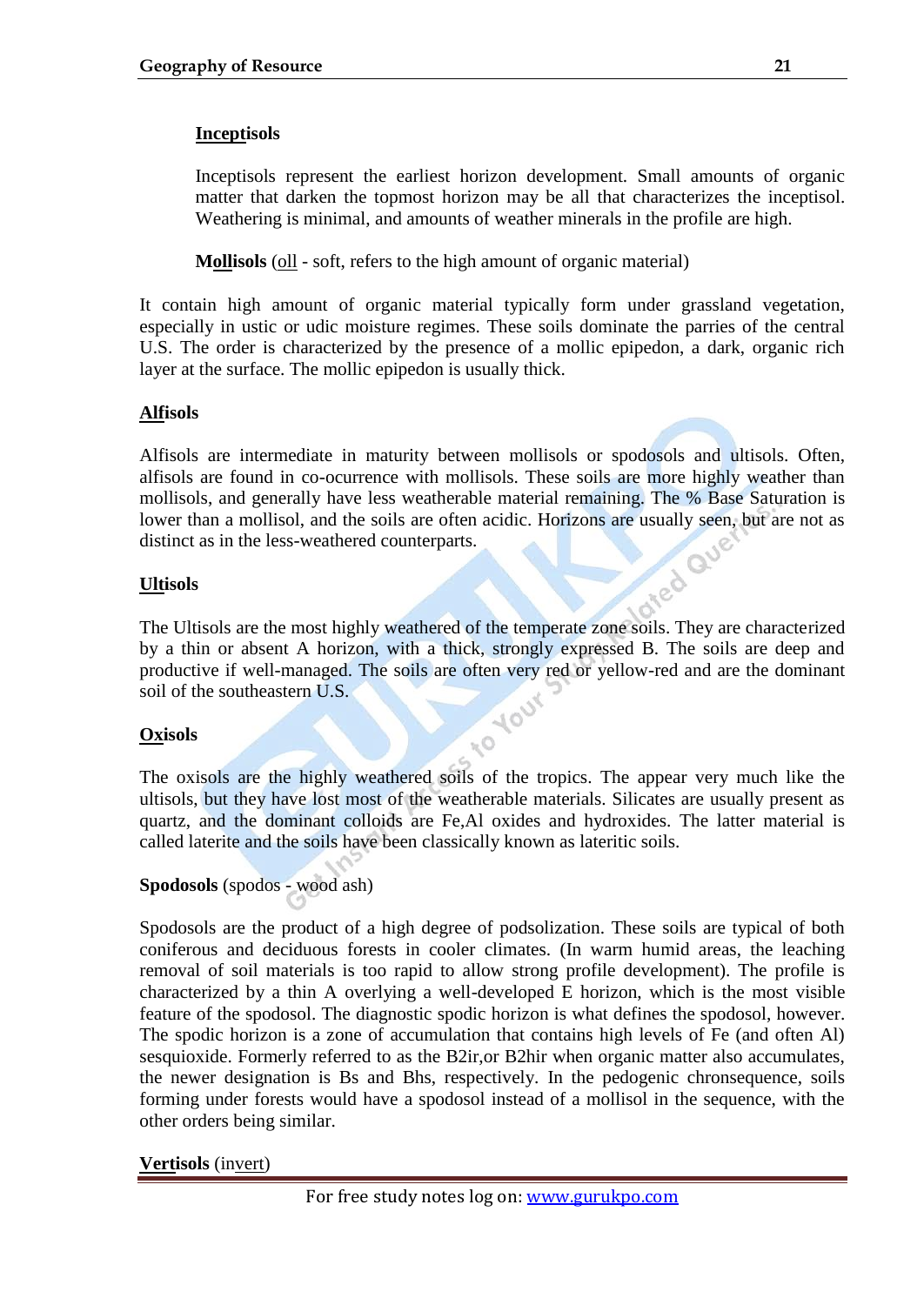Vertisols are soils which contain a high proportion of expanding lattice clays. As a result, these soils tend to swell when they are wet and shrink upon drying. When the soils shrink they often crack open. The cracks can be quite large and deep. Soil from the top of the profile can fall into these cracks, hence the concept of "invert" - top falling to bottom.

**Aridisols** (arid - dry)

Aridisols are soils that have developed in very dry conditions. They often show the effects of extreme wetting and drying with a great deal of water-related evidence near the surface, but little if any alteration in the subsoil.

### **Histosols** (histos - tissue)

Histosols are organic soils. They have  $>$  20% organic matter to a depth of 1 ft or more. Usually, the soils have a much higher (often nearly 100%) organic matter content. The soils are categorized based on the degree of decomposition of the organic matter present. They generally form in either cool climates or very wet (waterlogged) areas (oten a combination of both). These soils are often associated with bogs or drained swamps.<br>Andisols (and - refers to volcanic) swamps.

### **Andisols** (and - refers to volcanic)

Andisols are dominated by short-range-order minerals. These soils comprise weakly weathered soils with a high content of volcanic glass, as well as more strongly weathered soils. The content of volcanic glass is a central characteristic used in defining andic soil properties.<br> **Gelisols** defining andic soil properties.

### **Gelisols**

(The central concept of Gelisols is that of soils that have permafrost within 100 cm of the soil surface and/or have gelic materials (mineral or organic soil materials that have evidence of cryoturbation (frost churning) and/or ice segeration in the active layer (seasonal thaw layer) and/or the upper part of the permafrost) within 100 cm of the soil surface and have permafrost within 200 cm.

### **Q7. What is Soil Profile Explain with diagram**?

### **Ans O horizon**

The "O" stands for organic. It is a surface layer, dominated by the presence of large amounts of organic material in varying stages of decomposition. The O horizon should be considered distinct from the layer of [leaf litter](http://en.wikipedia.org/wiki/Leaf_litter) covering many heavily vegetated areas, which contains no weathered mineral particles and is not part of the soil itself. O horizons may be divided into O1 and O2 categories, whereby O1 horizons contain decomposed matter whose origin can be spotted on sight (for instance, fragments of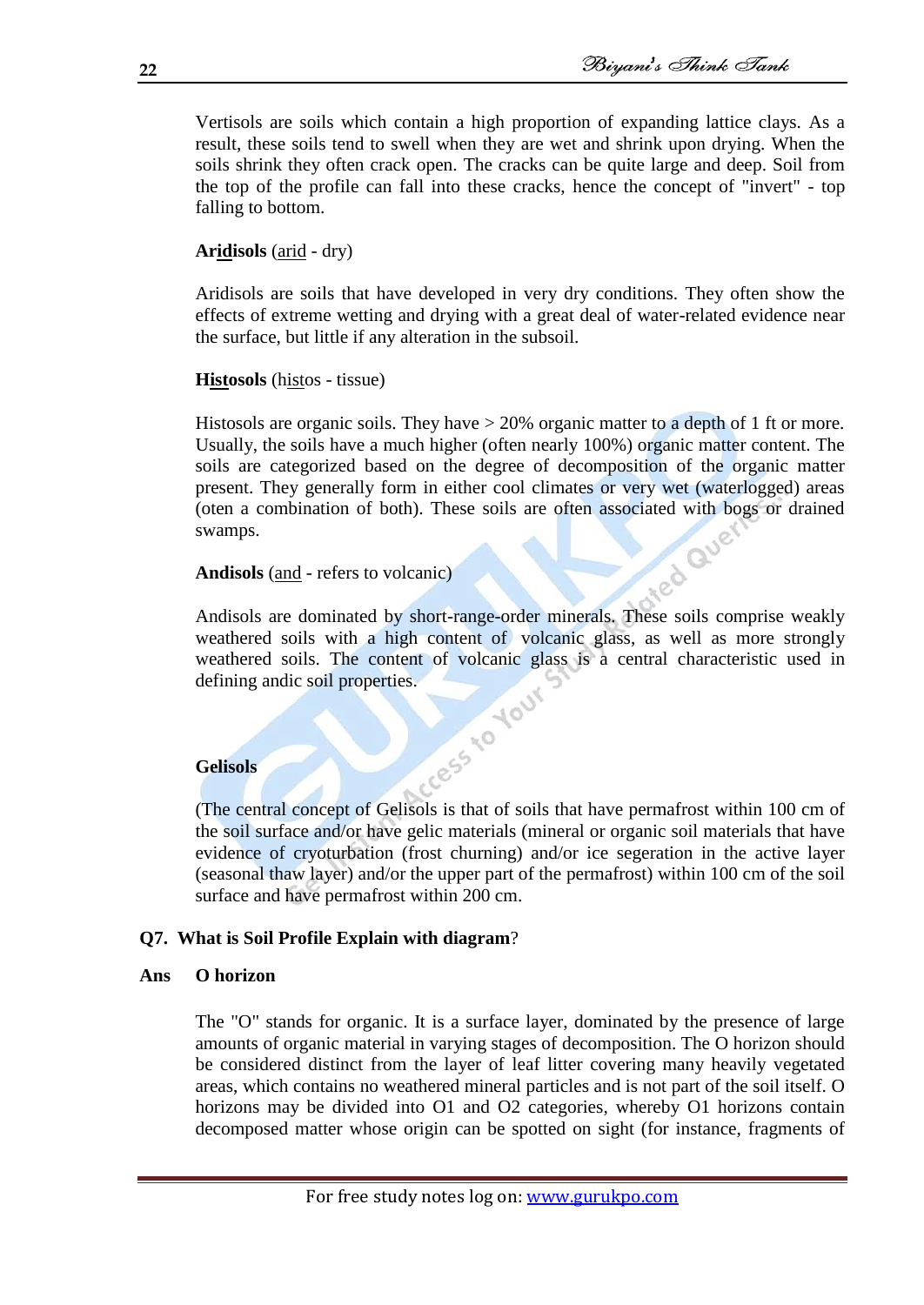rotting leaves), and O2 horizons containing only well-decomposed organic matter, the origin of which is not readily visible.

### **P horizon**

These horizons are also heavily organic, but are distinct from O horizons in that they form under waterlogged conditions. The "P" designation comes from their common name, [peats.](http://en.wikipedia.org/wiki/Peat) They may be divided into P1 and P2 in the same way as O Horizons. This layer accumulates iron, clay, aluminium and organic compounds, a process referred to as illuviation.

### **A horizon**

### Main article: [Humus](http://en.wikipedia.org/wiki/Humus)

The A horizon is the top layer of the soil horizons or 'topsoil'. This layer has a layer of dark decomposed organic materials, which is called "humus". The technical definition of an A horizon may vary, but it is most commonly described in terms relative to deeper layers. "A" Horizons may be darker in color than deeper layers and contain more [organic material,](http://en.wikipedia.org/wiki/Organic_material) or they may be lighter but contain less [clay](http://en.wikipedia.org/wiki/Clay) or [sesquioxides.](http://en.wikipedia.org/wiki/Sesquioxide) The A is a surface horizon, and as such is also known as the zone in which most [biological activity](http://en.wikipedia.org/wiki/Biological_activity) occurs. Soil organisms such as [earthworms,](http://en.wikipedia.org/wiki/Earthworm) [potworms](http://en.wikipedia.org/wiki/Potworm) (enchytraeids), [arthropods,](http://en.wikipedia.org/wiki/Arthropod) [nematodes,](http://en.wikipedia.org/wiki/Nematodes) [fungi,](http://en.wikipedia.org/wiki/Fungi) and many species of [bacteria](http://en.wikipedia.org/wiki/Bacteria) and [archaea](http://en.wikipedia.org/wiki/Archaea) are concentrated here, often in close association with [plant roots.](http://en.wikipedia.org/wiki/Plant_roots) Thus the A horizon may be referred to as the [biomantle.](http://en.wikipedia.org/wiki/Soil_Biomantle) However, since biological activity extends far deeper into the soil, it cannot be used as a chief distinguishing feature of an A horizon.<br> **E** horizon A horizon.

### **E horizon**

"E", being short for eluviated, is most commonly used to label a horizon that has been significantly leached of its mineral and/or organic content, leaving a pale layer largely composed of [silicates.](http://en.wikipedia.org/wiki/Silicate) These are present only in older, well-developed soils, and generally occur between the A and B horizons. In regions where this designation is not employed, leached layers are classified firstly as an A or B according to other characteristics, and then appended with the designation "e" (see the section below on horizon suffixes). In soils that contain [gravels,](http://en.wikipedia.org/wiki/Gravel) due to animal [bioturbation,](http://en.wikipedia.org/wiki/Bioturbation) a [stonelayer](http://en.wikipedia.org/wiki/Stonelayer) commonly forms near or at the base of the E horizon.

 $E<sub>o</sub>$ 

The above layers may be referred to collectively as the "solum". The layers below have no collective name but are distinct in that they are noticeably less affected by surface soil-forming processes.

### **B horizon**

The B horizon is commonly referred to as "subsoil", and consists of mineral layers which may contain concentrations of clay or minerals such as iron or aluminium oxides or organic material moved there by leaching. Accordingly, this layer is also known as the ["illuviated"](http://en.wikipedia.org/w/index.php?title=Illuviated&action=edit&redlink=1) horizon or the "zone of accumulation". In addition it is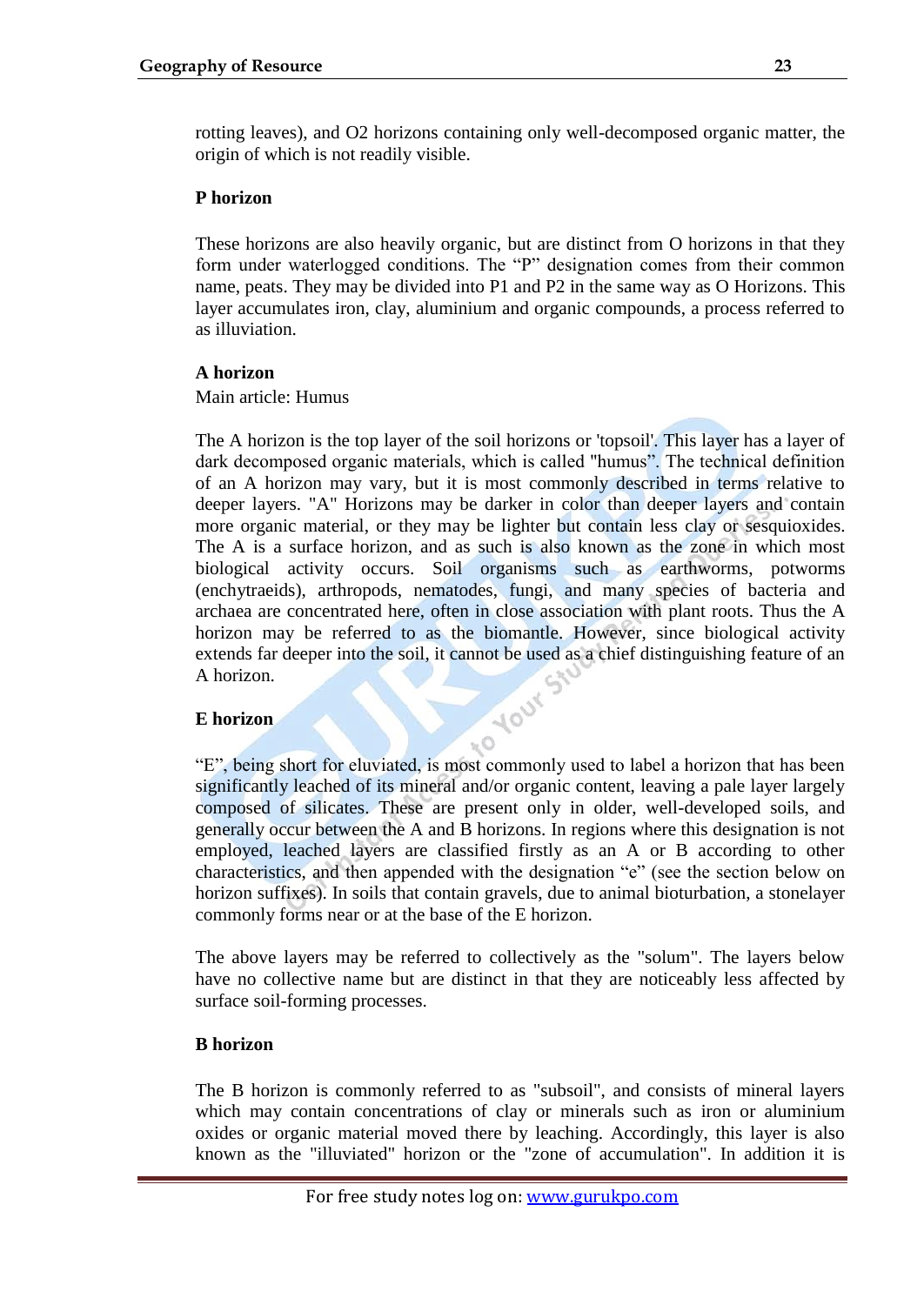iles.

defined by having a distinctly different structure or consistency to the A horizon above and the horizons below. They may also have stronger colors (is higher [chroma\)](http://en.wikipedia.org/wiki/Colorfulness) than the A horizon.

As with the A horizon, the B horizon may be divided into B1, B2, and B3 types under the Australian system. B1 is a transitional horizon of the opposite nature to an  $A3$ dominated by the properties of the B horizons below it, but containing some A-horizon characteristics. B2 horizons have a concentration of clay, minerals, or organics and feature the strongest [pedological development](http://en.wikipedia.org/w/index.php?title=Pedological_development&action=edit&redlink=1) within the profile. B3 horizons are transitional between the overlying B layers and the material beneath it, whether C or D horizon.

The A3, B1, and B3 horizons are not tightly defined, and their use is generally at the discretion of the individual worker.

Plant roots penetrate through this layer, but it has very little humus. It is usually brownish or red because of the clay and iron oxides washed down from A horizon.

### **C horizon**

The C horizon is simply named so because it comes after A and B within the soil profile. This layer is little affected by soil forming processes (weathering), and the lack of pedological development is one of the defining attributes. The C Horizon may contain lumps or more likely large shelves of unweathered rock, rather than being made up solely of small fragments as in the solum. "Ghost" rock structure may be present within these horizons. The C horizon also contains [parent material.](http://en.wikipedia.org/wiki/Parent_material)It forms the framework of the soil.The A and B layers are formed by this layer.

 $10$ 

 $\sqrt{2}$ 

### **D horizon**

D horizons are not universally distinguished, but in the Australian system refer to "any soil material below the solum that is unlike the solum in general character, is not C horizon, and cannot be given reliable designation... [it] may be recognized by the contrast in pedologic organization between it and the overlying horizons" (MacDonald et al., 1990, p. 106).

### **R horizon (bedrock)**

R horizons denote the layer of partially weathered bedrock at the base of the soil profile. Unlike the above layers, R horizons largely comprise continuous masses (as opposed to boulders) of hard rock that cannot be excavated by hand. Soils formed *in situ* will exhibit strong similarities to this bedrock layer.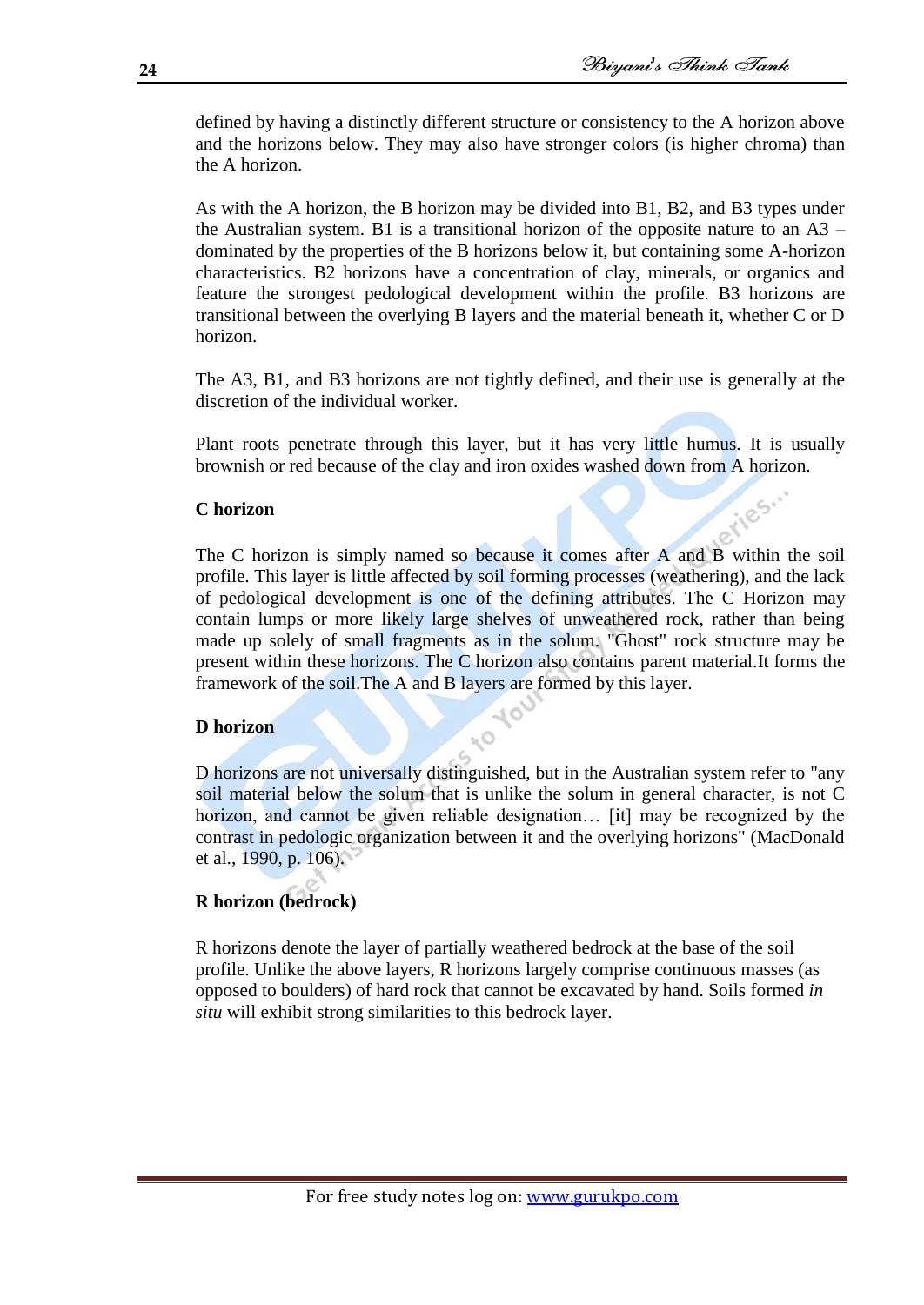### **Multiple Choice Question**

1.Which of the effect of deforestation?

a) global warming b)deceases in rainfall c)loss of soil fertility d)all of these

### **Ans:D**

- 2. Which is the charecteristic of Endemic Plants from following
	- a) Cosmopolitan distribution
	- b) Habitat in Arctic Region
	- c) Restricted to a certain area
	- d) Gregarious in habitat.

### **Ans: C Restricted to a certain area**

- 3. Which of the following is exhaustuble and renewable source?
- a) Soil Fertility
- b) Minerals
- c) Solar Energy
- d) Wind Power

### **Ans:A. soil fertility**

4. Due to deforestation, it is observed that,................. is decreased.

- a) Soil Erosion
- b) Global Warming
- c) Rainfall
- d) Dough

### **Ans:C rainfall**

- 5. What is 'Watergate'?
- a. A gate of dam across Mississippi
- b. A dam across Hudson river
- c. Scandal in which President Richard Nixon got entangled
- d. A five star hotel in Los Angeles

### **Ans. c. Scandal in which President Richard Nixon got entangled**

- 6. A cataract is a
- a. Huge waterfall
- b. Marshy creek
- c. Mountain pass
- d. Currency

### **Ans. a. Huge waterfall**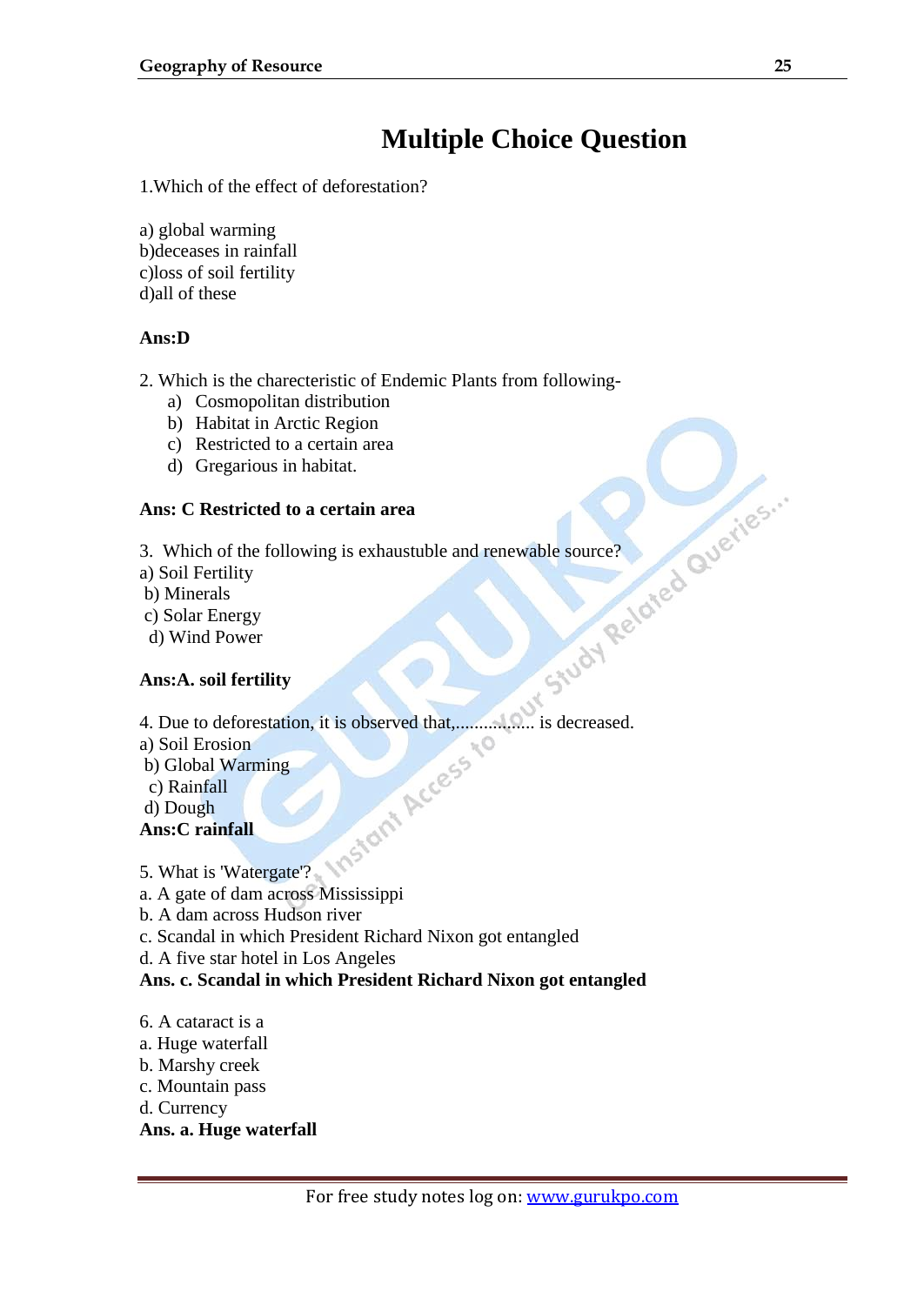- 7. A comet
- a. Has a tail always pointing away from the Sun
- b. Has a tail, always pointing away towards the Sun
- c. Has a tail, sometimes pointing towards the Sun and sometimes away from it
- d. Has no tail at all

### **Ans. a. Has a tail always pointing away from the Sun**

- 8. Rubber is a product of
- a. Plantation agriculture
- b. Mixed agriculture
- c. Mediterranean agriculture
- d. Special horticulture

### **Ans. a. Plantation agriculture**

9. The most abundant element in the earth's atmosphere is<br>
a. Argon<br>
a. Nitrogen<br>
c. Oxygen<br>
d. Krypton<br> **Ans. b. Nitrogen**<br>
10. The second largest island in the world is<br>
a. New Guinea<br>
b. Madagascar<br>
c. Great Britain<br>

- a. Argon
- b. Nitrogen
- c. Oxygen
- d. Krypton

### **Ans. b. Nitrogen**

10. The second largest island in the world is

- a. New Guinea
- b. Madagascar
- c. Great Britain
- d. Victoria

### **Ans. a. New Guinea**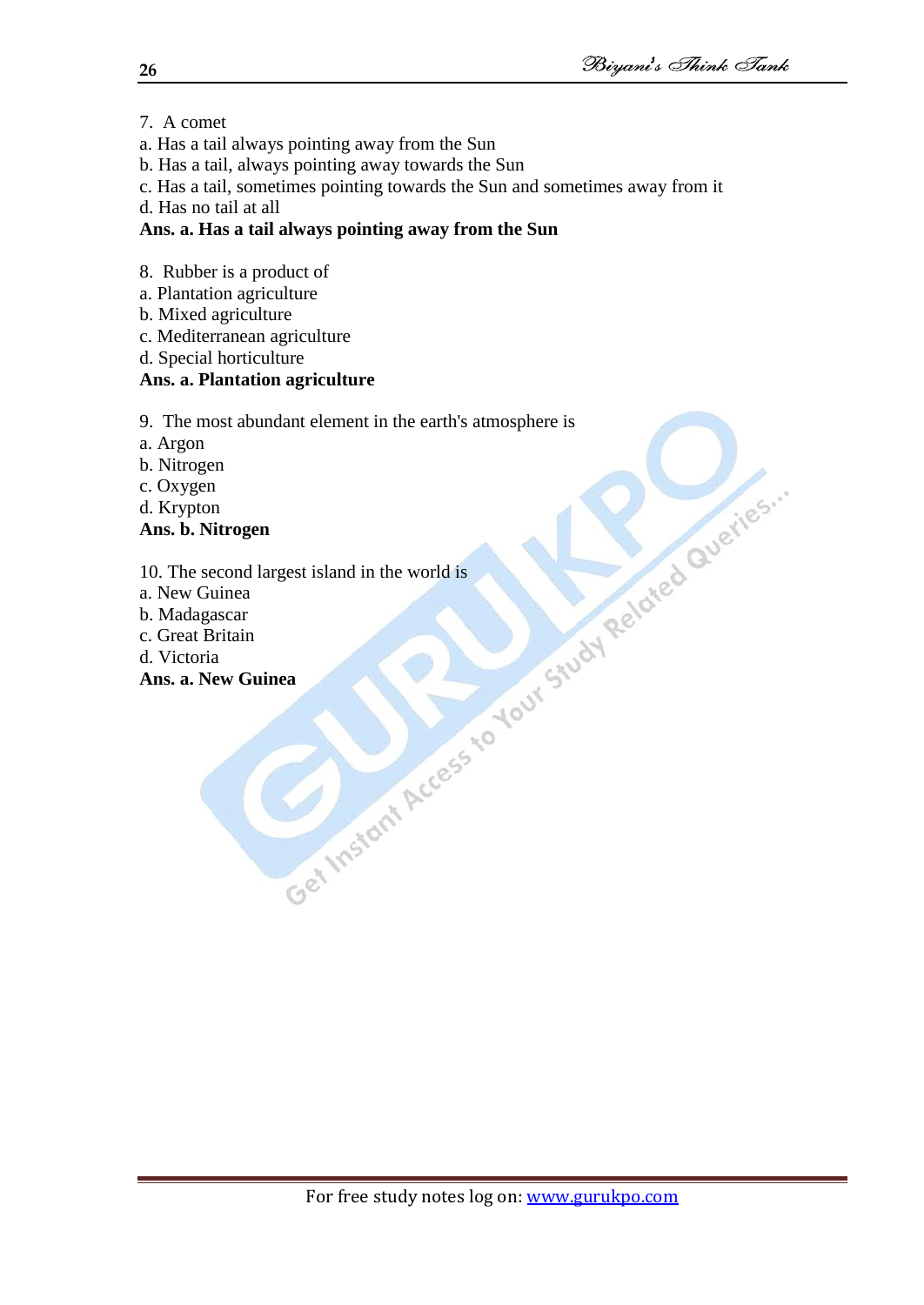### **Chapter 7**

### **Mineral Resources**

### **Q1. Explain the types of iron ore.**

**Ans** Indian republic has not good resources of iron ore in the world from the metallic content ranging from the metallic content ranging up to 5% or more they occupy a very high position in the world. This was used in mostly in ancient time, but now a day. Iron are is used in much quantity to make iron product used in making machine equipment and in the sources of transportation. Iron ore which is found underground is impure because limemagnies, almunium, tiyalanium, brass etc are mixed with it .The purification of iron ore is done by chemical reaction by heat it in Furness.<br>tite,  $Fe<sub>3</sub>0<sub>4</sub>$ .

### **Magnetite,Fe304:**

- Manganese having so many remarkable qualities have found wide application
- 71% OF Iron is found is formed in it.
- Black in colors.
- In it oxygen is also found with
- Iron ore that  $&$  why magnetic cracterstic is also found in it.
- This type of deposit are lodestone
- Africa, Sweden, Liberia etc.

 $G^{\mathcal{C}}$ 

- Manganese sulphate is used as manure in combination with commercial fertilizer in a alkaline soil about 50 to 100 lbs 4 hectares are required for the purpose.
- Manganese chloride is used for dying cotton and printing

### **Hematite,Fe2O<sup>3</sup>**

- $\bullet$  Iron is 60 to 75%
- Red and brown in co lour
- Found in USA, Canada,Brazil,Russia,Spain

### **Liminite Fe2O3H2O**

- 40 to 60& Iron is present it .
- Light yellow in co lour and sometime found in brown in colour
- Iron, oxygen and hydrogen is also found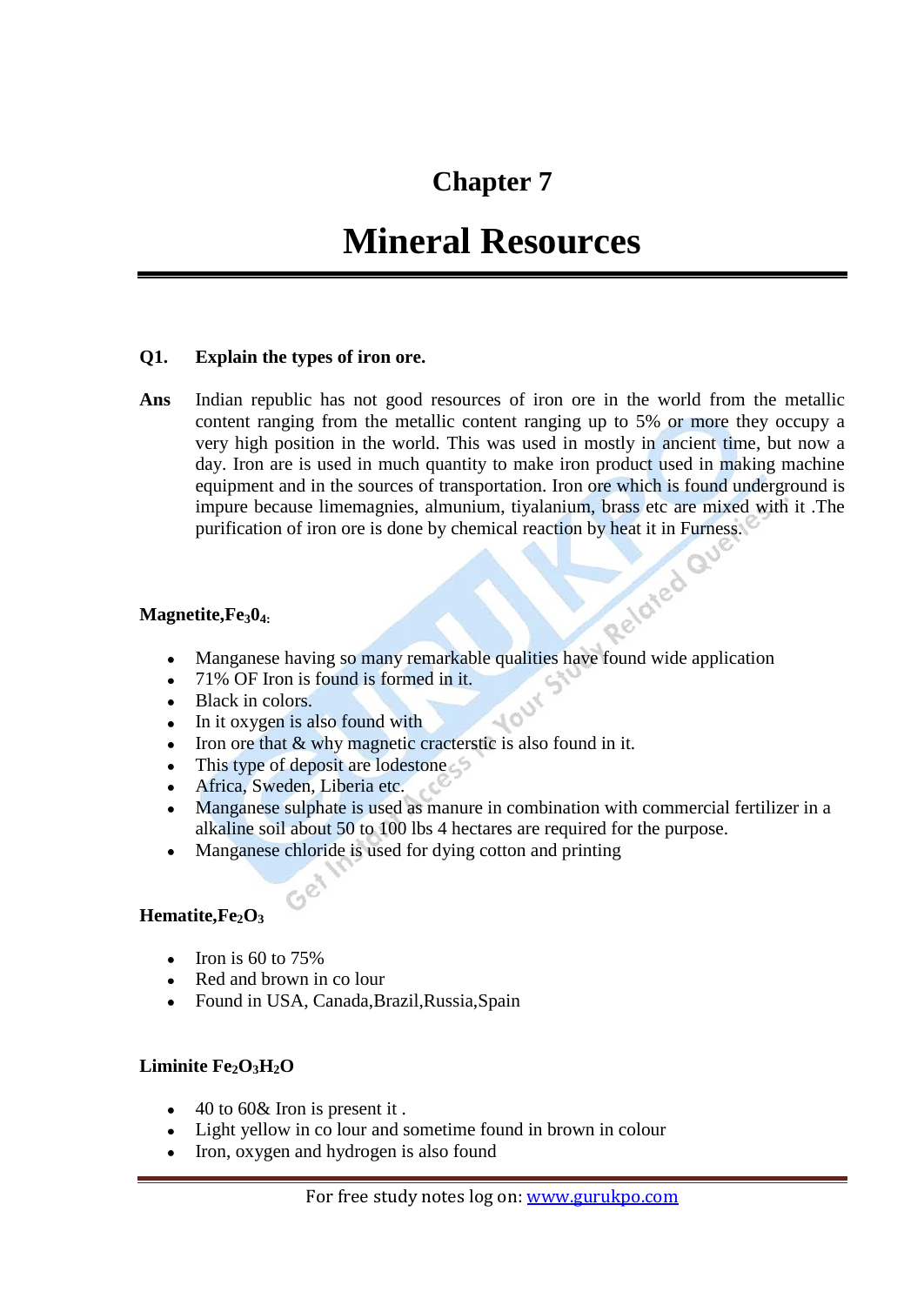- This is also called Bonfire  $\bullet$
- Found in Austrilia,Russia, USA,Uren,Canada,South Africa, Sweden.  $\bullet$

### **Siderite FeCO<sup>3</sup>**

- 10 to 40%  $\bullet$
- Iron and carbon is present in it  $\bullet$
- Ash grey in co lour
- Depositary in Jurassic age.  $\bullet$
- Found in France, Loren, and Iagumberg.<br>
Sound in France, Loren, and Iagumberg.<br>
Sound the cessor of David Study Related Queries.  $\bullet$

For free study notes log on: www.gurukpo.com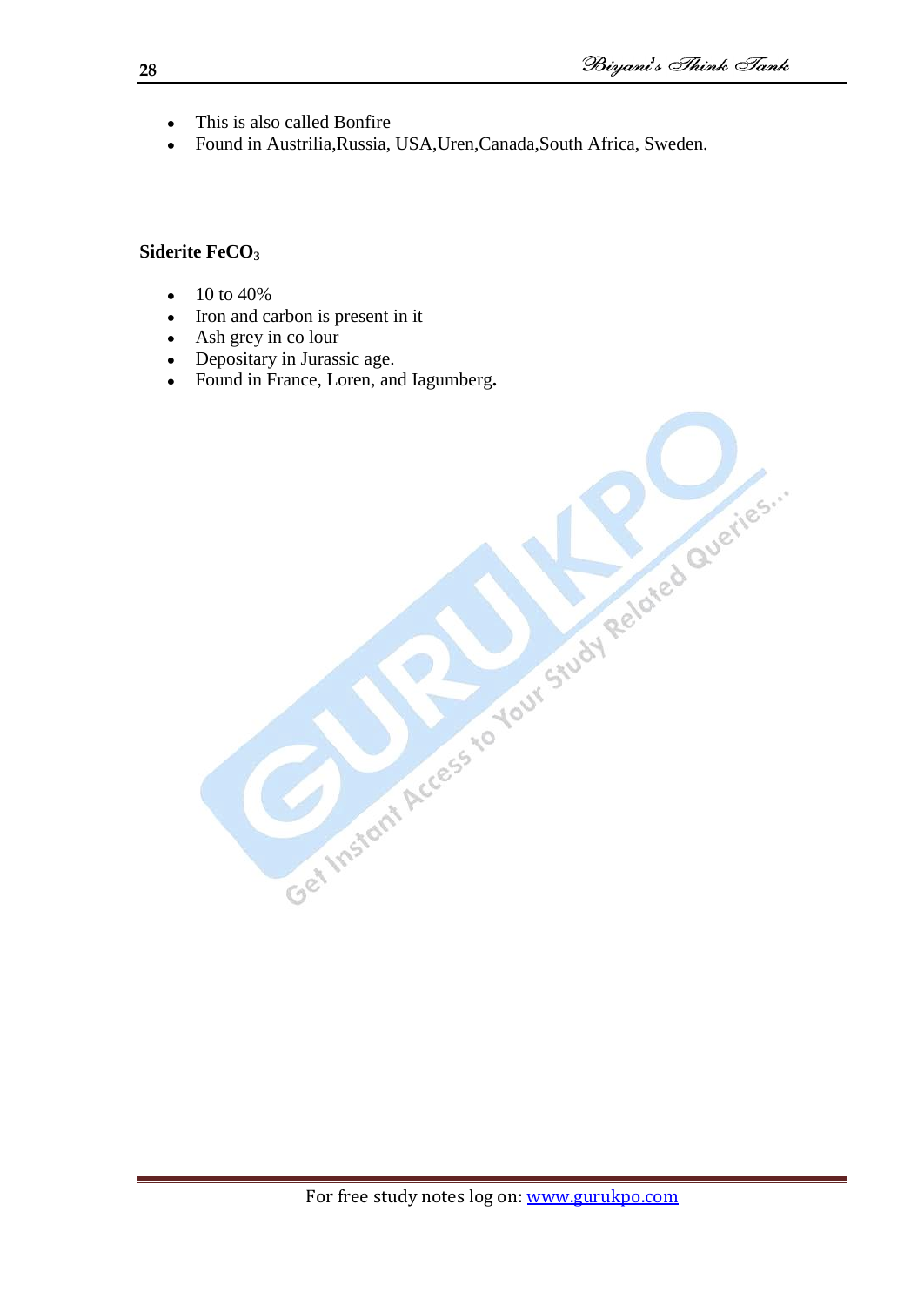### **Chapter 8**

### **Energy Resources**

### **Q1. What is coal? What are the types of coal and explain the deposit of coal?**

Ans: Coal often called 'black gold' is the second largest resources of energy ,contributing 27% of global energy production after the gradual decline of its use epically since world war II(1939-1945), its consumption has again picked up since 1980. Developing country like India and Chna still fulfill nearly three fourth of their energy requirement from coal, because of its huge reserves and cheaper availability. Since 2000 use of coal inversed at a rate of 2% per year. This consumption rate is highest in China (24%) followed by U.S.A (19.8%), CIS (12%) and Europe nearly 10& USA has the highest coal reserve of both superior and inferior varieties of Coal.<br>Nature and Origin of coal. coal reserve of both superior and inferior varieties of Coal.

Nature and Origin of coal.

Coal, petroleum and natural gas are termed as fossil fuels as these are derived from the fossils of the dead plants and organisms. Coal is found in the sedimentary rocks of the earth"s surface. It is solid, amorphous substance varying in carbon from brownish and hardened. The process of decay of thre vegetation matter was slow, as little oxygen could penetrate it. Thus pear was formed. the change from peat to coal was brought about by the peat buried by clays, sits sands and mud and the pressure of these overlying material compacting the peat and fathering certain chemical changes. Access

### **Types of coal:**

Carbon is a major constituent of coal which is formed due to partial oxidation of woody matter. This element imparts the black color and burns with little flame, high heat and practically no smoke. The other constituents of coal and hydro carbon, moisture and ash. The hot value of coal carbon and hydro carbons forms the basis of classification of coal into various types given as under.

### **Anthradite:**

- Anthracite is hard and dense coal which is a relatively free of iron compounds  $\bullet$ and moisture.
- The amount of fixed carbon may be as high as 95%
- It is jet black, luster and has a fine texture.
- It burns with a blue flame and gives no smoke.
- The major deposit of anthracite occurs in eastern in the USA.

### **Bituminous:**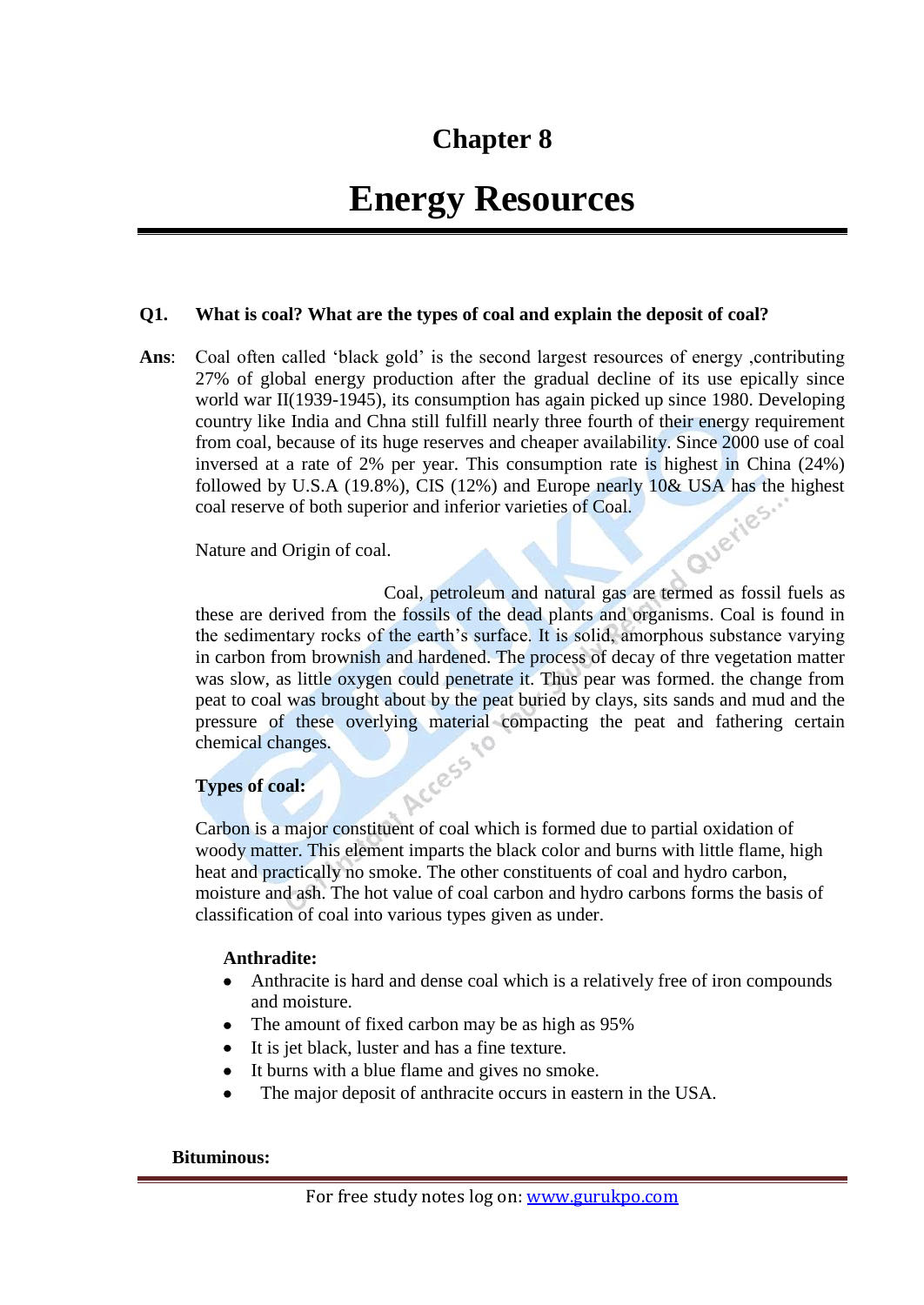- Bituminous coal is usually black and highly lustrous.
- The moisture content is relatively low.
- The fixed carbon content range, from about 50 to over 80% and that of bituminous coal occur in Appalls, China plateau region in the USA.

### **Lignite:**

- Lignite is also known as brown coal.
- The higher grades very from dark brown to almost black.
- It is characterized by high moisture contnt, generally about 40%.
- The fixed carbon content is also about 40%.
- The structured is fibrous and sometime woody.
- USA and Russia have large deposit of lignite.
- Extensive beds of lignite occur in north German lowlands also.

### **Peat:**

- Peat occurs in bogs, especially in areas of coal temperate climate.
- The largest deposit occurring Ireland Scandinavian, Finland and Russia.<br>• It is converted into smaller bulk through briquette.<br>• Peat is a bulky fuel.<br>• Production of C
- It is converted into smaller bulk through briquette.
- Peat is a bulky fuel.

### **Production of Coal:**

- Coal is not only a fuel, but also as industries raw material. As many as 2, 00, 00 by product of coal are known to have develop so far, chief among them are.
- Pitch is tar used for making metal road, instating are roofing houses etc.
- Anthracnose oil used paints and insect ides.
- Motor benzene used in instruments.
- Bensons used in the main facture of nylon, varnish \$ paints and scented prefaces.
- Coal gas used as domestic fuel as well as industrial energy and in transport.  $\bullet$
- Naphthalene used for the manufacture of plastic.  $\bullet$
- Light oils used in the manufacture of synthetic rubber and photo-chemical production.
- Ammonia liquid used in the manufacture of explosive, soap and washing powder etc.

### **Conservation of Coal:**

Coal is a fossil fuel the is being commercially exploited ever since the industrial Revolution. Continuous increase in population and industrialization put on enormous pressure on the production of Coal.

Coal can be conferred in many ways some of which are given as under.

Wastages in mining can be mined using appropriate techniques and steps.

Energy efficiency of plants using coal as fuel should be increased.

Low grade coal yielding low energy should be improved through chemical treatment.

Wastage and turbines using should be minimized.

Locomotive and turbines using stream from coal should be improved and made more efficient. Instead of using directly coal, should be converted into slurry and then used energy in plants.

### **Coal fields in North America.:**

The USA account for 18.2% of the world output.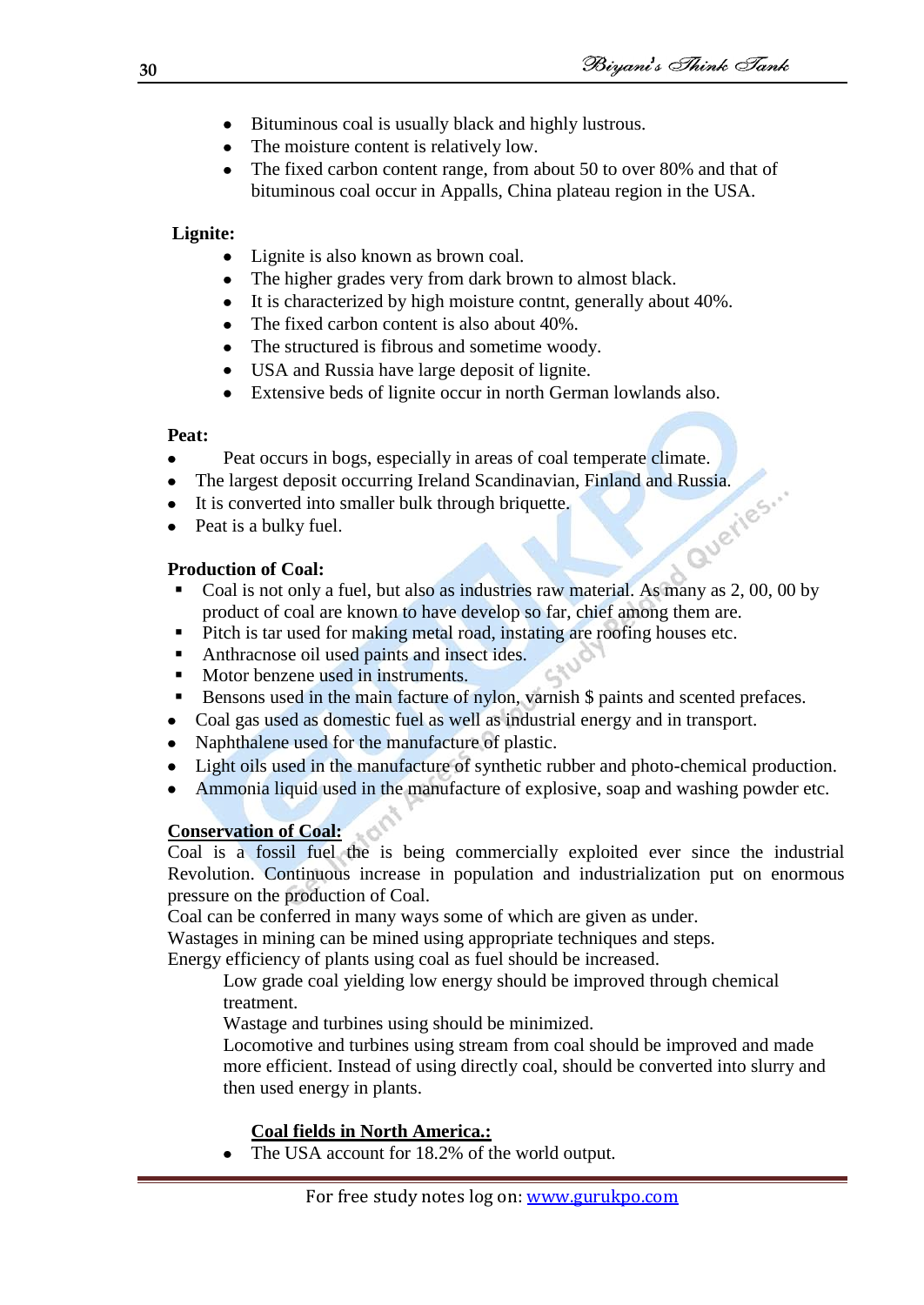- It has nearly one third of the World"s coal reserves.
- Coal is widely distributed in the USA and is mined in 26 states.
- The coal fields of the USA occur in the following regions.
- The Appalachian region the rocky following regions.
- Interior region-- Pacific region.
- America is the largest producer of coal in the world.
- Major coal fields are.
- a) The Appalachian coalfield.
- b) Eastern Interior coal field.
- c) Western Interior coalfield.
- d) Rocky Mountain Coalfield.
- e) The pacific Coast Coalfield.



**Source:Economic & commercial Geography By RN Tikkha**

### **Coal fields of Canada:**

**75% of coal is found in Canada.**

- **1. The Prairie Provinces. This region has bituminous as well as lignite. coal is found in thick seams of 6-12 feet.**
- **2. British Columbia: In the Vancouver Island is the major coal scattered deposits of coal which are worked out.**
- **3. Nova Scotia field: Here Cape Breton island is the major coal bearing area. It is put to use in the industrial center of Sydney.**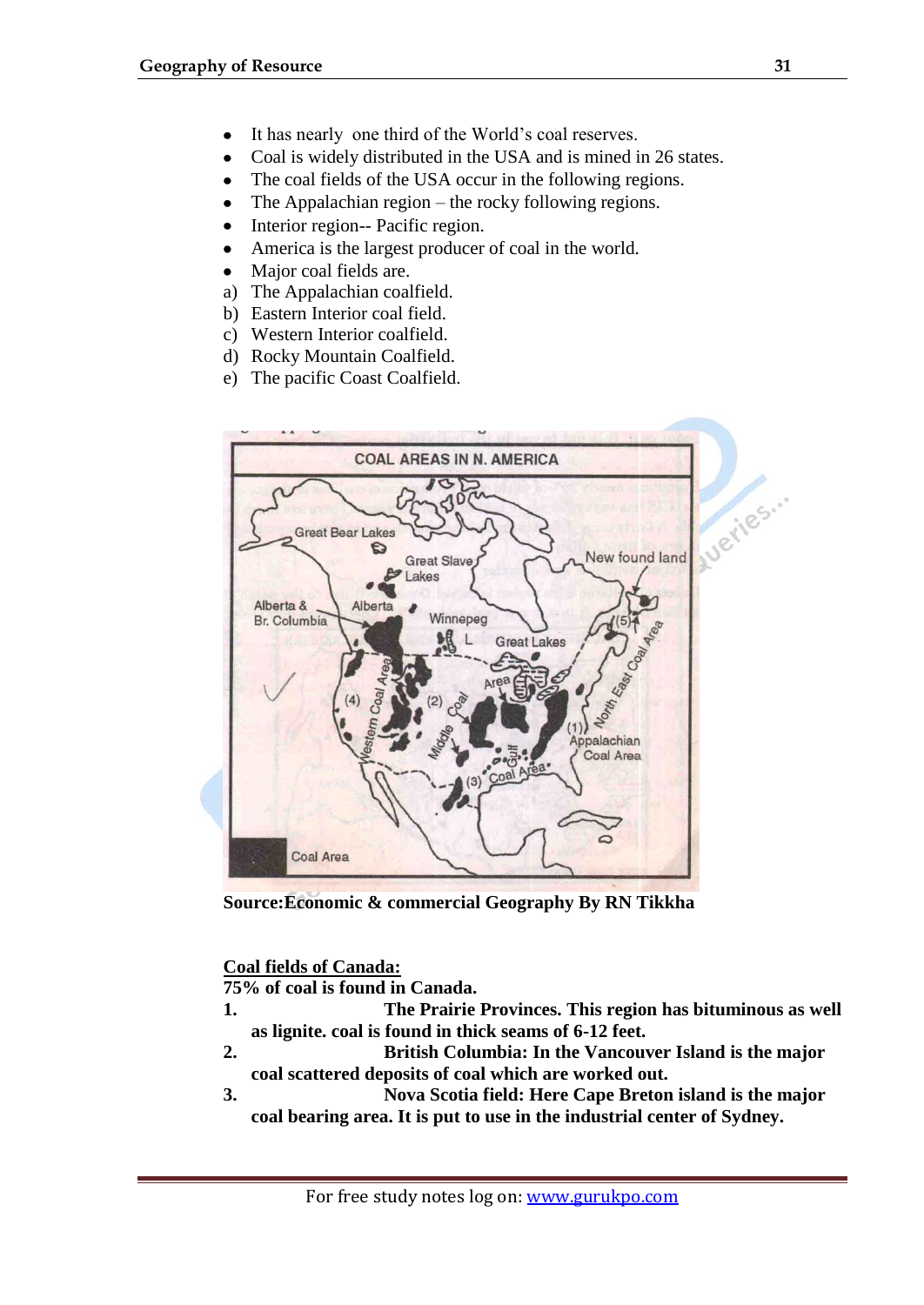

**Source: economic Geography by P.K. Bali**

### **Coal field in China.**

It is largest anthracite reserves of the world; China is a potential coal producer coal occurs almost in all Chinese provinces. These contribution is just one half of The remote area is very far away from populated part of China has discourage coal exploitation to a large extend.



Sources: By P.K Bali

Southern and eastern Asia mine about third of the world"s coal . The greater part comes from China, India and Japan.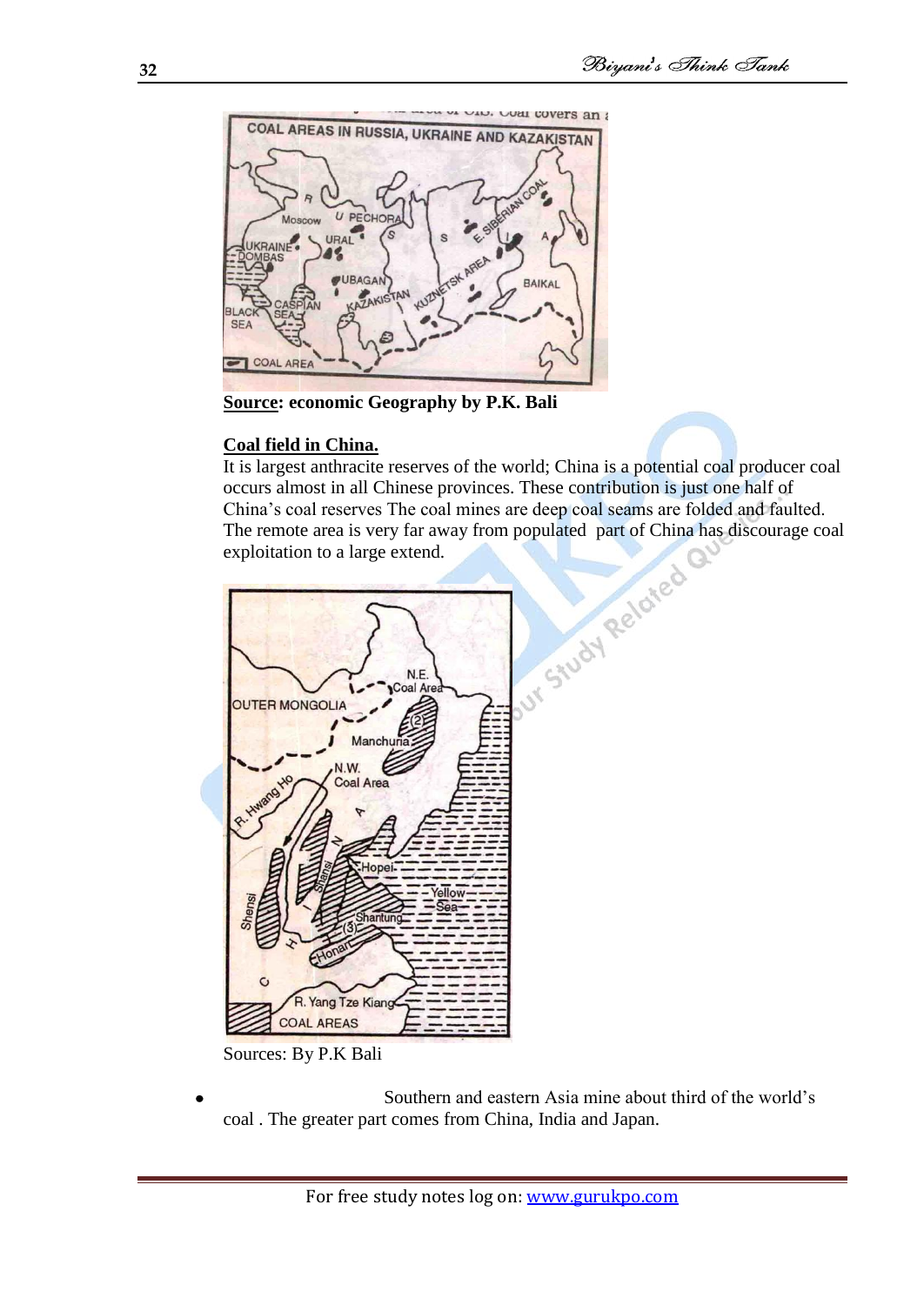China"s coal reserves largest in the east and among the largest in the world, consist of some anthracite much high grade bituminous and considerable sub, bituminous and lignite.

### **Coal field in U.K.**

The coal resources of the UK have been largely exhausted.

The coal deposit are scattered in different parts of the country. Coal lies near the industrial centers

In U.K , coal iron ore and limestone are found in close proximatly to each other.

Coal is mined in the following areas in the U.K

- a) The north –eastern coastal area.
- b) The north-east pennine coal area.
- c) The Lancashire Coal area.
- d) The Midland plain Coal field.



Source: R.N. Tikkha

### **Q 10. Explain the formation and types of coal in World.**

Ans: Coal is a natural resources and very important for huiman being, it helps us in many ways ,coal is a black brown coloured conventional source of energy carbon is involved in different amount the coal is divided into 5 parts that are Graphite, Anthracite, Bituminious,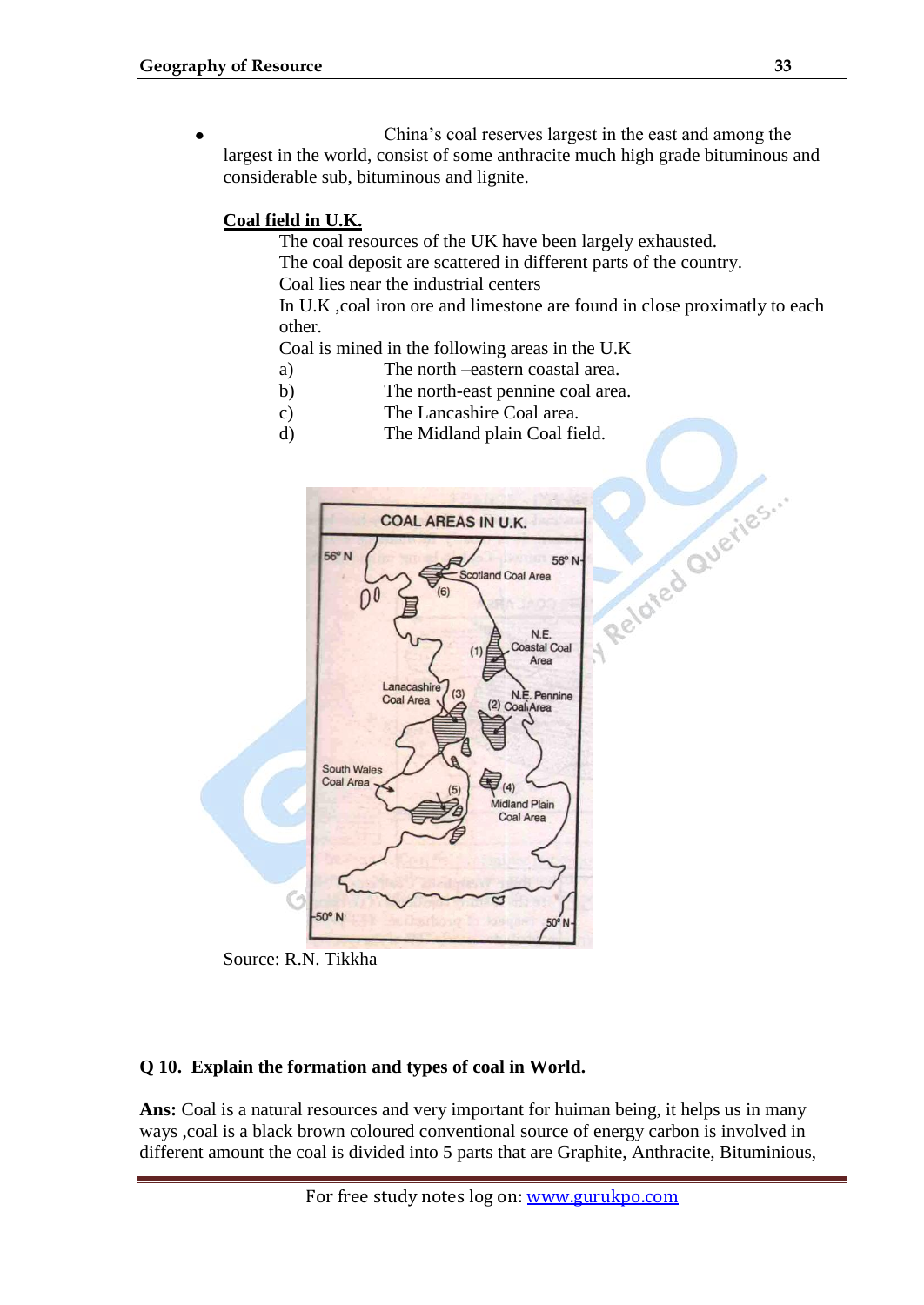lignite and peat. Coal is main source of energy (power) and by using coal we made many product like Amonia, nephthene, ophenyl etc.

### **Formation of coal:**

The coal is occurred when the vegetation of carboniferous Perivale is dumped in the earth interior and in eath interior because of a lot of heat pressure. It start converting firstly, into peat and after peat other good quality of coals are formed.

### **Types of coal:**

### **1. Anthracite:**

- This is the best type of coal.
- 95% of carbon is found in this type of coal.
- Less than 1% of humidity is found in this type of coal.
- Only 5% of world's total anthracite coal is found.
- Very hard \$ shining in nature.
- This coal can burn for time.
- Area of production is in China, Germany, Belgium, USA, Great Britian.

### **2. Bituminus**

- Mostly found in the world.
- Black in color and shining in nature.  $\bullet$
- 40-80 % of carbon is found in this coal
- 80% of total production in world
- 11% of humidity is found in the world.
- It ios of three parts sub-bituminous, bituminous, semi- bituminous coal.

### **3. Lignite:**

- Only 15% is found in lignite coal is found in the world.
- Total production of this coal is 15%.
- This is the second stage of formation of coal.
- This coal is burnt very fast and easily.
- It revel smoke while burning.
- Area- Germany, Eurasia.

### **4.Peat Coal**

- This is cheapest quality of coal in world
- 20 % of carbon in found in this world.
- In this type of coal oxygen is found in 35%
- water in found in 10%
- used only for domestic purpose
- Also used for the formation of electricity.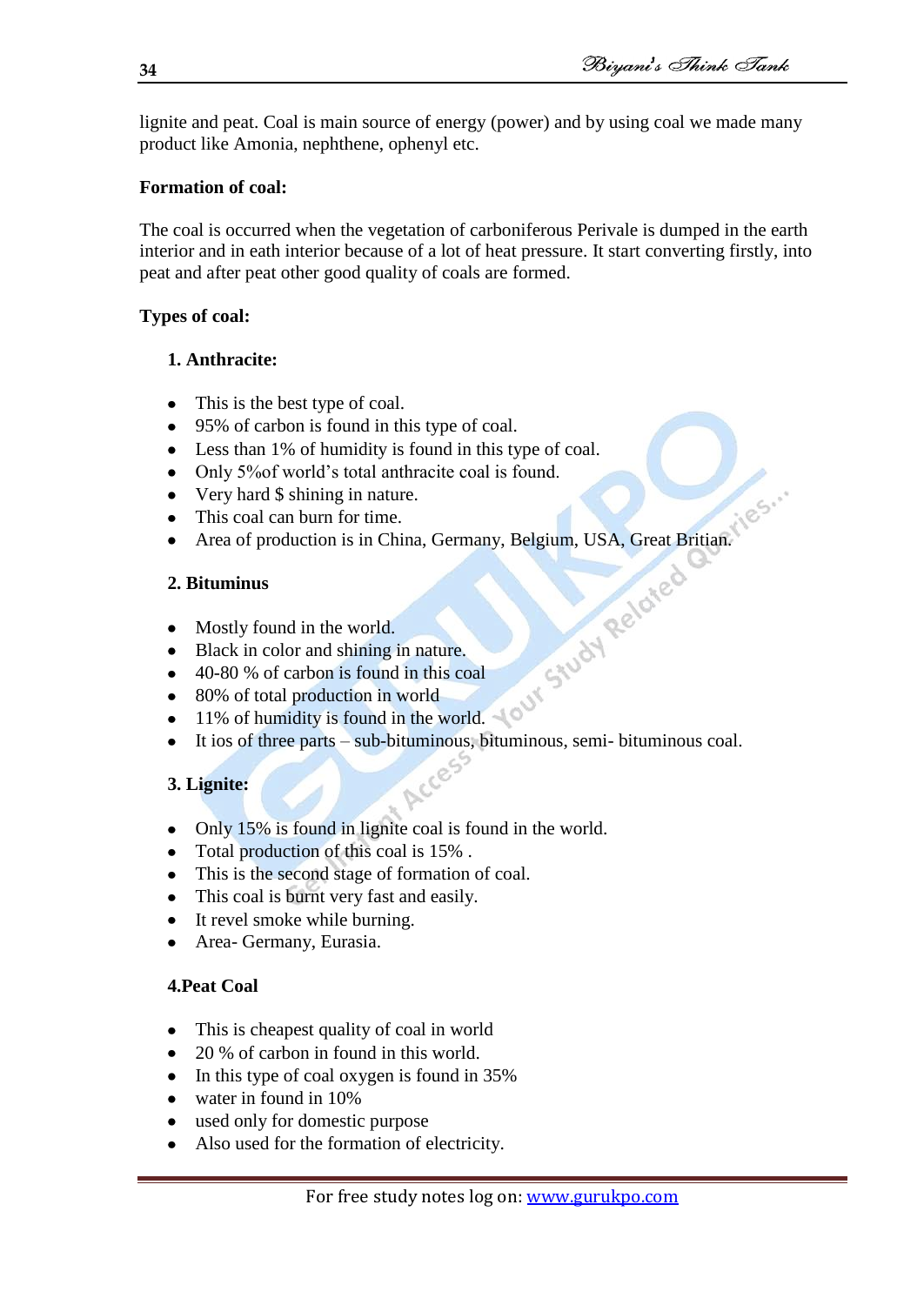Used to burn like wood and reveal smoke in huge amount. $\bullet$ 

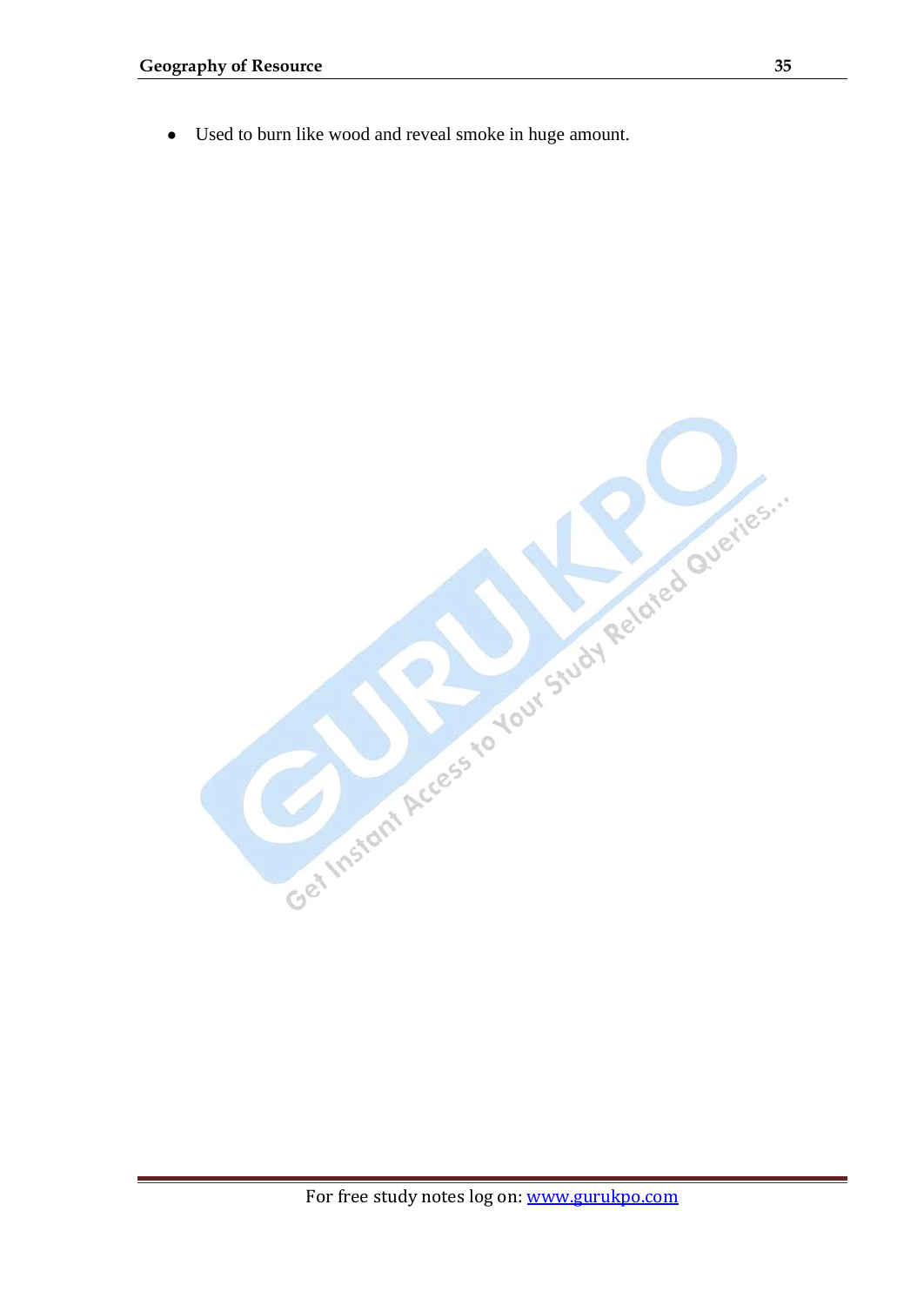### **Multiple Choice Question**

### **1. Where is the largest solar plant of India located?**

- (a) Gujarat
- (b) Rajasthan
- (c) Maharashtra
- (d) Odisha
- **Ans: A.Gujra**

### **2. What are the Khetri mines famous for?**

(a) Coal (b) Cooper (c) Iron (d) Gold

### **Ans: Cooper**

# **3.** Which out of the following is derived from the ocean waters?<br>
(a) Limestone<br>
(b) Sandstone<br>
(c) Cobalt<br>
(d) Bromine<br> **Ans: Bromine**<br> **4.**  $W^{1.1}$

- (a) Limestone
- (b) Sandstone
- (c) Cobalt
- (d) Bromine
- **Ans: Bromine**

# **4. Which place in India is ideal for utilising tidal energy?**<br>
(a) Gulf of Kachchh<br>
(b) Gulf of Khambhat<br>
(c) Gulf of Mannar<br>
(d) None of these<br> **Ans: gulf of Kachch**

- (a) Gulf of Kachchh (b) Gulf of Khambhat (c) Gulf of Mannar
- (d) None of these
- **Ans: gulf of Kachchh**

### **5. Nagarcoil and Jaisalmer are well-known for the effective use of**

- (a) tidal energy
- (b) geothermal energy
- (c) wind energy
- (d) biogas

### **Ans: Wind energy**

### **6. The Monazite sands of Kerala are rich in:**

- (a) coal
- (b) uranium
- (c) thorium
- (d) platinum

### **Ans: Thorium**

### **7. Which mineral is used for generating atomic or nuclear power?**

(a) Coal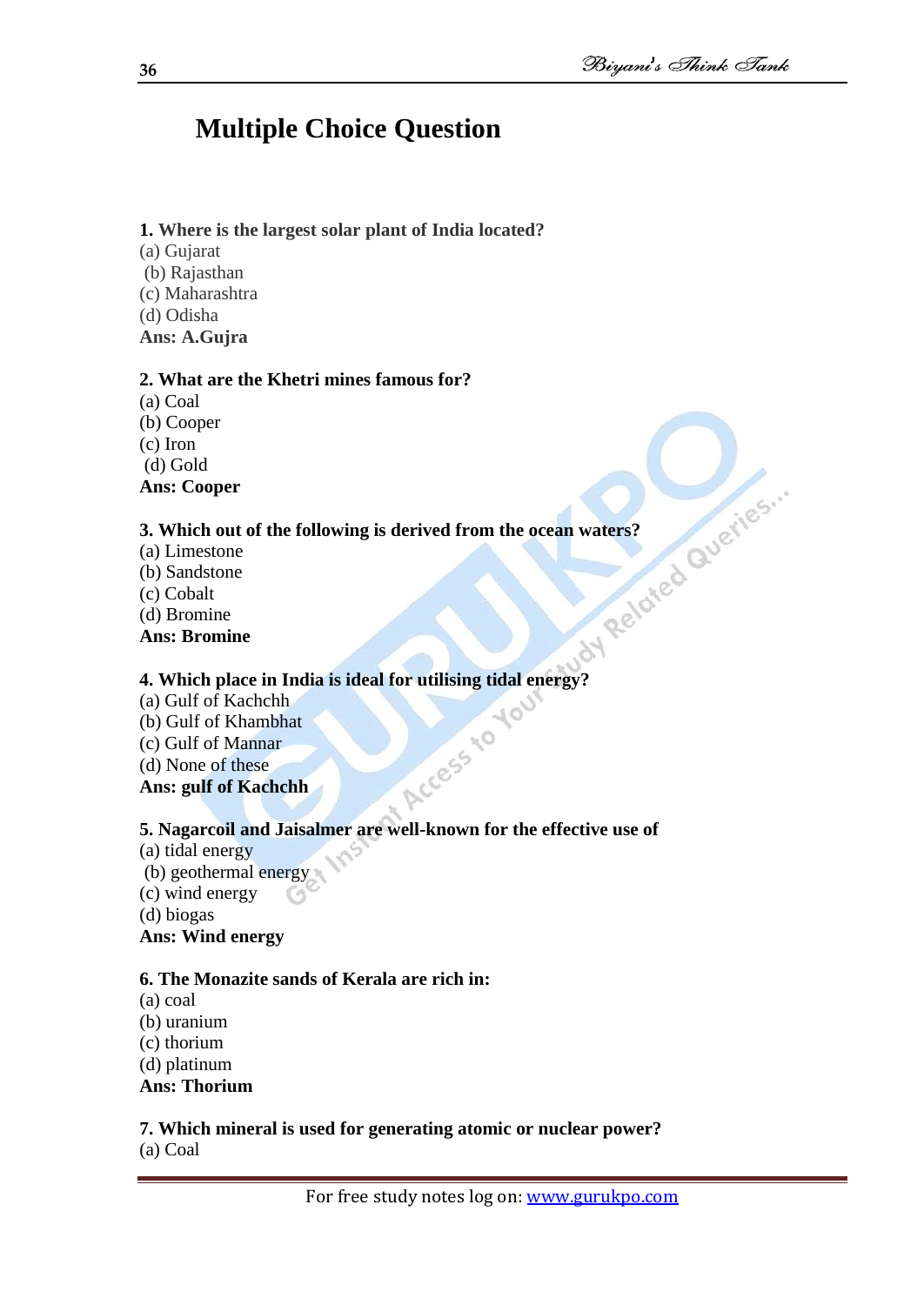(b) Bauxite (c) Uranium (d) Copper **Ans:Uranium**

### **8. Which is India's oldest oil producing state?**

- (a) Jharkhand
- (b) Arunachal Pradesh
- (c) Karnataka
- (d) Assam
- **Ans:Assam**

### **9. About 63 per cent of India's petroleum production is from:**

- (a) Assam
- (b) Mumbai High
- (c) Gujarat
- (d) None of these

**Ans: None of these**

### **10. What is low grade brown coal called?**

- (a) Bituminous
- (b) Anthracite
- (c) Lignite
- (d) None of these

### **Ans: anthracite**

# **11. Which out of the following is a non-conventional source of energy?**<br> **11. Which out of the following is a non-conventional source of energy?**

Access to

10

- (a) Atomic energy
- (b) Firewood
- (c) Coal
- (d) Natural gas

**Ans: Tomic energy**

### **12. Which state in India is the largest producer of bauxite?**

(a) Odisha (b) Karnataka (c) Maharashtra (d) Kerala **Ans: Odisha**

### **13. Which state in India is the largest producer of manganese ores?**

- (a) Jharkhand (b) Madhya Pradesh
- (c) Maharashtra
- (d) Odisha

**Ans: Maharashtra**

### **14. India is critically deficient in the reserve and production of:**

(a) copper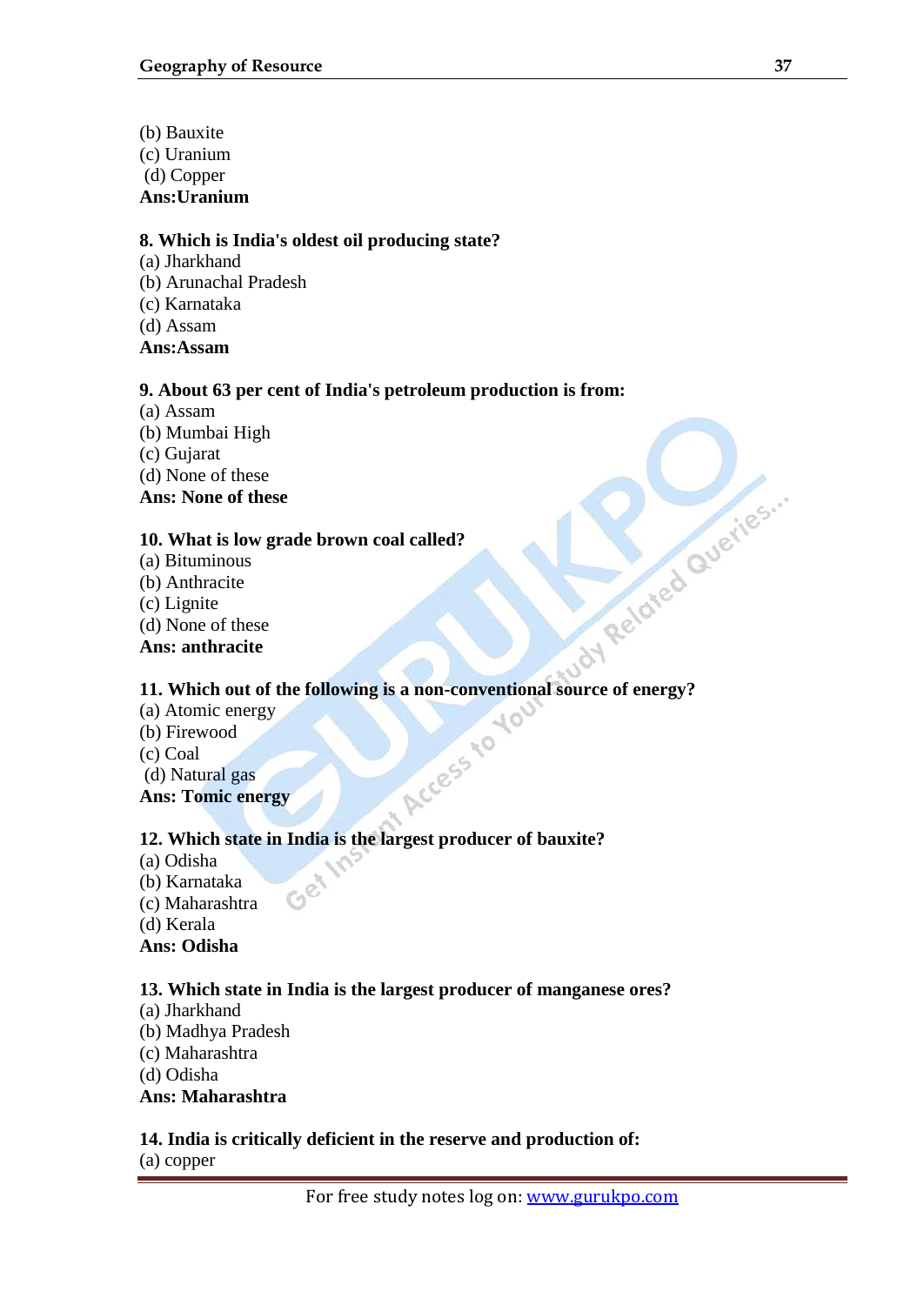(b) bauxite (c) zinc (d) platinum **Ans: Copper**

### **15. What is 'Rat hole' mining?**

- (a) Mining in places where there are lots of rats
- (b) Mining done by family members in the form of a long narrow tunnel
- (c) Mining that kills rats
- (d) None of these

### **Ans: Mining done by family members in the form of a long narrow tunnel**

### **16. Which out of the following minerals is formed as a result of evaporation in the arid regions?**

- (a) Gypsum
- (b) Zinc
- (c) Coal

(d) Copper

### **Ans: Gypsum**

- (a) Silicon
- (b) Fluorite
- (c) Aluminium oxide
- (d) Limestone

### **Ans: Silicon**

### **17. Name the mineral which is used to reduce cavity.**<br>
(a) Silicon<br>
(b) Fluorite<br>
(c) Aluminium oxide<br> **Ans: Silicon<br>
18. Which 18. Which out of the following metallic minerals is obtained from veins and lodes?**

- (a) Zinc
- (b) Limestone
- (c) Rutile
- (d) Mica
- **Ans: Zinc**

### **19. In which kind of rocks are the minerals deposited and accumulated in the strata's?**

- (a) Igneous rocks
- (b) Metamorphic rocks
- (c) Sedimentary rocks
- (d) None of these

### **Ans: Sedimentary rocks**

### **20. Which out of the following minerals is formed by the decomposition of surface rocks, and leaves a residual mass of weathered material?**

- (a) Gold
- (b) Bauxite
- (c) Zinc
- (d) Coal
- **Ans: Gold**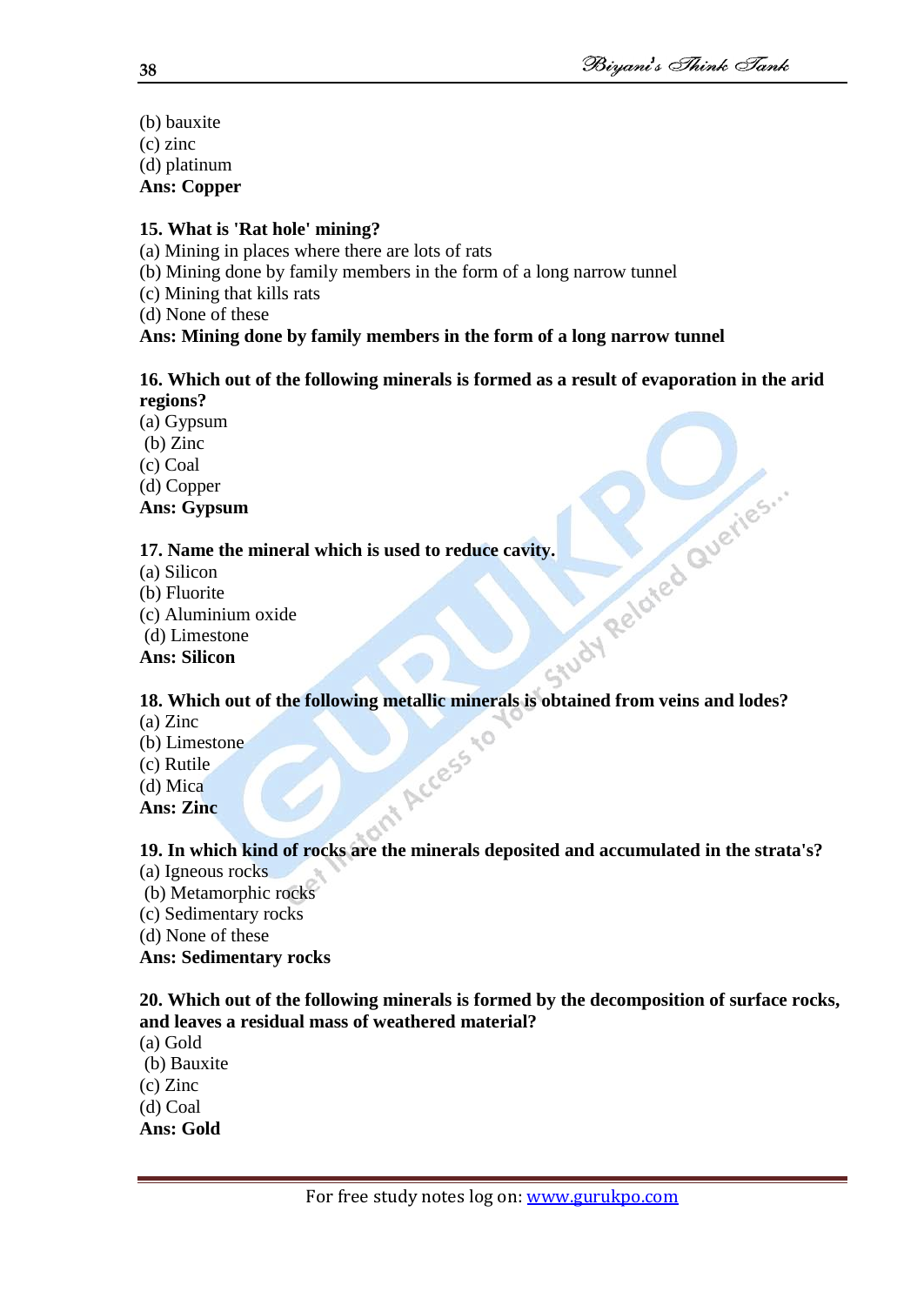### **21. Which out of the following minerals occurs in the sands of valley floors and the base of hills?**

- (a) Gold
- (b) Copper
- (c) Sulphur
- (d) Marble
- **Ans:Copper**

### **22. Name the mines in Karnataka which is a 100 per cent export unit?**

- (a) Balaghat mines
- (b) Khetri mines
- (c) Kudermukh mines
- (d) None of these
- **Ans: Kudemukh mines**

### **23. The Koderma-Gaya-Hazaribagh belt of Jharkhand is a leading producer of:**

- (a) copper
- (b) manganese
- (c) iron ore
- (d) mica
- **Ans: Mice**

## **24. What has raised uncertainties about the security of energy supply in the future?**

- (a) Rising prices of oil and gas
- (b) Lack of water resources
- (c) Limited use of non-renewable fossil fuels
- (d) Increasing use of renewable fossil fuels<br>
Ans: Rising prices of oil and gas

**Ans: Rising prices of oil and gas**

# **25. Biogas plants using cattle dung are called:**<br>
(a) hydel plants<br>
(b) gobar gas plants<br>
(c) thermal power station<br>
(d) gas station<br> **Ans: gobar gas plant**

- (a) hydel plants
- (b) gobar gas plants
- (c) thermal power station
- (d) gas station
- **Ans: gobar gas plant**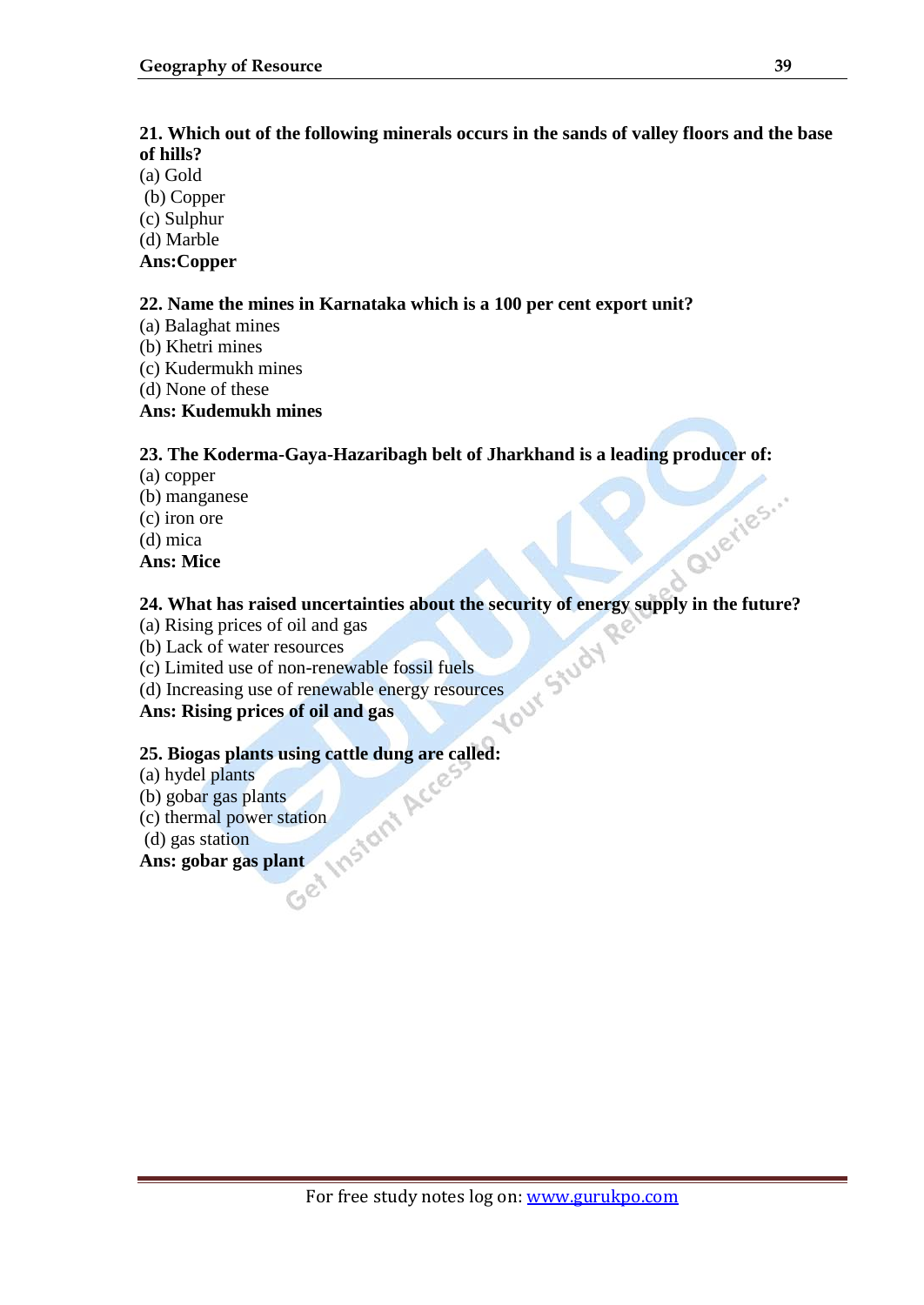### **Chapter 9 Agriculture**

### **Q.1 Name the types of agriculture.**

### **Ans There are 11 types of agriculture in India:**

- 1. shifting agriculture
- 2. subsistence farming
- 3. intensive agriculture
- 4. extensive agriculture
- 5. commercial agriculture
- 6. plantation agriculture
- 7. mixed farming
- 8. monoculture
- 9. dry farming
- 10. crop rotation
- 11. mixed farming

Ge

- **Seasonal rainfall:** The Southwest monsoon, which advances from the southern seas in summer, brings rainfall. For this, most of the rainfall in India occurs in summer. In dry winter, , agriculture suffers from scanty rainfall. For this season, *irrigation* is indispensable.
- **Uneven distribution of rainfall**: The summer rainfall, which occurs in India, is not evenly distributed all over the country. The areas receiving scanty rainfall needs *irrigation* even during summer monsoon.
- **Better land use:** With *irrigation*, cultivation can be done well all the year round. It allows better use of land.
- **Introduction of new method of cultivation:** In recent years, new agricultural  $\bullet$ methods have been employed. New high yielding seeds are used to get more crops; even harvesting periods are being reduced to minimum, so that two or more harvesting can be raised in a year. This new agriculture needs more waters. For these, irrigation is essential.

### **Q 2. What are the methods of irrigation practiced?**

*Ans Irrigation* is a method by which water is supplied to plants from the outside or the artificial source of water where natural precipitation falls short. *Irrigation* is indispensable to Indian agriculture. In India rainfall is caused by the influence of the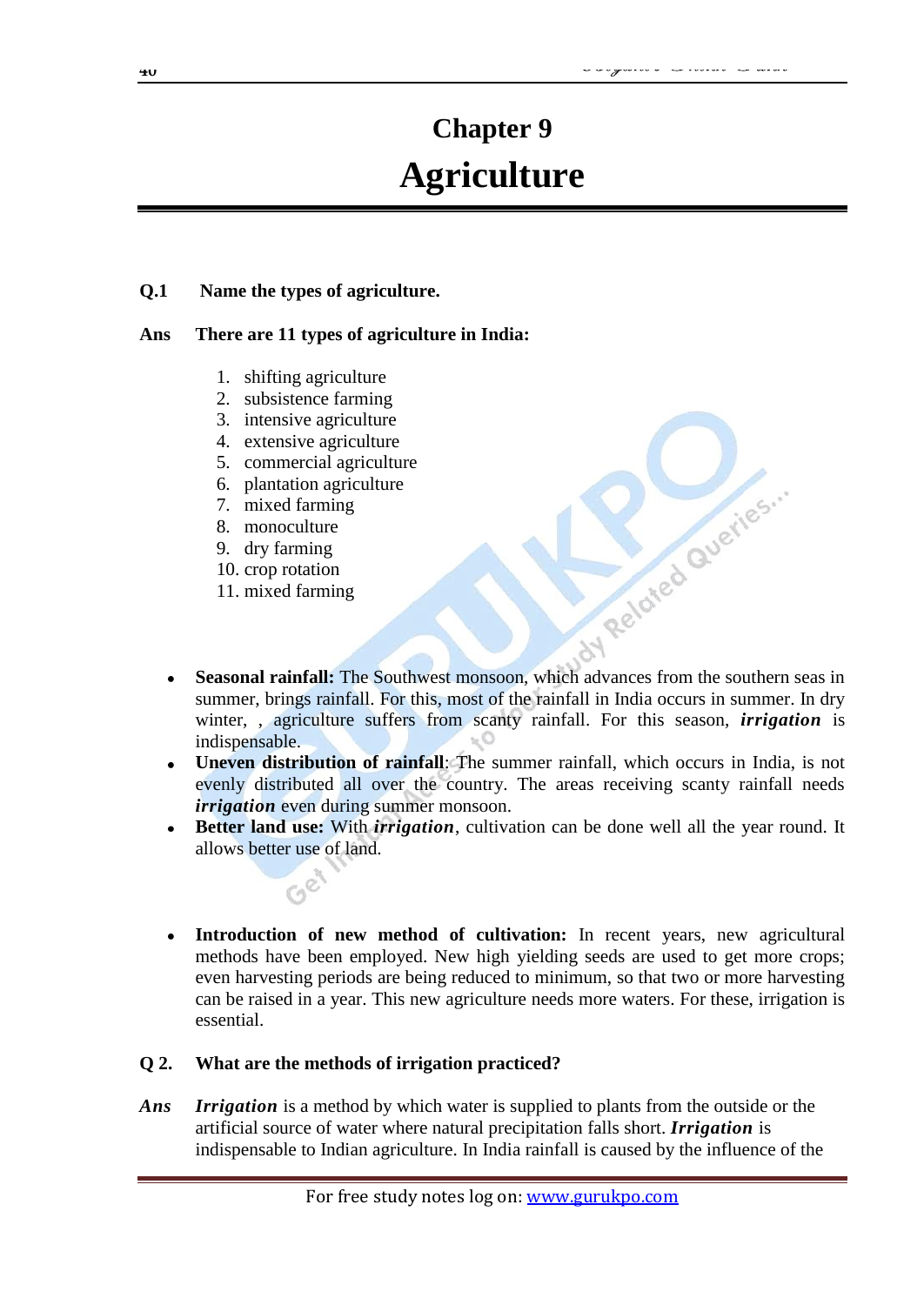summer monsoon; it is seasonal and unpredictable. Often it is unreliable. But agriculture needs a regular supply of water by irrigation

### *The Methods of Irrigation Practiced in India*

- **Wells and Tube-wells irrigation: Well irrigation** is the popular method of *irrigation* all over the country. It is widespread in the northern plains, coastal plains and some parts of the peninsular India where ground water is available. Wells and tube wells *irrigation* are widely practiced in *Punjab, Haryana, Uttar Pradesh, Bihar, [West Bengal](http://www.kish.in/topic/west-bengal/) and Maharashtra*.
- **Tank irrigation:** The regions where wells and *tube-wells* and cannot be dug out owing to stony ground and regions where subsoil or ground-water is not available, rain-waters are collected in the tanks or reservoirs and are used for *irrigation*. *Tank irrigation* is common in southern India. *Tank irrigation* is widespread in *Tamil Nadu, Karnataka and Andhra Pradesh*.
- **Canal irrigation:** Canal lead *irrigation* water from rivers or storage reservoirs.
- **Inundation canals:** These canals lead off water from a river during flood. These are simple, but do not provide water all the year round.
- **Perennial canals:** These canals lead off water from a river all the year round. There are also canals, which are fed by water stored behind a large dam or barrage. Modern multipurpose river valley [projects,](http://www.kish.in/category/technology/projects/) which build up dams, not only provide water for irrigation, but also help to control floods, and generate hydroelectric power.

400

### **Q3. Explain the term Possibilism**

- Ans Possibilism in cultural geography is the theory that the environment sets certain constraints or limitations, but culture is otherwise determined by social conditions. In Cultural ecology [Marshall Sahlins](http://en.wikipedia.org/wiki/Marshall_Sahlins) used this concept in order to develop alternative approaches to the [environmental determinism](http://en.wikipedia.org/wiki/Environmental_determinism) dominant at that time in ecological studies. Theory by [Strabo](http://en.wikipedia.org/wiki/Strabo) in 64 BC that we, humans, can make things happen by our own intelligence over time. Strabo cautioned against the assumption that nature and actions of humans were determined by the physical environment they inhabited. He observed that humans were the active elements in a human-environmental partnership.
	- The controversy between geographical *possibilism* and *determinism* might be considered as one of (at least) three dominant epistemologic controversies of contemporary geography. The other two "debate between neo positivists and neo kantians about the "exceptionalism" or the specificity of geography as a science the contention between [Mackinder](http://en.wikipedia.org/wiki/Halford_Mackinder) and [Kropotkin](http://en.wikipedia.org/wiki/Peter_Kropotkin) about what is - or should be – geography.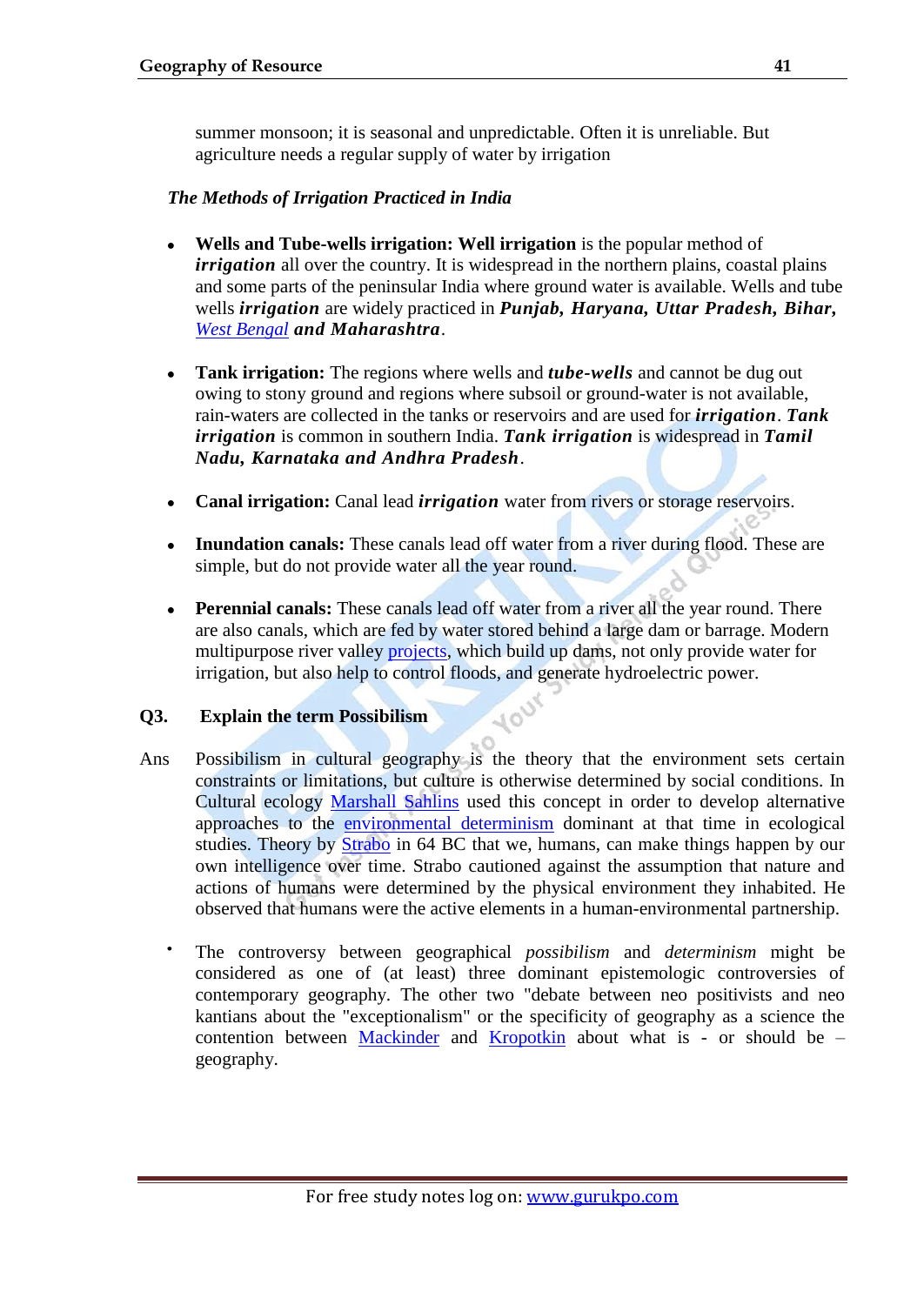### **Multiple Choice Question**

- 1. Which of the following is an agricultural produce of Taiwan?
- a. Coffee
- b. Maize
- c. Rice
- d. Millets
- **Ans. c. Rice**
- 2. Which of the following is the largest river of the world?
- a. Nile
- b. Mississippi-Missouri
- c. Amazon
- d. Yangtze
- **Ans. c. Amazon**
- 3. Which of the following rivers has a bird's foot delta?
- a. The Amazon
- b. The Brahmaputra
- c. The Mississippi
- d. The Nile

### **Ans. c. The Mississippi**

- 4. Which of the following river has the largest basin?
- a. Congo
- b. Amazon
- c. Nile
- d. Ganges
- **Ans. b. Amazon**

5. Which river in the world carries the maximum volume of water?

- a. Amazon
- b. Nile
- c. Mississippi-Missouri
- d. None of these

### **Ans. a. Amazon**

- 6. Which of the following statements is correct concerning Bridgetown?
- a. Chief port of Guinea-Bissau
- b. Capital of Barbados, an island country in Atlantic ocean
- c. A famous seaport of Barbados
- d. None of these

### **Ans. b. Capital of Barbados, an island country in Atlantic ocean**

- 7. Which is the world's largest mountain range?
- a. Alps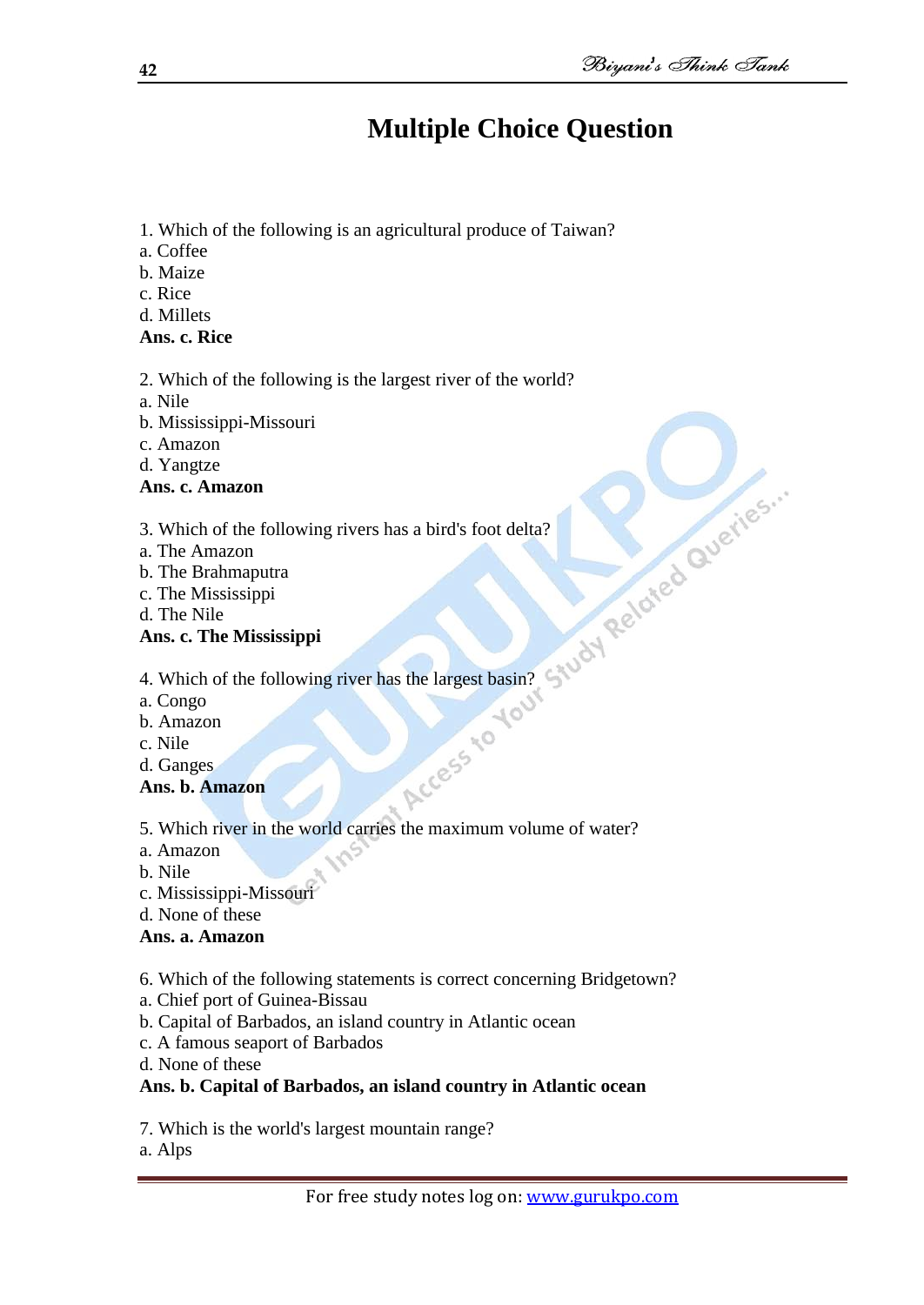b. Himalaya - Karakoram

- c. Andes
- d. Tibet

### **Ans. b. Himalaya - Karakoram**

- 8. What is the shape of the earth's orbit around the sun?
- a. Circular
- b. Hyperbolic
- c. Elliptical
- d. Parabolic

### **Ans. a. Circular**

9. The second highest mountain peak in the world is

- 
- b. Nanda Devi
- c. Andes
- d. Godwin Austin

### **Ans. d. Godwin Austin**

- a. Nanga Parvat<br>
b. Nanda Devi<br>
c. Andes<br>
d. Godwin Austin<br>
Ans. d. Godwin Austin<br>
10. The longest canal in the world is<br>
b. Beloye-More Baltic<br>
c. Suez Canal<br>
Ans. b. Beloye-More Baltic<br>
Ans. b. Beloye-More Baltic<br>
Ans. b 10. The longest canal in the world is
- a. Volga Baltic
- b. Beloye-More Baltic
- c. Suez Canal
- d. Grand China canal

### **Ans. b. Beloye-More Baltic**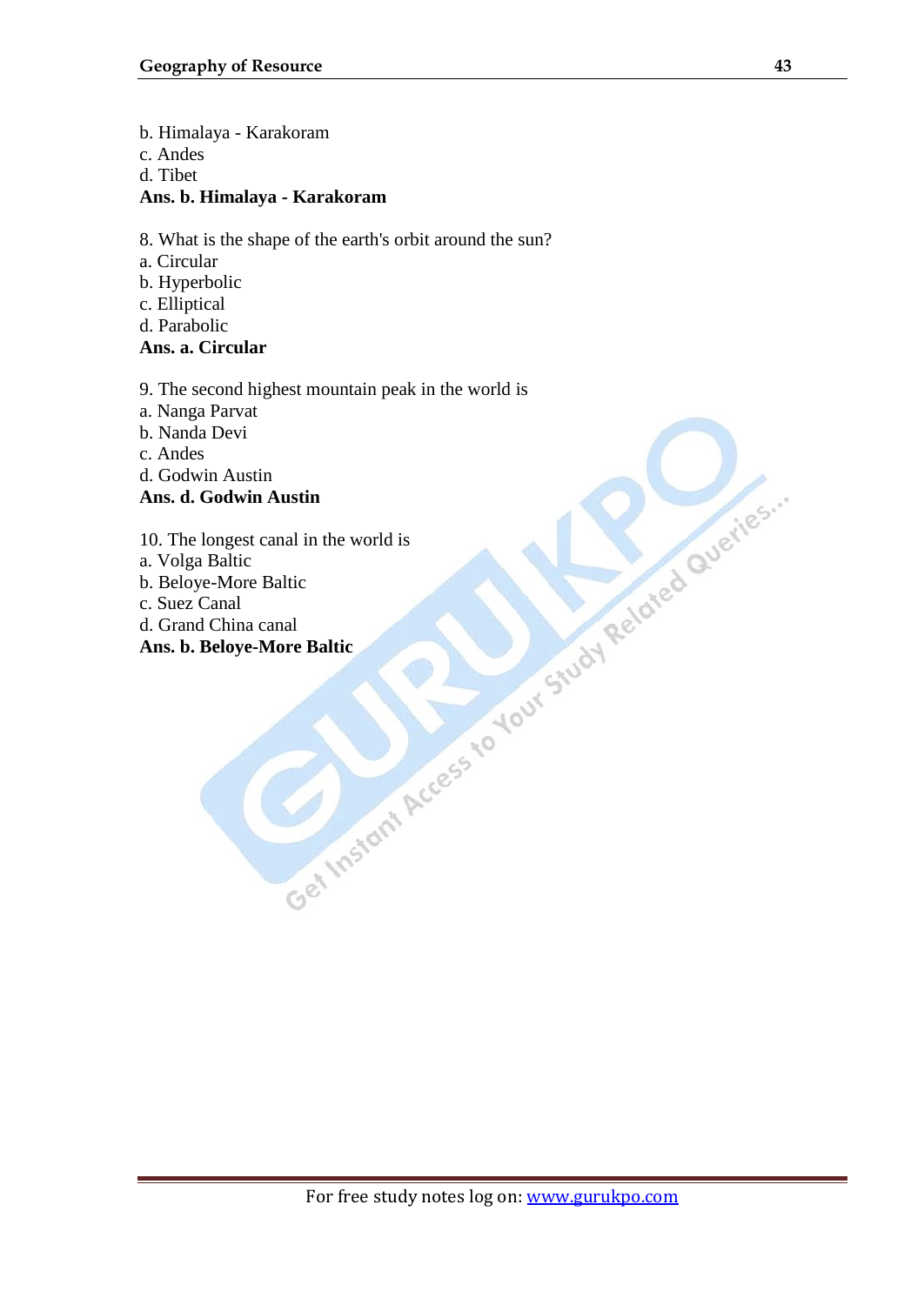### **Key Terms**

Natural Gas: Natural gas is one each source of energy whose proven resources have increased manifold in recent decades natural gas perhaps is going to be the fastest growing energy resources of modern time. It is an alternative for those plants that are coal or oil based plants But it is much more cleaner sources than oil.

Salinity: It refers to the total amount of dissolved solid/salt in ocean water.

Sandy Soil: In a sandy soil the size of individual soil particles has a diameter of more than 0.05 mm.

Shrub Savanna: In this case grasses dominate at the ground level, while shrubs are formed at the layers immediately.

Soil: soil is the scientific name of top, loose unconsolidated layer of earth crust. It consists of a mixture of organic and inorganic minerals.

Soil erosion: soil removal is a natural process. The warning of land surface by running water, wind, waves moving ice etc, is a normal geological process known as soil erosion.

Solar energy: sun is the major sources of energy any form of energy that has its origin in the sun, such as insulation and the one used in the photosynthesis is known as solar energy.

Tree Savanna: The tree and shrubs is this class of savanna is sparsely distributed in comparison to the woodland savanna. However grasses dominated the ground surface.

Waves: These are defined as the oscillatory movement in water manifested by an alternate rise and fall of the sea surface waves are mainly produced by wind.

Wind Power: wind power constitutes one of the most under utilized energy resources in the world.

Wind Erosion: Problem of wind erosion is equal graves as that of water erosion. It often occurs in area where water erosion is also active wind erosion is soil blowing which can be sloping acute on both leveled and sloping area of low rainfall.

Woodland Savanna: This type of vegetation has closed canopy as its prominent feature. Therefore sometime this type is also known as closed savanna.

Abiotic Resources: The resources that are formed by or derived from non-living things are known as biotic resources. These include metallic and non-metallic minerals, water etc. Anthracite: It is best quality coal with about 90% carbon content. Its resources in the world are limited.

Biotic Resources: The resources that are derived from living things are known as biotic resources. These account as biotic resources. These account for 85% of the world food. These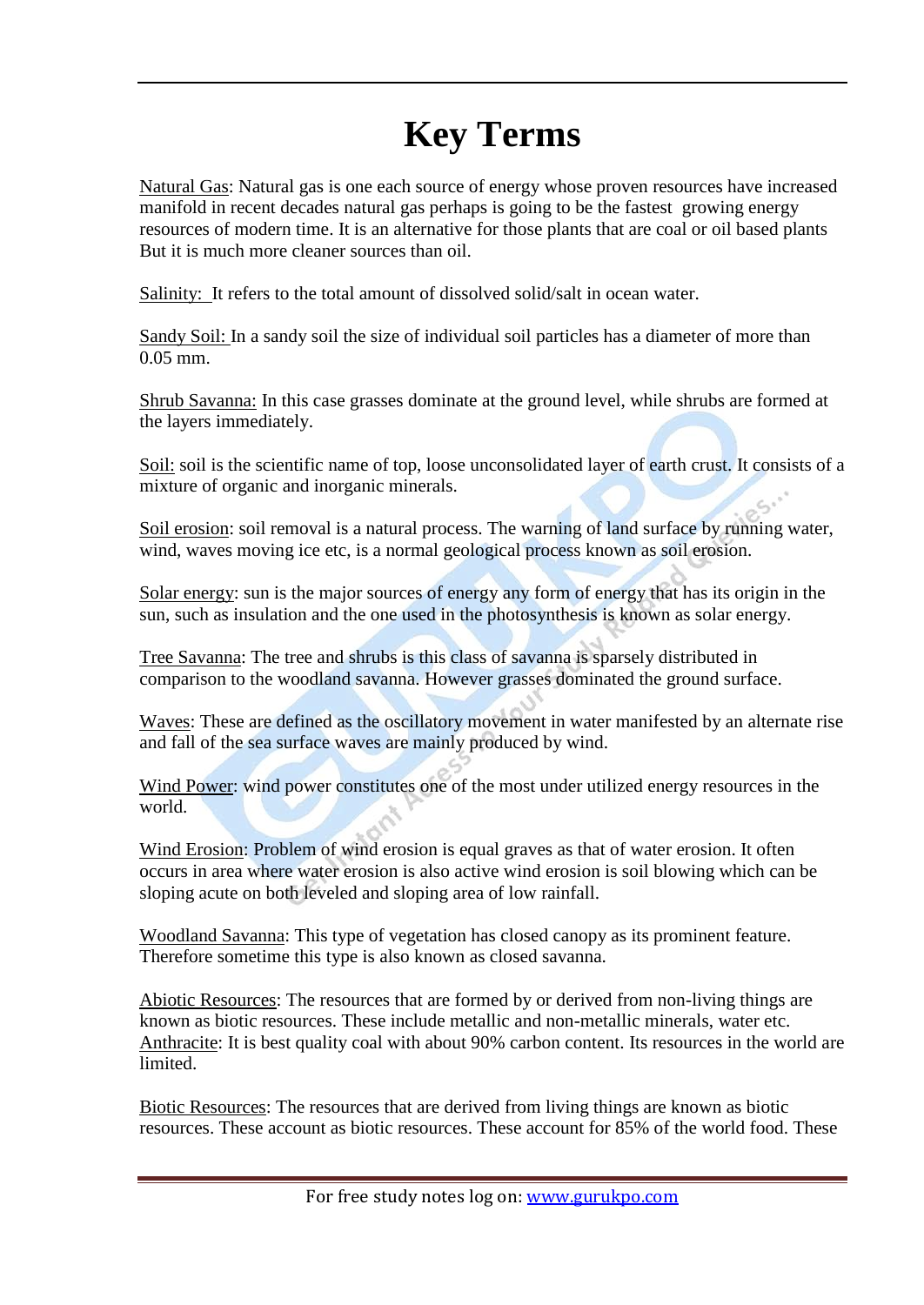also provide raw material to industry. Coal and petroleum as they are formed by plant and animal fossil.

Bituminous: It is a variety of coal with 70 to 90% carbon content. It is more abundant than anthracite.

Campos: The tropical grassland in Brazil are locally known as compos these have 2 to 3 m tall grass

Down: The temperate grassland in Australia are known as down.

Karganda: It is a major iron is producing area of Kaganda.

Krivory Rag: It is a major iron are producing area of Ukraine.

Lignite: It is also known as coal. It has low carbon content of 45 to 70%.

Aquifer: An underground formation or group of formation, containg water are sources of groundwater for wells and springs.

Aquiclude: An impermeable body of or stratum of sediment that acts as a barrier to the flow of groundwater.

Aquifuge: Aquifuge a body of rock that is incapable of absorbing or transmitting water, thus rendering it impermeable.<br>Afforestation: The planting of trees.<br>Deforestation: The cutting of trees. rendering it impermeable.

Afforestation: The planting of trees.

Deforestation: The cutting of trees.

Global warming: The gradual increase in temperature world wide.

Green house effect: The gradual rise in temperature due to an increase in carbon dioxide and other gases in the atmosphere.

Ozone layer: A belt in the atmosphere which absorbs most of the harmful ultra-violets rays from the sun.

Suburbs: The outskirts of a town.

Conservation: Is maintaining or increasing the attractiveness of an area. Wave: The movement of water in and out of a cavity which compress trapped air which drives a turbine.

Tidal: Tidal energy involves harnessing the power of tides. Tides water drives a turbine which then generates electricity.

Geothermal: Geothermal energy involves harnessing heat below the surface of the earth. Cold water is pumped into the ground which then turns to steam. The steam then derives a turbine.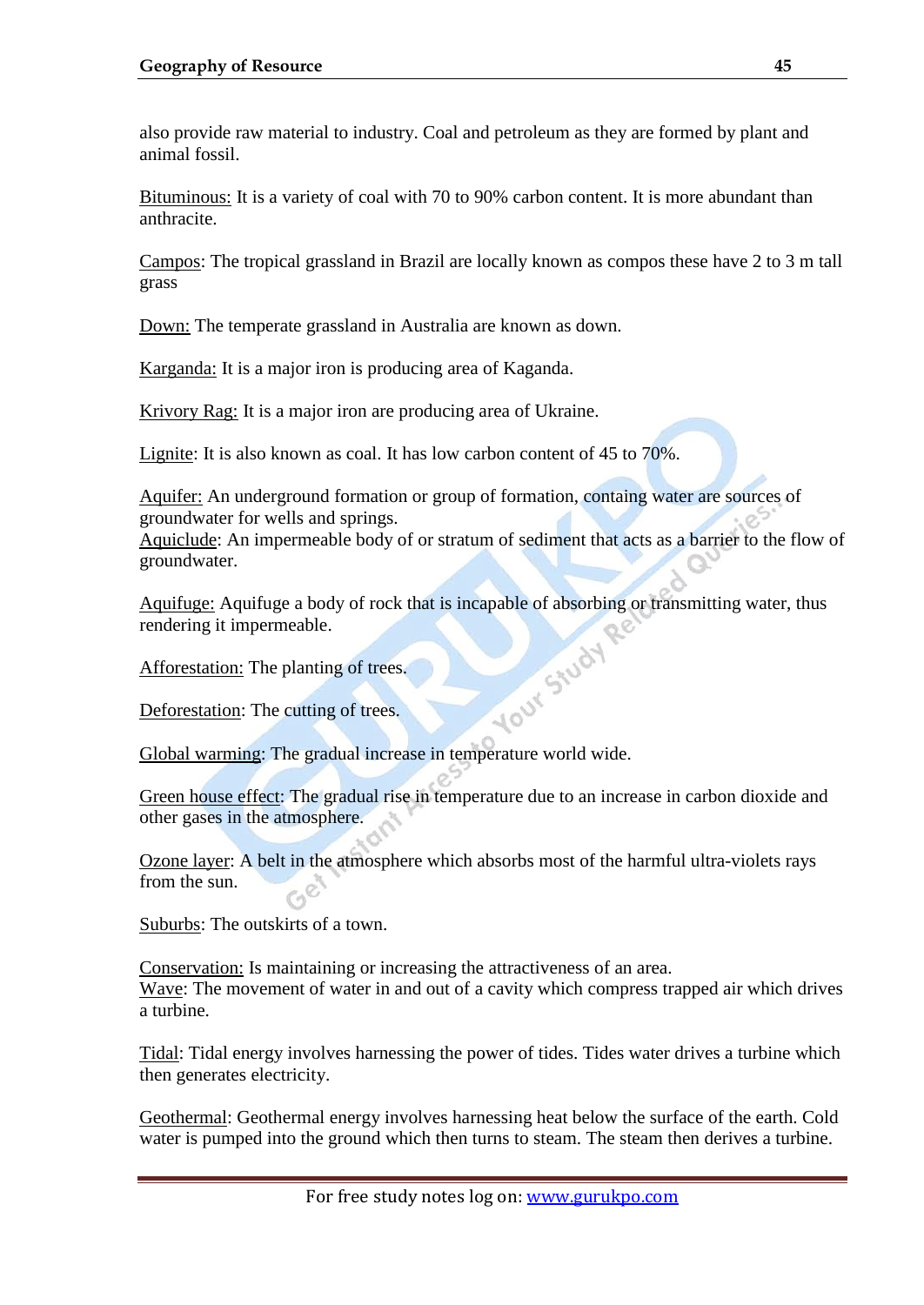Hydroelectric: Hydroelectric energy involves harnessing the power of flowing water. The flowing water drives a turbine which then generates electricity.

River Basin: A river basin is an area of land drained by a river and its tributaries. River basins have typical features.

Tributaries: smaller river flowing into a larger River.

A watershed: an area of highland surrounding the river basin.

Source: The start of a river.

Mouth: Where a river meets the sea or an ocean.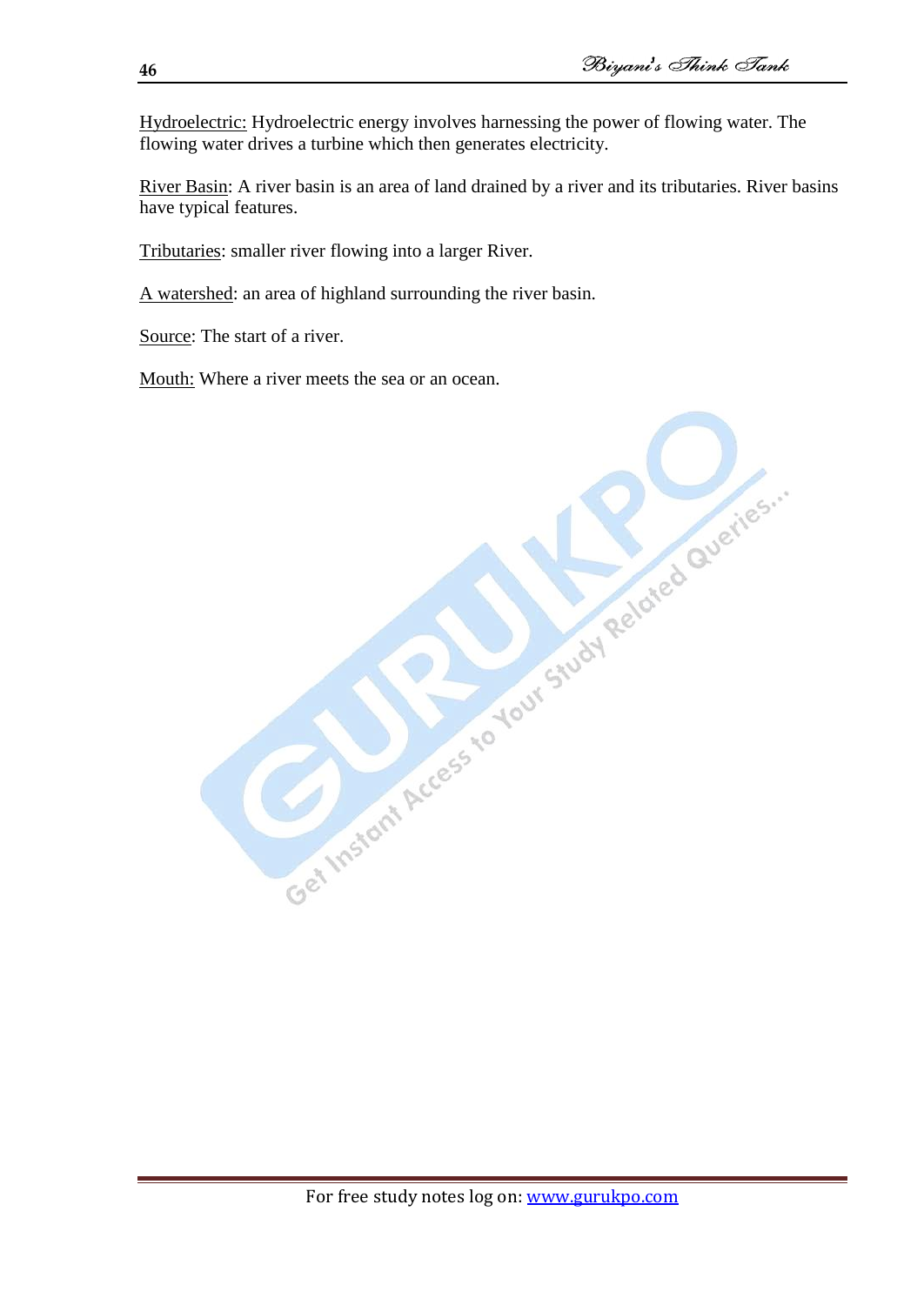### **Multiple Choice Questions**

1.Which of the following is a nonrenewable energy resource:

a)Solar b) Methane c) Hydroelectric d) Coal

2. The amount of oil that may become available for use is called oil.

a) Reserves b) reservoirs c) resources d) tropes.

3. A coal deposit is not economical to mine today would be considered part of our.

a) Coal Resources b) Coal resources c) Coal Reservoirs d) none of these

4. What are the leading sources of energy in the states today?

5. The first oil digs well as dived in the united state a)1829 b)1859 c)1929 d)1959

6. Area W represents. a) Coal b) Solar c) nuclear d) Oil

7. Area X represents. a) Coal b) solar c) nuclear d) oil

8. Area z represents. a) Coal b) solar c) nuclear d) oil

a) Coal b) oil resources c) natural gas d) nuclear power<br>
5. The first oil digs well as dived in the united state<br>
a) 1829 b) 1859 c) 1929 d) 1959<br>
6. Area W represents.<br>
a) Coal b) Solar c) nuclear d) oil<br>
8. Area Z repr 9. Energy resources derived from natural organic natural are called a) Geothermal energy sources b) Fossil fuels c)Biomass d) all of these

10. A permeable that contains hydrocarbon fluid and gasses is called. a) Oil trap b) sources bed c) oil resources d) none of these

11. Which of the following is last likely to contain an oil trap? a) An anticline b) faults c) natural stratigraphy d) syncline

12. Which of the following rock type would most likely the best oil reservoir? a) Shale b) granite c) sandstone d) salt

13. What type of energy is derived from heated ground water? a) Solar energy b) geothermal energy c) hydroelectric energy d) nuclear energy

14. The largest geothermal power plant in the united state is located near which city? a) Chicago b) los Angeles c) New York d) Sanfrancisco

15. The world faces an energy crisis because.

a) World demand energy for energy will increase.

b) World oil production will peak and begin to decline.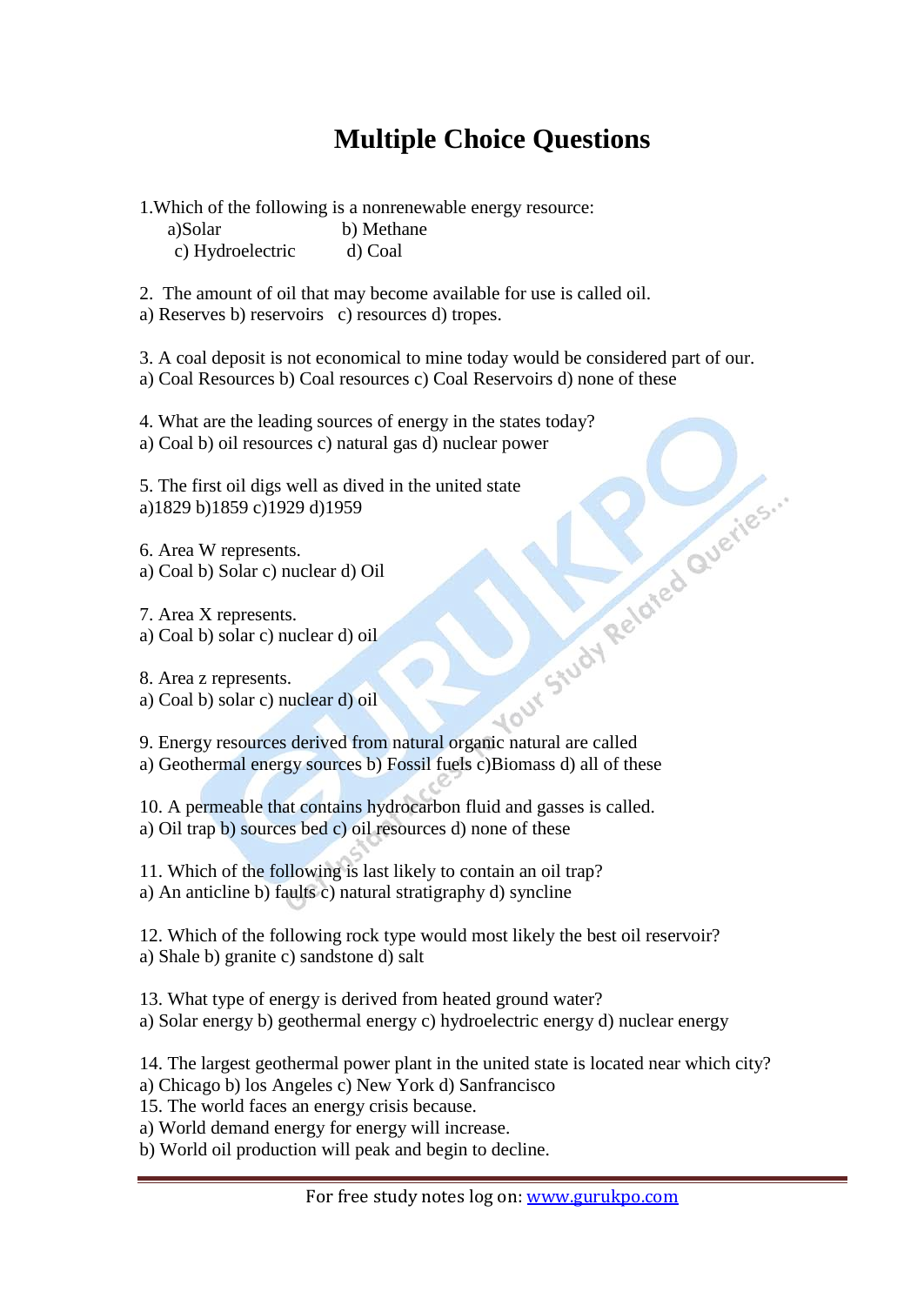c) Shortages and the resulting escalation of pries can shock

d) The economic and political order all of the above.

| Answer Key: |  |
|-------------|--|
|-------------|--|

| 1) D | $2)$ B  | $3)$ B   | $(4)$ B      | $5)$ B | 6) D  | $7)$ C  | $8)$ B |
|------|---------|----------|--------------|--------|-------|---------|--------|
| 9) B | $10)$ C | $(11)$ B | $\mid$ 12) C | 13) B  | 14) D | $15$ )D |        |

Get Instant Access to Your Study Related Gueries."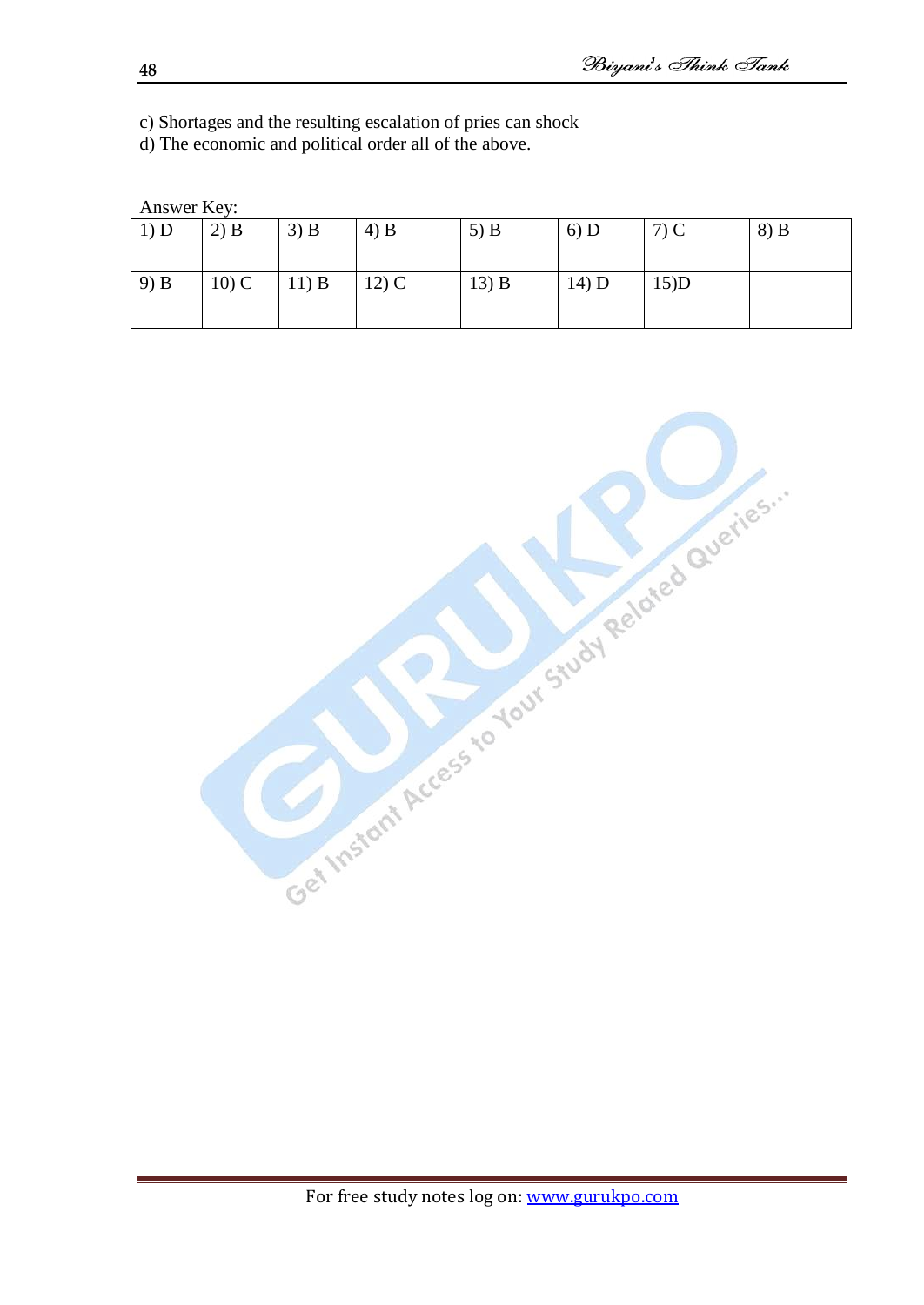### **Case Study**

### **1. Deforestation in Great Aravali Mountain:**

Deforestation is a environmental problems in the Great Aravalli Mountain region of northwest sector of the Indian sub-continent forming part of the state of Delhi, Haryana, Rajasthan and Gujarat. This region was once famous for its greenery between Himalaya and Vindhyan mountain regions. A number of factors are involved in the deforestation. This study attempts to highlight the deforestation trend, and its associated causes and effects, so that this grave problem can be properly understood. It is also observed that the tribes of Great Aravalli followed unique type of tree mortgage system. Great Aravalli migrated towards the north direction, which was inspired by migratory birds.

- 2. What is the factor respossibel for deforestation in Great Aravalli Mountain?
- 3. Which states are affected by deforestation in this region?
- 4. How much population is effected by deforestation?
- 5. How much % of area is covered by this disaster?